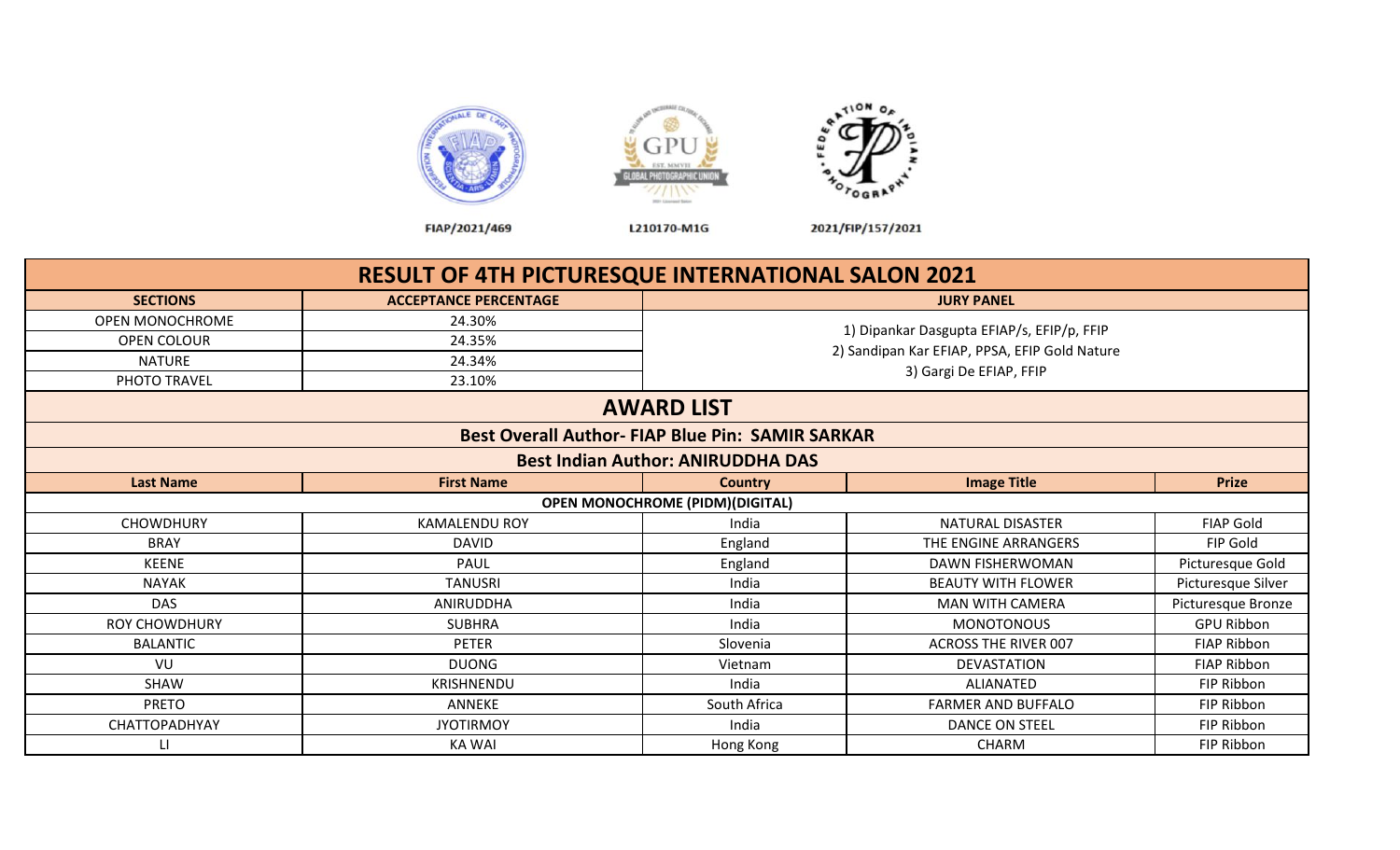| <b>HAUG</b>        | <b>MATTHIAS</b>      | Germany                            | MONOCHROME4 BONN ART MUSEUM  | FIP Ribbon         |
|--------------------|----------------------|------------------------------------|------------------------------|--------------------|
| <b>DAS</b>         | <b>LIPY</b>          | India                              | SENILITY                     | <b>Merit Medal</b> |
| CHAO               | LING JYI             | Taiwan                             | MINER6                       | Merit Medal        |
| HO                 | YU LING              | Taiwan                             | HEROINE MU GUI YING          | E Hon Mention      |
| <b>DUPEUX</b>      | <b>ROSELINE</b>      | France                             | SANDWICH HOUSE               | E Hon Mention      |
| DI PANFILO         | <b>VINCENZO</b>      | Italy                              | <b>BIKER ON THE ROAD</b>     | E Hon Mention      |
| LEGRAND            | <b>JEAN LUC</b>      | Belgium                            | ML ET LES CORDES 1           | E Hon Mention      |
| ANDERSON           | <b>STUART</b>        | Northern Ireland                   | ROUNDED                      | E Hon Mention      |
| <b>DAS</b>         | SHARMALI             | India                              | <b>CROSS</b>                 | E Hon Mention      |
| CHAU               | <b>CHUN YIP</b>      | Hong Kong                          | UNDER THE BIG TREE           | E Hon Mention      |
| <b>CHAKRABORTY</b> | SHIRSHENDU           | India                              | <b>EQUANIMITY</b>            | E Hon Mention      |
| GIRI               | CHANDAN              | India                              | <b>VINTAGE</b>               | E Hon Mention      |
| <b>BANERJEE</b>    | <b>RUNA</b>          | India                              | <b>MULTIPODA</b>             | E Hon Mention      |
|                    |                      | <b>OPEN COLOUR (PIDC)(DIGITAL)</b> |                              |                    |
| DAS                | ANIRUDDHA            | India                              | <b>ENLIGHTENMENT OF SOUL</b> | <b>FIAP Gold</b>   |
| WHEELER            | <b>DAVID</b>         | England                            | ALL CLEAR TO GO              | FIP Gold           |
| LYBAERT            | <b>DANIEL</b>        | Netherlands                        | VERVLOGEN SCHERPENHEUVEL     | Picturesque Gold   |
| SOMALI-CHOW        | <b>DAVID</b>         | Indonesia                          | LOVELY SUNSET GREENLAND      | <b>GPU GOLD</b>    |
| SETIADI            | <b>AJAR</b>          | Indonesia                          | <b>DUET VIOLIST</b>          | Picturesque Silver |
| KRISHNAMURTHY      | <b>HARISH</b>        | India                              | 01 EVENING WALK              | Picturesque Bronze |
| <b>MEAD</b>        | <b>BARRY</b>         | England                            | <b>BLUE PRINCESSES</b>       | <b>FIAP Ribbon</b> |
| <b>NAYAK</b>       | <b>TANUSRI</b>       | India                              | LOVE THROUGH FRAME           | <b>FIAP Ribbon</b> |
| <b>DAS</b>         | <b>SUBRATA KUMAR</b> | India                              | <b>TABLE TOP IN GREEN</b>    | FIP Ribbon         |
| ASANUMA            | <b>CARLOS</b>        | <b>Brazil</b>                      | <b>MILKY WAY</b>             | FIP Ribbon         |
| <b>DAS</b>         | <b>NABANITA</b>      | India                              | <b>OLD MEMORIES</b>          | FIP Ribbon         |
| SIMAZ              | <b>DARIO MARIO</b>   | Italy                              | MARCHING IN SOLITUDE         | FIP Ribbon         |
| VALDARNINI         | <b>ALVARO</b>        | Italy                              | <b>SCALE OF BRAMANTE</b>     | FIP Ribbon         |
| <b>CHOWDHURY</b>   | <b>KAMALENDU ROY</b> | India                              | RUMEO 1                      | Merit Medal        |
| <b>BRAY</b>        | <b>DAVID</b>         | England                            | THE VULCAN BOYS              | Merit Medal        |
| <b>BYRNE</b>       | <b>SEAMUS</b>        | Republic of Ireland                | <b>GIRL AT WALL</b>          | E Hon Mention      |
| <b>JACKSON</b>     | PAUL                 | England                            | <b>REACH FOR THE SKY</b>     | E Hon Mention      |
| <b>STRICKER</b>    | <b>CHARLES</b>       | <b>USA</b>                         | AERIAL VIEW SYDNEY CBD 0240  | E Hon Mention      |
| CHAO               | LING JYI             | Taiwan                             | DISABLED11                   | E Hon Mention      |
| <b>CHAKRABORTY</b> | SHIRSHENDU           | India                              | PRAY FOR LIFE                | E Hon Mention      |
|                    |                      |                                    |                              |                    |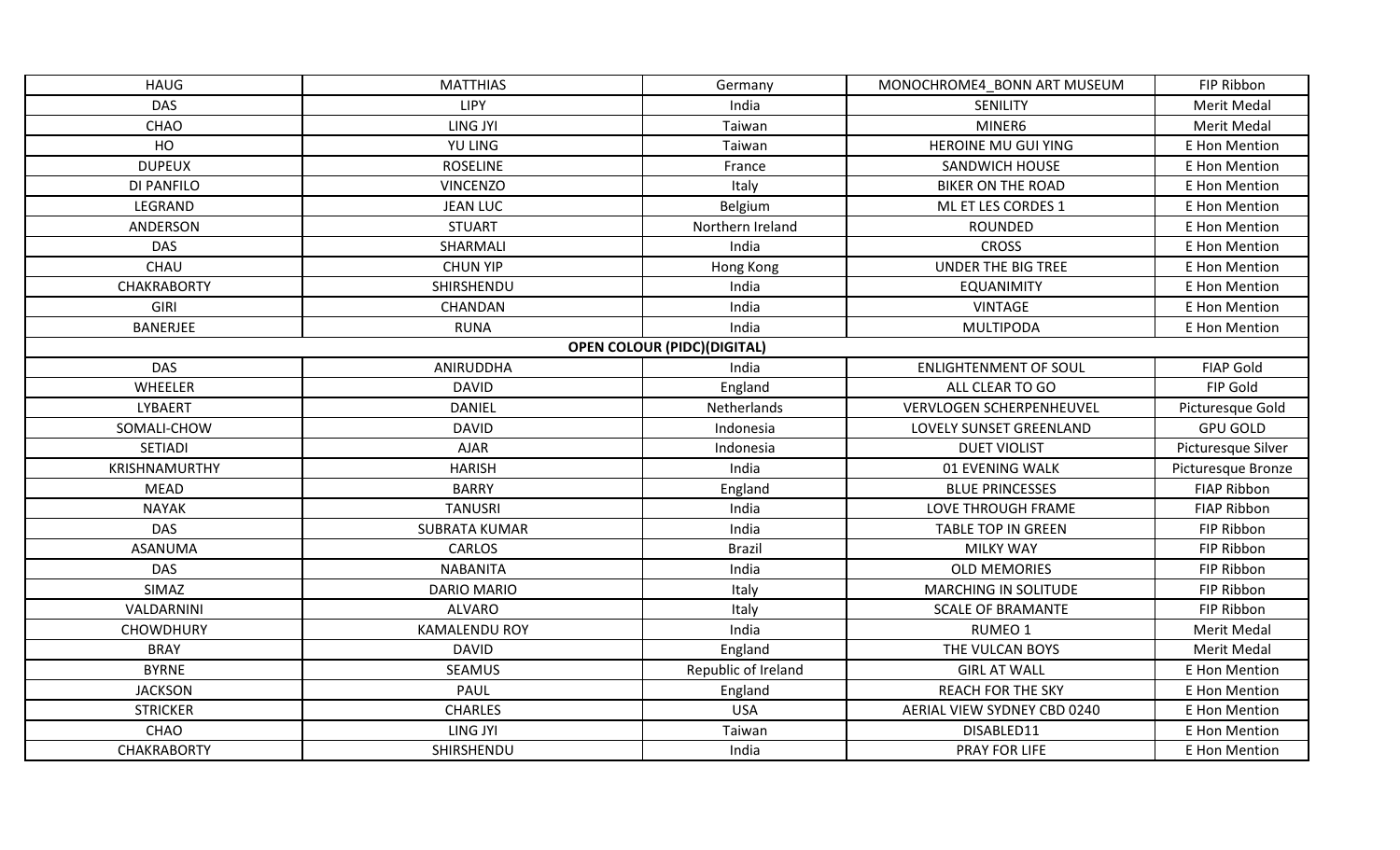| <b>MAZUMDAR</b>        | <b>DURBA</b>        | India                       | THE APPLES                        | E Hon Mention      |
|------------------------|---------------------|-----------------------------|-----------------------------------|--------------------|
| HO                     | <b>HUNG</b>         | <b>USA</b>                  | <b>SLEEPY HOLLOW FARM 3</b>       | E Hon Mention      |
| <b>DAS</b>             | <b>MALAY KUMAR</b>  | India                       | DAY END                           | E Hon Mention      |
| <b>HOCHHAUS</b>        | ALEXANDER           | Germany                     | <b>CLOUDED</b>                    | E Hon Mention      |
| <b>BYSACK</b>          | <b>SUBRATA</b>      | India                       | <b>RED HUT IN KASTE</b>           | E Hon Mention      |
|                        |                     | <b>NATURE (ND)(DIGITAL)</b> |                                   |                    |
| <b>GHOSH</b>           | <b>SOUMEN KUMAR</b> | India                       | <b>HIDE AND SEEK</b>              | <b>FIAP Gold</b>   |
| <b>MATKAR</b>          | SACHIN              | India                       | <b>ZEBRA MATING</b>               | FIP Gold           |
| <b>BYSACK</b>          | <b>SUBRATA</b>      | India                       | AERIAL FIGHT OF GODWIT            | Picturesque Gold   |
| <b>CHAKRABORTY</b>     | <b>GAUTAM</b>       | India                       | <b>DETERMINED EYES</b>            | Picturesque Silver |
| WAIT                   | <b>ROSA</b>         | South Africa                | SIBLING RIVALRY                   | Picturesque Bronze |
| <b>MONDAL</b>          | <b>ATANU</b>        | India                       | <b>COLOUR OF LOVE</b>             | <b>GPU Ribbon</b>  |
| <b>MARAIS</b>          | <b>INGRID</b>       | South Africa                | <b>LION MATING</b>                | <b>FIAP Ribbon</b> |
| HO                     | YU LING             | Taiwan                      | <b>SPIDERS</b>                    | <b>FIAP Ribbon</b> |
| <b>KORLAPATI</b>       | SARASWATIRAO        | India                       | <b>GREY HERONS</b>                | FIP Ribbon         |
| <b>MUKHERJEE</b>       | <b>DEBASHIS</b>     | India                       | <b>MY NOODLES</b>                 | FIP Ribbon         |
| <b>GHOSH</b>           | SANDIPAN            | India                       | <b>OSPREY WITH FISH MEAL</b>      | FIP Ribbon         |
| <b>HUILGOL</b>         | <b>AJIT</b>         | India                       | CHEETAH TUG OF WAR COPY           | FIP Ribbon         |
| $\mathsf{L}\mathsf{I}$ | <b>KA WAI</b>       | Hong Kong                   | <b>ACTION</b>                     | FIP Ribbon         |
| <b>CRITCHLOW</b>       | <b>SUE</b>          | England                     | <b>STARLINGS SQUABBLE</b>         | Merit Medal        |
| SARKAR                 | <b>SAMIR</b>        | India                       | FLYING OVER THE FLOATING ICE      | Merit Medal        |
| <b>VAN DER WATT</b>    | <b>FRANCOIS</b>     | South Africa                | FIGHT AT ELAND CARCASS 0119       | E Hon Mention      |
| <b>MEMANE</b>          | <b>GANESH</b>       | India                       | <b>BIRD KILLING LIZARD</b>        | E Hon Mention      |
| <b>ROY</b>             | <b>BIPLAB</b>       | India                       | TUG OF WAR                        | E Hon Mention      |
| AL-KHALIFA             | <b>HANAN HASSAN</b> | Bahrain                     | <b>LAST CHANCE 1</b>              | E Hon Mention      |
| PHI THI THU            | HA                  | Vietnam                     | <b>THREE STORY</b>                | E Hon Mention      |
| <b>DAS</b>             | SHARMALI            | India                       | THREE CHEETAH WITH KILL 0027      | E Hon Mention      |
| <b>DUPEUX</b>          | <b>ROSELINE</b>     | France                      | <b>AMOUR EN COEUR</b>             | E Hon Mention      |
| <b>CHAN</b>            | <b>TIN SANG</b>     | Canada                      | MALE EASTERN BLUE BIRD FEEDING    | E Hon Mention      |
| <b>BANERJEE</b>        | <b>RUNA</b>         | India                       | SATISFIED                         | E Hon Mention      |
|                        | NAGU.R              | India                       | BLUE TAILED BEE EATER MATING      | E Hon Mention      |
|                        |                     | PHOTO TRAVEL (PTD)(DIGITAL) |                                   |                    |
| <b>BABUBHAI KAMDAR</b> | <b>JAYENDRA</b>     | India                       | PENGUINS COLONY ICEBERG ANTARCTIC | <b>FIAP Gold</b>   |
| DAS                    | DEBANJAN            | India                       | RUDRAPRAYAG                       | FIP Gold           |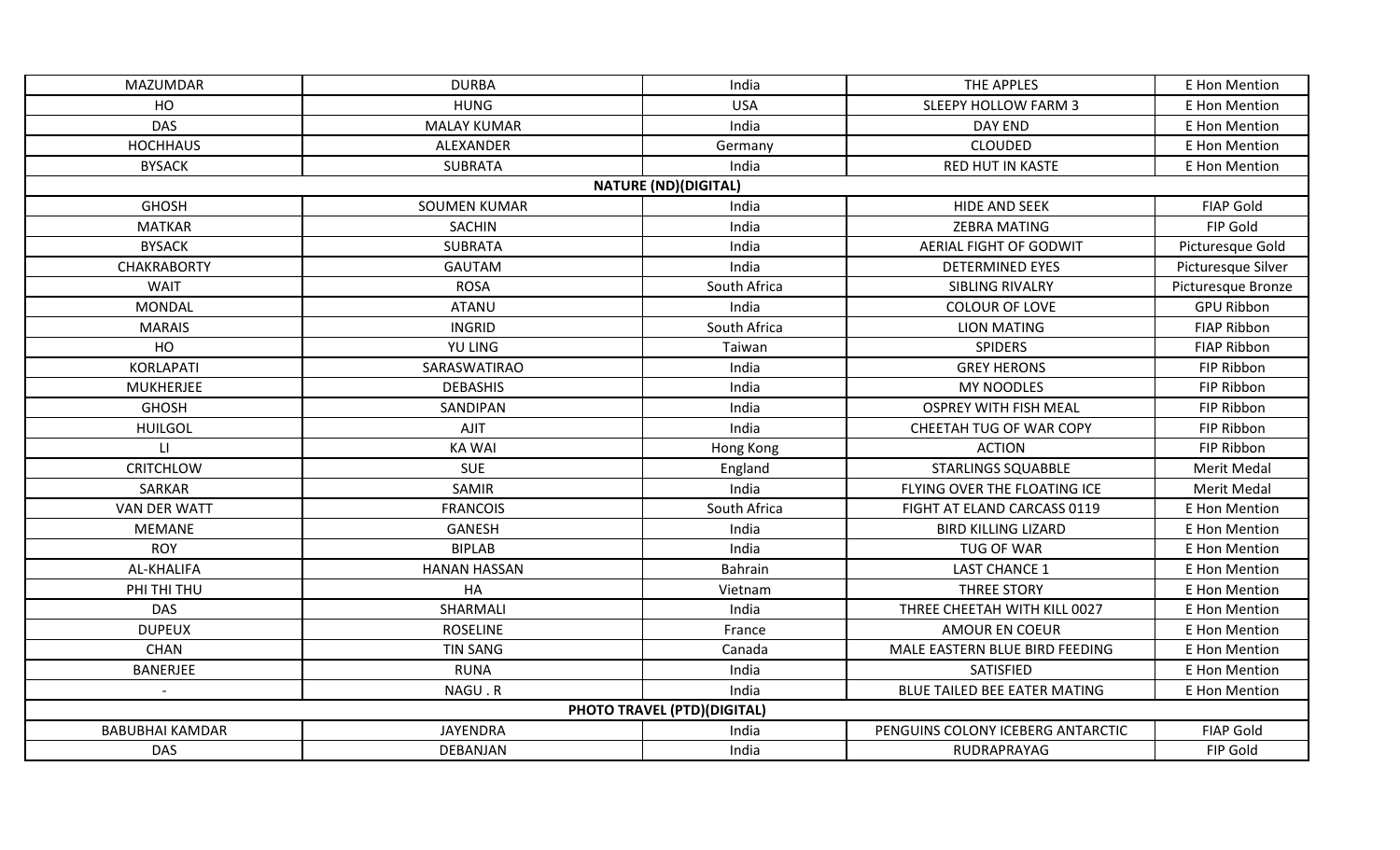| SARKAR             | SAMIR                | India     | FOOT BRIDGE ON THE RIVER IGUAZU  | Picturesque Gold   |
|--------------------|----------------------|-----------|----------------------------------|--------------------|
| <b>CHAKRABORTY</b> | SWAPAN               | India     | MASIBARI2                        | Picturesque Silver |
| <b>MEMANE</b>      | GANESH               | India     | PATTAN KADOLI                    | Picturesque Bronze |
| <b>BRAY</b>        | <b>DAVID</b>         | England   | <b>AURORA OVER BO</b>            | FIAP Ribbon        |
| WONG               | <b>YUET YEE</b>      | Hong Kong | LEAVING FOR HOME                 | FIAP Ribbon        |
| <b>CHOWDHURY</b>   | <b>KAMALENDU ROY</b> | India     | DESERT SAFARI AT HUNDAR          | FIP Ribbon         |
| JANA               | SAIKAT KUMAR         | India     | PANGONG EXPLORER                 | FIP Ribbon         |
| BHATTACHARJEE      | <b>HIRAK</b>         | India     | <b>VENICE DURING GOLDEN HOUR</b> | FIP Ribbon         |
| HAUG               | <b>MATTHIAS</b>      | Germany   | TRAVEL1_HAMBURG HARBOUR CITY     | FIP Ribbon         |
| QUOC LAP           | <b>TRINH</b>         | Vietnam   | MUCANGCHAI TERRACED FIELDS       | FIP Ribbon         |
| PHI THI THU        | HA                   | Vietnam   | <b>SCULPTURE OF NATURE</b>       | Merit Medal        |
| <b>MISHRA</b>      | ANJU                 | India     | IN ROUTE TO CHANDRATAL           | Merit Medal        |
| <b>BALANTIC</b>    | <b>PETER</b>         | Slovenia  | <b>AUTUMN MORNING</b>            | E Hon Mention      |
| <b>HUILGOL</b>     | <b>AJIT</b>          | India     | SHIP AMID ICEBERGS               | E Hon Mention      |
| <b>BABU</b>        | <b>VIKAS</b>         | India     | <b>NATURE PARADISE</b>           | E Hon Mention      |
| SOMALI-CHOW        | <b>DAVID</b>         | Indonesia | HORSE SHOE BEND ARIZONA          | E Hon Mention      |
| MUTHMURDU          | NAGENDRA             | India     | <b>TOWARDS DIVINITY</b>          | E Hon Mention      |
| <b>GHOSH</b>       | SANDIPAN             | India     | CONFLUENCE OF ZANSKAR AND INDUS  | E Hon Mention      |
| <b>DAS</b>         | ANIRUDDHA            | India     | <b>GHUM</b>                      | E Hon Mention      |
| <b>DAS</b>         | SHARMALI             | India     | CHITA AND VIEWERS                | E Hon Mention      |
| VALDARNINI         | ALVARO               | Italy     | <b>BACCOLENO - TUSCANY</b>       | E Hon Mention      |
| HO                 | YU LING              | Taiwan    | NIGHT VIEW IN HONG KONG          | E Hon Mention      |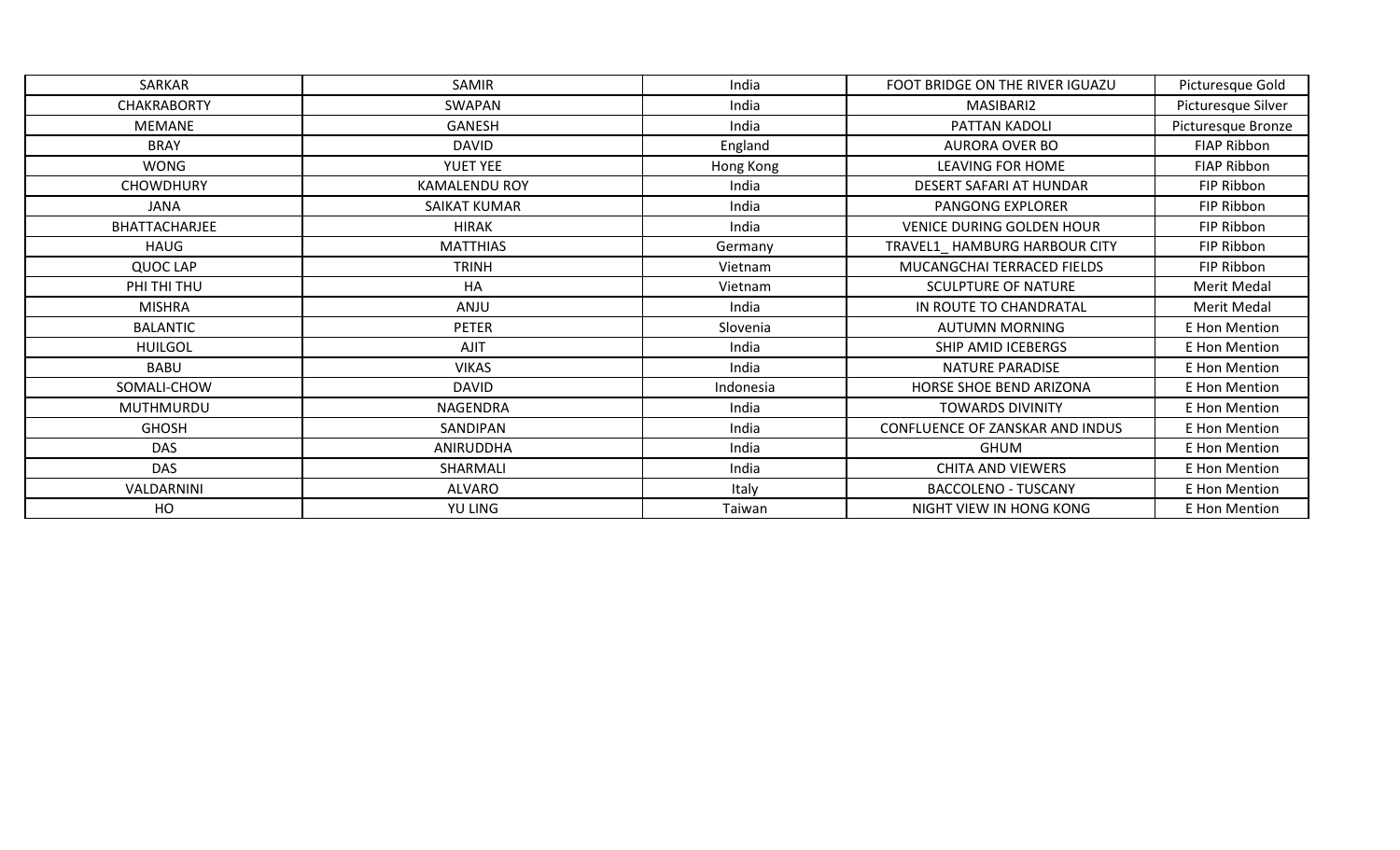| <b>ACCEPTANCE LIST</b> |                   |                      |                     |                                |               |                               |  |  |  |
|------------------------|-------------------|----------------------|---------------------|--------------------------------|---------------|-------------------------------|--|--|--|
| <b>Country</b>         | <b>Salutation</b> | <b>Last Name</b>     | <b>First Name</b>   | <b>Image Title</b>             | <b>Prize</b>  | <b>Section Name</b>           |  |  |  |
| Australia              | Mr.               | <b>CHAN</b>          | GREGORY             | SUBWAY                         | Α             | OPEN MONOCHROME (PIDM)        |  |  |  |
| Australia              | Mr.               | <b>CHAN</b>          | <b>GREGORY</b>      | SNOW AND ICE FESTIVAL HARBIN 1 | Α             | PHOTO TRAVEL (PTD)            |  |  |  |
| Australia              | Mr.               | <b>CHAUDHURI</b>     | SANDIPAN            | <b>LIGHT AT THE END</b>        | A             | OPEN MONOCHROME (PIDM)        |  |  |  |
| Australia              | Mr.               | CHAUDHURI            | SANDIPAN            | <b>ANCIENT</b>                 | Α             | PHOTO TRAVEL (PTD)            |  |  |  |
| Australia              | Mr.               | <b>CHAUDHURI</b>     | SANDIPAN            | <b>TONES</b>                   | A             | PHOTO TRAVEL (PTD)            |  |  |  |
| Australia              | Mr.               | DEMY-GEROE           | <b>DANIEL</b>       | KANGAROO FIGHT ON BEACH        | A             | NATURE (ND)                   |  |  |  |
| Australia              | Mr.               | <b>DEMY-GEROE</b>    | DANIEL              | <b>HELSINKI ART GALLERY</b>    | Α             | OPEN MONOCHROME (PIDM)        |  |  |  |
| Australia              | Mr.               | DEMY-GEROE           | DANIEL              | <b>BALLOON NEAR GOREME</b>     | A             | PHOTO TRAVEL (PTD)            |  |  |  |
| Australia              | Mr.               | <b>MARAFIOTI</b>     | LOU                 | <b>GOLDEN SUNRISE VENICE</b>   | A             | PHOTO TRAVEL (PTD)            |  |  |  |
| Austria                | Mr.               | <b>HAMMER</b>        | <b>FRANZ</b>        | WALDBACH4                      | Α             | NATURE (ND)                   |  |  |  |
| Austria                | Mr.               | <b>HAMMER</b>        | <b>FRANZ</b>        | <b>ZWEI QUALLEN</b>            | Α             | NATURE (ND)                   |  |  |  |
| Austria                | Mr.               | <b>HAMMER</b>        | <b>FRANZ</b>        | <b>GEDANKENVERLOREN</b>        | Α             | OPEN COLOUR (PIDC)            |  |  |  |
| Austria                | Mr.               | <b>HAMMER</b>        | <b>FRANZ</b>        | <b>MARINAM</b>                 | A             | OPEN COLOUR (PIDC)            |  |  |  |
| Austria                | Mr.               | <b>HAMMER</b>        | <b>FRANZ</b>        | <b>EXETER</b>                  | Α             | OPEN MONOCHROME (PIDM)        |  |  |  |
| Austria                | Mr.               | <b>SCHRITTWIESER</b> | <b>JOHANN</b>       | MATING ON THE WATER            | A             | NATURE (ND)                   |  |  |  |
| Austria                | Mr.               | <b>SCHRITTWIESER</b> | <b>JOHANN</b>       | PAIRING WHEEL 03               | A             | NATURE (ND)                   |  |  |  |
| Austria                | Mr.               | <b>SCHRITTWIESER</b> | <b>JOHANN</b>       | <b>RED HOUSE</b>               | Α             | OPEN COLOUR (PIDC)            |  |  |  |
| Austria                | Mr.               | <b>SCHRITTWIESER</b> | <b>JOHANN</b>       | SAJIRA 01                      | Α             | OPEN MONOCHROME (PIDM)        |  |  |  |
| Austria                | Mr.               | <b>SCHRITTWIESER</b> | <b>JOHANN</b>       | <b>WITH A WHISTLE</b>          | Α             | <b>OPEN MONOCHROME (PIDM)</b> |  |  |  |
| Austria                | Mr.               | <b>SCHRITTWIESER</b> | <b>JOHANN</b>       | IN THE LOFOTEN                 | Α             | PHOTO TRAVEL (PTD)            |  |  |  |
| Austria                | Mr.               | <b>STEINER</b>       | <b>HELMUT</b>       | <b>DELICIOUS</b>               | Α             | NATURE (ND)                   |  |  |  |
| Austria                | Mr.               | <b>STEINER</b>       | <b>HELMUT</b>       | LAMB OF GOD                    | Α             | OPEN MONOCHROME (PIDM)        |  |  |  |
| Austria                | Mr.               | <b>STEINER</b>       | <b>HELMUT</b>       | <b>AZURE WINDOW</b>            | A             | PHOTO TRAVEL (PTD)            |  |  |  |
| Austria                | Mr.               | <b>STEINER</b>       | <b>HELMUT</b>       | <b>TROMSÖ</b>                  | Α             | PHOTO TRAVEL (PTD)            |  |  |  |
| Bahrain                | Ms.               | AL-KHALIFA           | <b>HANAN HASSAN</b> | CATCH <sub>2</sub>             | A             | NATURE (ND)                   |  |  |  |
| Bahrain                | Ms.               | <b>AL-KHALIFA</b>    | <b>HANAN HASSAN</b> | <b>LAST CHANCE 1</b>           | E Hon Mention | NATURE (ND)                   |  |  |  |
| Bahrain                | Ms.               | AL-KHALIFA           | <b>HANAN HASSAN</b> | SNIFFING 3                     | Α             | NATURE (ND)                   |  |  |  |
| Bahrain                | Ms.               | AL-KHALIFA           | <b>HANAN HASSAN</b> | <b>MOUNTAINS OF SAND</b>       | Α             | OPEN COLOUR (PIDC)            |  |  |  |
| Bahrain                | Ms.               | AL-KHALIFA           | <b>HANAN HASSAN</b> | <b>ENDLESS</b>                 | A             | OPEN MONOCHROME (PIDM)        |  |  |  |
| Belgium                | Mr.               | LEGRAND              | <b>JEAN LUC</b>     | AUDREY A LA CHAPELLE MEURTRIE  | A             | <b>OPEN COLOUR (PIDC)</b>     |  |  |  |
| Belgium                | Mr.               | LEGRAND              | <b>JEAN LUC</b>     | LES FESSES AU FOUR             | A             | OPEN COLOUR (PIDC)            |  |  |  |
| Belgium                | Mr.               | LEGRAND              | <b>JEAN LUC</b>     | ML ET LES CORDES 1             | E Hon Mention | <b>OPEN MONOCHROME (PIDM)</b> |  |  |  |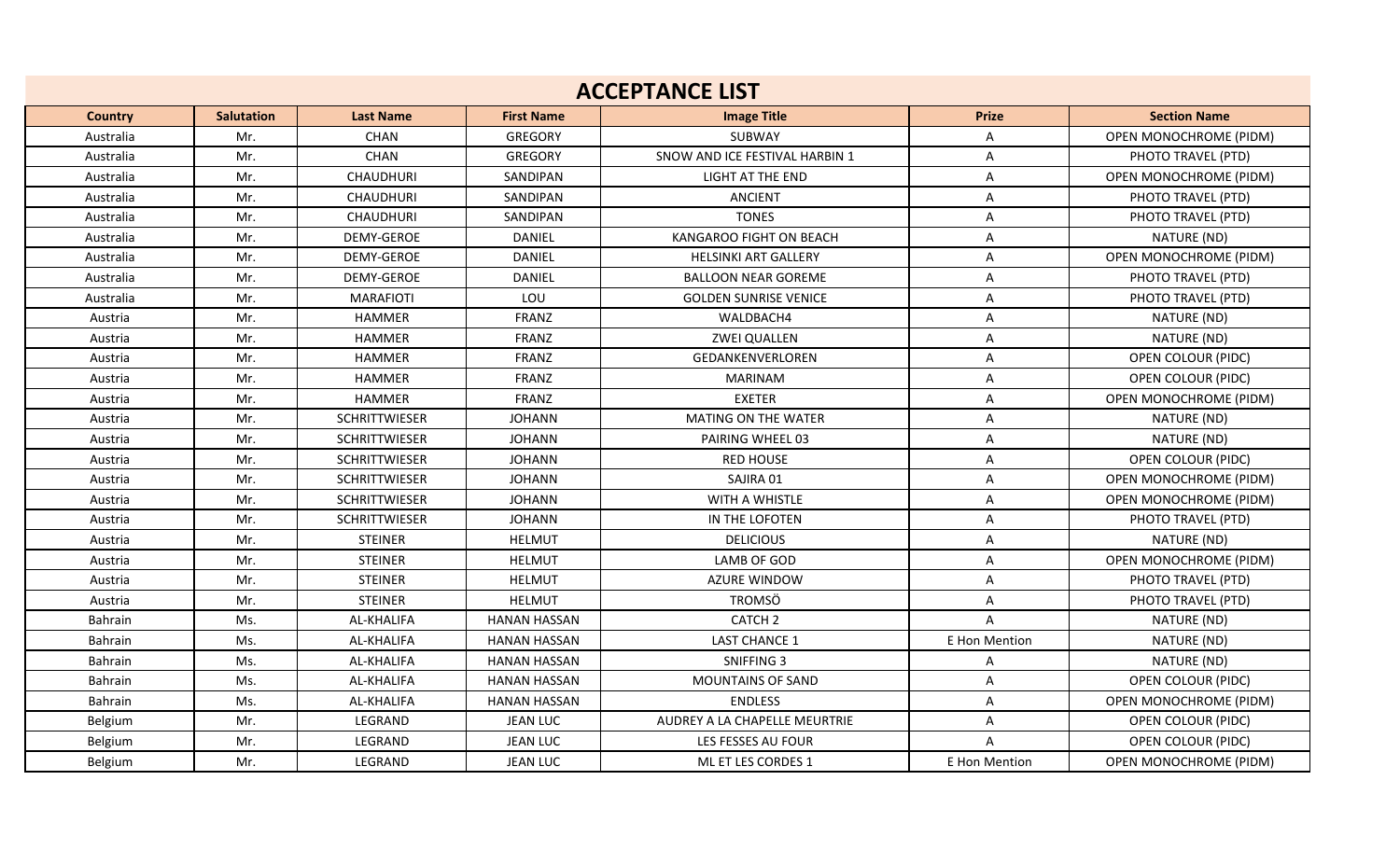| Belgium         | Mr.  | <b>SIMON</b>     | <b>CLAUDE</b>   | NAMIBIAN ACROBAT ELEPHANT      | A                  | NATURE (ND)                   |
|-----------------|------|------------------|-----------------|--------------------------------|--------------------|-------------------------------|
| Belgium         | Mr.  | <b>SIMON</b>     | <b>CLAUDE</b>   | UNIVERSAL TIME                 | A                  | OPEN COLOUR (PIDC)            |
| <b>Brazil</b>   | Mr.  | <b>ASANUMA</b>   | CARLOS          | <b>ABDUCTION</b>               | $\overline{A}$     | <b>OPEN COLOUR (PIDC)</b>     |
| <b>Brazil</b>   | Mr.  | <b>ASANUMA</b>   | CARLOS          | <b>MILKY WAY</b>               | FIP Ribbon         | OPEN COLOUR (PIDC)            |
| Brazil          | Mr.  | <b>ASANUMA</b>   | CARLOS          | LAGUNA                         | A                  | PHOTO TRAVEL (PTD)            |
| <b>Brazil</b>   | Mr.  | <b>HOWAT</b>     | <b>MARIO</b>    | <b>BRIDAL VEIL</b>             | A                  | OPEN COLOUR (PIDC)            |
| <b>Brazil</b>   | Mr.  | <b>HOWAT</b>     | <b>MARIO</b>    | RIO DE JANEIRO                 | A                  | PHOTO TRAVEL (PTD)            |
| Brazil          | Mr.  | <b>HOWAT</b>     | <b>MARIO</b>    | <b>SUGAR LOAF</b>              | A                  | PHOTO TRAVEL (PTD)            |
| <b>Bulgaria</b> | Mr.  | KARAMAZOV        | <b>VLADIMIR</b> | <b>SHADES OF GREEN</b>         | A                  | NATURE (ND)                   |
| <b>Bulgaria</b> | Mr.  | <b>KARAMAZOV</b> | <b>VLADIMIR</b> | THE TRUTH ABOUT LIFE           | Α                  | OPEN COLOUR (PIDC)            |
| <b>Bulgaria</b> | Mr.  | KARAMAZOV        | <b>VLADIMIR</b> | THE HAND OF THE SUN            | A                  | PHOTO TRAVEL (PTD)            |
| Canada          | Mr.  | <b>CHAN</b>      | <b>TIN SANG</b> | KIT AND RED FOX                | A                  | NATURE (ND)                   |
| Canada          | Mr.  | <b>CHAN</b>      | <b>TIN SANG</b> | MALE EASTERN BLUE BIRD FEEDING | E Hon Mention      | NATURE (ND)                   |
| Canada          | Mr.  | <b>JONES</b>     | GARETH          | INTO THE SOUL OF THE LIGHT     | Α                  | OPEN COLOUR (PIDC)            |
| Canada          | Mr.  | <b>JONES</b>     | <b>GARETH</b>   | <b>QUESTION MARK</b>           | A                  | OPEN MONOCHROME (PIDM)        |
| Canada          | Mr.  | JONES            | GARETH          | <b>STREET LIGHTS - OTTAWA</b>  | Α                  | OPEN MONOCHROME (PIDM)        |
| China           | Mr.  | YANG             | SHENGHUA        | <b>MORNING LIGHT FLAMINGO</b>  | A                  | OPEN COLOUR (PIDC)            |
| China           | Mrs. | WANG             | <b>YICHI</b>    | AN UNSTOPPABLE KISS            | A                  | NATURE (ND)                   |
| China           | Mrs. | WANG             | <b>YICHI</b>    | <b>VORTEX</b>                  | Α                  | OPEN MONOCHROME (PIDM)        |
| China           | Mrs. | WANG             | <b>YICHI</b>    | SPRING HERDING                 | A                  | PHOTO TRAVEL (PTD)            |
| Denmark         | Mr.  | SUSZKIEWICZ      | OLE             | 2 RUNNERS                      | Α                  | OPEN COLOUR (PIDC)            |
| Denmark         | Mr.  | SUSZKIEWICZ      | OLE             | 3 SHADOWS                      | A                  | OPEN MONOCHROME (PIDM)        |
| Denmark         | Mr.  | SUSZKIEWICZ      | OLE             | <b>BALANCE</b>                 | A                  | OPEN MONOCHROME (PIDM)        |
| Denmark         | Mr.  | SUSZKIEWICZ      | OLE             | <b>EVENING FLIGHT</b>          | A                  | OPEN MONOCHROME (PIDM)        |
| England         | Mr.  | <b>BRAY</b>      | <b>DAVID</b>    | KINGFISHER WITH THE PRIZE      | Α                  | NATURE (ND)                   |
| England         | Mr.  | <b>BRAY</b>      | <b>DAVID</b>    | THE JAGUAR BOYS                | $\overline{A}$     | OPEN COLOUR (PIDC)            |
| England         | Mr.  | <b>BRAY</b>      | <b>DAVID</b>    | THE VULCAN BOYS                | Merit Medal        | OPEN COLOUR (PIDC)            |
| England         | Mr.  | <b>BRAY</b>      | <b>DAVID</b>    | <b>MUSTANG LADY</b>            | $\overline{A}$     | <b>OPEN MONOCHROME (PIDM)</b> |
| England         | Mr.  | <b>BRAY</b>      | <b>DAVID</b>    | THE ENGINE ARRANGERS           | FIP Gold           | OPEN MONOCHROME (PIDM)        |
| England         | Mr.  | <b>BRAY</b>      | <b>DAVID</b>    | THE LANCASTER BOYS             | A                  | OPEN MONOCHROME (PIDM)        |
| England         | Mr.  | <b>BRAY</b>      | <b>DAVID</b>    | AURORA OVER BO                 | <b>FIAP Ribbon</b> | PHOTO TRAVEL (PTD)            |
| England         | Mr.  | <b>BRAY</b>      | <b>DAVID</b>    | <b>HAMNOY CLICHE</b>           | Α                  | PHOTO TRAVEL (PTD)            |
| England         | Mr.  | <b>BRAY</b>      | <b>DAVID</b>    | RAINY ROUTEMASTER REFLECTION   | A                  | PHOTO TRAVEL (PTD)            |
| England         | Mr.  | <b>BRAY</b>      | <b>DAVID</b>    | <b>SAKRISOY VISTA</b>          | Α                  | PHOTO TRAVEL (PTD)            |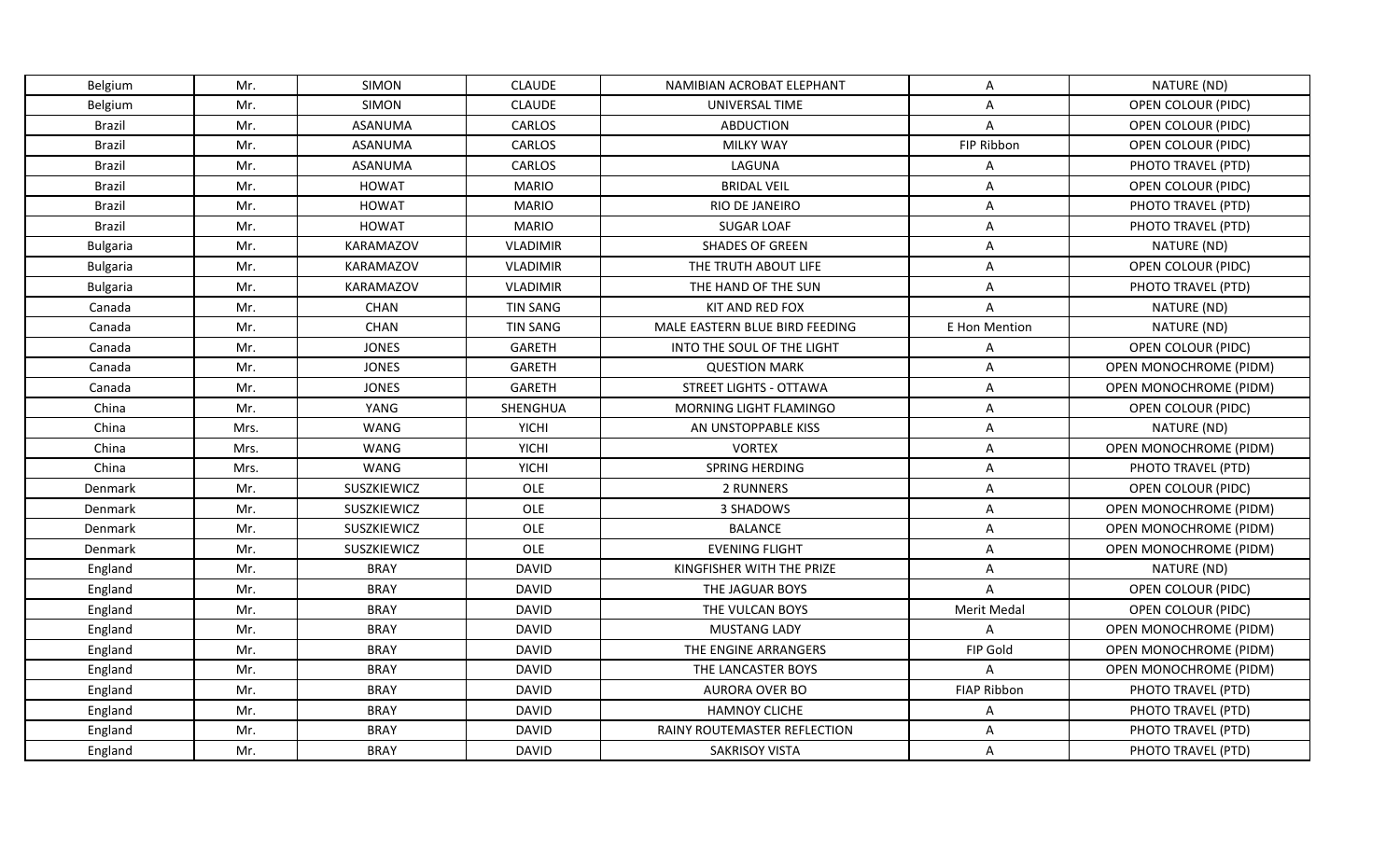| England | Mr. | CARWITHEN      | <b>TONY</b>   | <b>WAITING FOR MY TEA</b>              | A                  | OPEN COLOUR (PIDC)     |
|---------|-----|----------------|---------------|----------------------------------------|--------------------|------------------------|
| England | Mr. | CARWITHEN      | <b>TONY</b>   | THE BRIDGE                             | A                  | OPEN MONOCHROME (PIDM) |
| England | Mr. | <b>FRY</b>     | <b>MARTIN</b> | <b>FULL STEAM</b>                      | Α                  | OPEN MONOCHROME (PIDM) |
| England | Mr. | FRY            | <b>MARTIN</b> | ROLLING MIST OVER SEVERN VALE          | A                  | PHOTO TRAVEL (PTD)     |
| England | Mr. | <b>GENNARD</b> | PETER         | <b>CHAIN MAKER</b>                     | A                  | OPEN COLOUR (PIDC)     |
| England | Mr. | GENNARD        | PETER         | LIVING WITH RELIGION                   | A                  | OPEN COLOUR (PIDC)     |
| England | Mr. | GENNARD        | PETER         | SHELL SHOCKED                          | A                  | OPEN MONOCHROME (PIDM) |
| England | Mr. | <b>GENNARD</b> | PETER         | THE COLD BEDSIT                        | A                  | OPEN MONOCHROME (PIDM) |
| England | Mr. | HARDACRE       | <b>IAN</b>    | <b>I AM NOT SHARING</b>                | A                  | NATURE (ND)            |
| England | Mr. | HARDACRE       | <b>IAN</b>    | <b>WHATEVER HE SAID</b>                | A                  | OPEN MONOCHROME (PIDM) |
| England | Mr. | <b>JACKSON</b> | PAUL          | 1 CANADA SQUARE                        | A                  | OPEN COLOUR (PIDC)     |
| England | Mr. | <b>JACKSON</b> | PAUL          | <b>REACH FOR THE SKY</b>               | E Hon Mention      | OPEN COLOUR (PIDC)     |
| England | Mr. | <b>JACKSON</b> | PAUL          | <b>BRIDPORT COVEN</b>                  | $\mathsf{A}$       | OPEN MONOCHROME (PIDM) |
| England | Mr. | <b>JACKSON</b> | PAUL          | <b>MORNING STROLL</b>                  | A                  | OPEN MONOCHROME (PIDM) |
| England | Mr. | <b>KEENE</b>   | <b>PAUL</b>   | <b>CYGNET HATCHING 2163</b>            | A                  | NATURE (ND)            |
| England | Mr. | <b>KEENE</b>   | PAUL          | PUFFINS 9723                           | A                  | NATURE (ND)            |
| England | Mr. | <b>KEENE</b>   | PAUL          | <b>FOUR SWANS AT SUNSET</b>            | A                  | OPEN COLOUR (PIDC)     |
| England | Mr. | <b>KEENE</b>   | PAUL          | FOUR SWANS IN FROSTY VALLEY            | A                  | OPEN COLOUR (PIDC)     |
| England | Mr. | <b>KEENE</b>   | <b>PAUL</b>   | DAWN FISHERWOMAN                       | Picturesque Gold   | OPEN MONOCHROME (PIDM) |
| England | Mr. | LOWE           | <b>DAVID</b>  | RED HAT AND FUR COLLAR                 | A                  | OPEN COLOUR (PIDC)     |
| England | Mr. | <b>MEAD</b>    | <b>BARRY</b>  | <b>BLUE PRINCESSES</b>                 | <b>FIAP Ribbon</b> | OPEN COLOUR (PIDC)     |
| England | Mr. | <b>MEAD</b>    | <b>BARRY</b>  | <b>LAST LOOK BACK</b>                  | Α                  | OPEN COLOUR (PIDC)     |
| England | Mr. | <b>MEAD</b>    | <b>BARRY</b>  | MY VALENTINE                           | $\mathsf{A}$       | OPEN COLOUR (PIDC)     |
| England | Mr. | <b>MEAD</b>    | <b>BARRY</b>  | <b>GERALD 2</b>                        | A                  | OPEN MONOCHROME (PIDM) |
| England | Mr. | MEAD           | <b>BARRY</b>  | I AM ME                                | Α                  | OPEN MONOCHROME (PIDM) |
| England | Mr. | <b>MEAD</b>    | <b>BARRY</b>  | <b>SURVIVOR</b>                        | A                  | OPEN MONOCHROME (PIDM) |
| England | Mr. | MILLIN         | <b>ROBERT</b> | <b>GOSHAWK PROTECTING PREY IN WIND</b> | $\mathsf{A}$       | NATURE (ND)            |
| England | Mr. | MILLIN         | <b>ROBERT</b> | THREE STARLINGS SQUABBLING             | A                  | NATURE (ND)            |
| England | Mr. | MILLIN         | <b>ROBERT</b> | <b>EXOTIC PIANIST</b>                  | $\mathsf{A}$       | OPEN COLOUR (PIDC)     |
| England | Mr. | <b>MILLIN</b>  | <b>ROBERT</b> | <b>MADNESS</b>                         | A                  | OPEN COLOUR (PIDC)     |
| England | Mr. | MILLIN         | <b>ROBERT</b> | PRINCESS AHMANETS CURSE                | A                  | OPEN MONOCHROME (PIDM) |
| England | Mr. | <b>MILLIN</b>  | <b>ROBERT</b> | <b>WITCHER VESEMIR</b>                 | A                  | OPEN MONOCHROME (PIDM) |
| England | Mr. | SANDERS        | <b>TIM</b>    | <b>AGAINST THE FLOW</b>                | A                  | OPEN MONOCHROME (PIDM) |
| England | Mr. | WELFORD        | PETER-M-      | <b>GERANIUM ROZANNA</b>                | A                  | OPEN COLOUR (PIDC)     |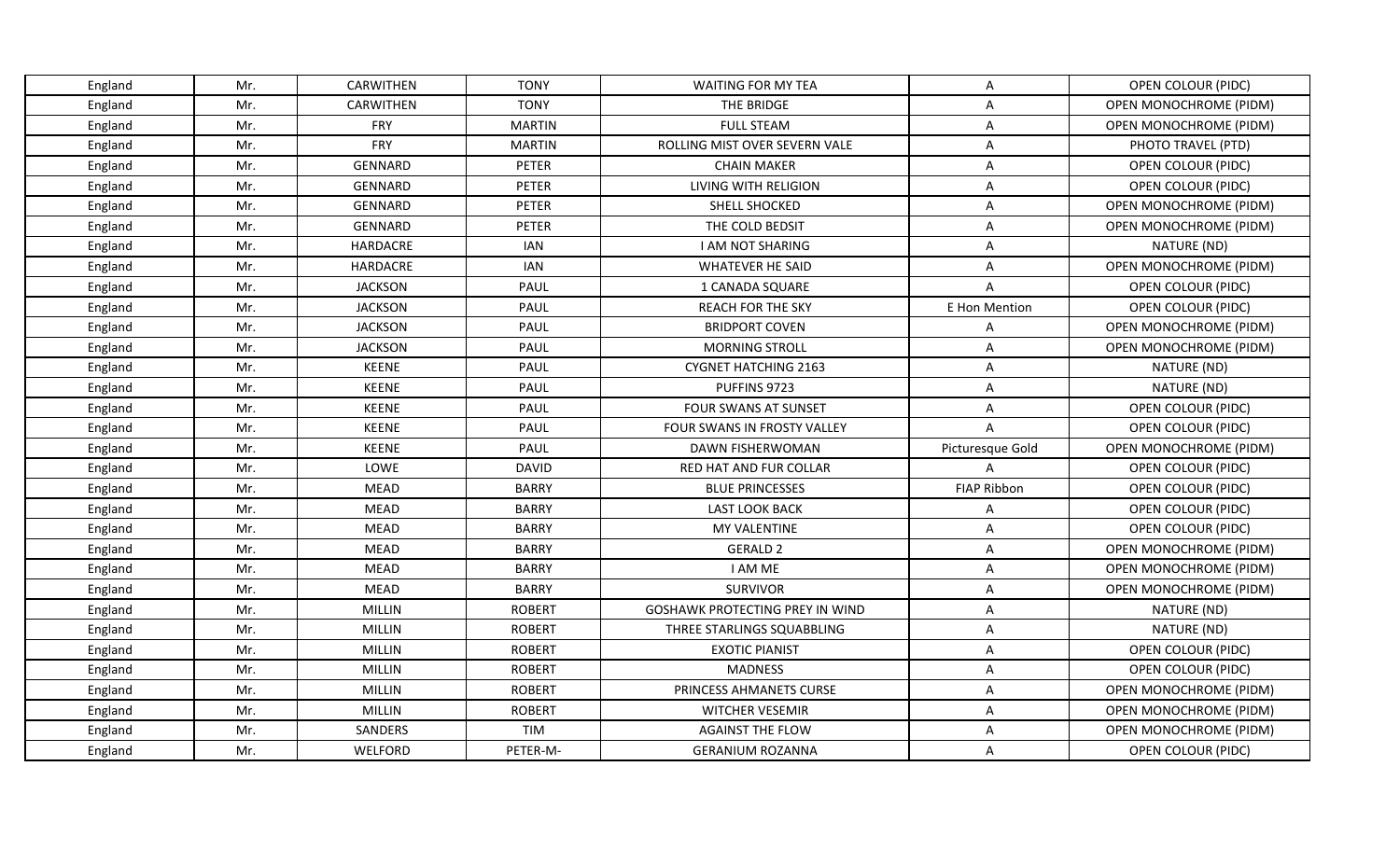| England | Mr.  | WELFORD          | PETER-M-         | <b>NUDE</b>                       | $\mathsf{A}$   | OPEN MONOCHROME (PIDM)        |
|---------|------|------------------|------------------|-----------------------------------|----------------|-------------------------------|
| England | Mr.  | WHEELER          | <b>DAVID</b>     | ALL CLEAR TO GO                   | FIP Gold       | OPEN COLOUR (PIDC)            |
| England | Mr.  | WHEELER          | <b>DAVID</b>     | <b>BLACK COUNTRY LAD</b>          | A              | OPEN COLOUR (PIDC)            |
| England | Mr.  | WHEELER          | <b>DAVID</b>     | THE RAILWAYMEN                    | A              | OPEN COLOUR (PIDC)            |
| England | Mr.  | WHEELER          | <b>DAVID</b>     | <b>WATCHING OVER HIM</b>          | $\overline{A}$ | OPEN COLOUR (PIDC)            |
| England | Mr.  | WHEELER          | <b>DAVID</b>     | READY TO GO                       | A              | OPEN MONOCHROME (PIDM)        |
| England | Mr.  | WHEELER          | <b>DAVID</b>     | THE NIGHTWATCHMAN                 | A              | OPEN MONOCHROME (PIDM)        |
| England | Mr.  | WHEELER          | <b>DAVID</b>     | <b>WAITING FOR FRIENDS</b>        | A              | OPEN MONOCHROME (PIDM)        |
| England | Mrs. | COOK             | STEPHANIE        | SQUIRREL EATING NUT               | A              | NATURE (ND)                   |
| England | Mrs. | <b>COOK</b>      | <b>STEPHANIE</b> | THE HEADDRESS                     | A              | OPEN COLOUR (PIDC)            |
| England | Mrs. | <b>COOK</b>      | STEPHANIE        | <b>HORSE TRADER</b>               | $\overline{A}$ | OPEN MONOCHROME (PIDM)        |
| England | Mrs. | <b>CRITCHLOW</b> | <b>SUE</b>       | <b>STARLINGS SQUABBLE</b>         | Merit Medal    | NATURE (ND)                   |
| England | Mrs. | <b>CRITCHLOW</b> | <b>SUE</b>       | FLOSSIE AND DOTTIE                | $\mathsf{A}$   | OPEN COLOUR (PIDC)            |
| England | Mrs. | <b>CRITCHLOW</b> | <b>SUE</b>       | SILKY SCARF TRYPTICH              | A              | OPEN COLOUR (PIDC)            |
| England | Mrs. | <b>CRITCHLOW</b> | <b>SUE</b>       | SUNSET ON THE CAMARGUE            | A              | OPEN COLOUR (PIDC)            |
| England | Mrs. | <b>CRITCHLOW</b> | <b>SUE</b>       | <b>BOOK OF SPELLS</b>             | A              | OPEN MONOCHROME (PIDM)        |
| England | Mrs. | <b>CRITCHLOW</b> | <b>SUE</b>       | <b>MAN WITH VINTAGE CAR</b>       | Α              | OPEN MONOCHROME (PIDM)        |
| England | Mrs. | <b>JENKIN</b>    | <b>BARBARA</b>   | <b>FLIGHT MAID</b>                | A              | OPEN MONOCHROME (PIDM)        |
| England | Mrs. | <b>JENKIN</b>    | <b>BARBARA</b>   | <b>JUST THOUGHTS</b>              | A              | <b>OPEN MONOCHROME (PIDM)</b> |
| Finland | Mr.  | <b>KETO</b>      | <b>JOUKO</b>     | HOMEWARD IN THE WINTER            | A              | OPEN COLOUR (PIDC)            |
| Finland | Mr.  | <b>KETO</b>      | <b>JOUKO</b>     | AUTUMNFLIGTH                      | Α              | OPEN MONOCHROME (PIDM)        |
| Finland | Mr.  | <b>KETO</b>      | <b>JOUKO</b>     | NO ROOM FOR OLD MEN               | A              | OPEN MONOCHROME (PIDM)        |
| Finland | Mr.  | <b>OJALA</b>     | RAIMO            | MOMENTUM ON AN ELECTRIC KICKBOARD | A              | OPEN MONOCHROME (PIDM)        |
| Finland | Mrs. | <b>OJALA</b>     | <b>SIRKKA</b>    | <b>BIKER</b>                      | A              | OPEN MONOCHROME (PIDM)        |
| France  | Mr.  | <b>BOURDIN</b>   | <b>DOMINIQUE</b> | <b>ATTENTE</b>                    | $\overline{A}$ | OPEN COLOUR (PIDC)            |
| France  | Mr.  | <b>BOURDIN</b>   | <b>DOMINIQUE</b> | <b>DREAM</b>                      | Α              | OPEN COLOUR (PIDC)            |
| France  | Mrs. | DENOUAIL         | ANNE             | <b>AMOURETTE</b>                  | A              | NATURE (ND)                   |
| France  | Mrs. | DENOUAIL         | ANNE             | <b>VIEIL ESCALIER</b>             | A              | OPEN COLOUR (PIDC)            |
| France  | Mrs. | <b>DENOUAIL</b>  | ANNE             | CRI                               | A              | <b>OPEN MONOCHROME (PIDM)</b> |
| France  | Ms.  | <b>DUPEUX</b>    | <b>ROSELINE</b>  | AMOUR EN COEUR                    | E Hon Mention  | NATURE (ND)                   |
| France  | Ms.  | <b>DUPEUX</b>    | <b>ROSELINE</b>  | <b>DUO EN COEUR</b>               | A              | NATURE (ND)                   |
| France  | Ms.  | <b>DUPEUX</b>    | <b>ROSELINE</b>  | SANDWICH HOUSE                    | E Hon Mention  | OPEN MONOCHROME (PIDM)        |
| Germany | Dr.  | <b>HAUG</b>      | <b>MATTHIAS</b>  | NATURE1 THE DRUMLIN HILLS         | Α              | NATURE (ND)                   |
| Germany | Dr.  | <b>HAUG</b>      | <b>MATTHIAS</b>  | NATURE2 ALPINE SUNSET             | A              | NATURE (ND)                   |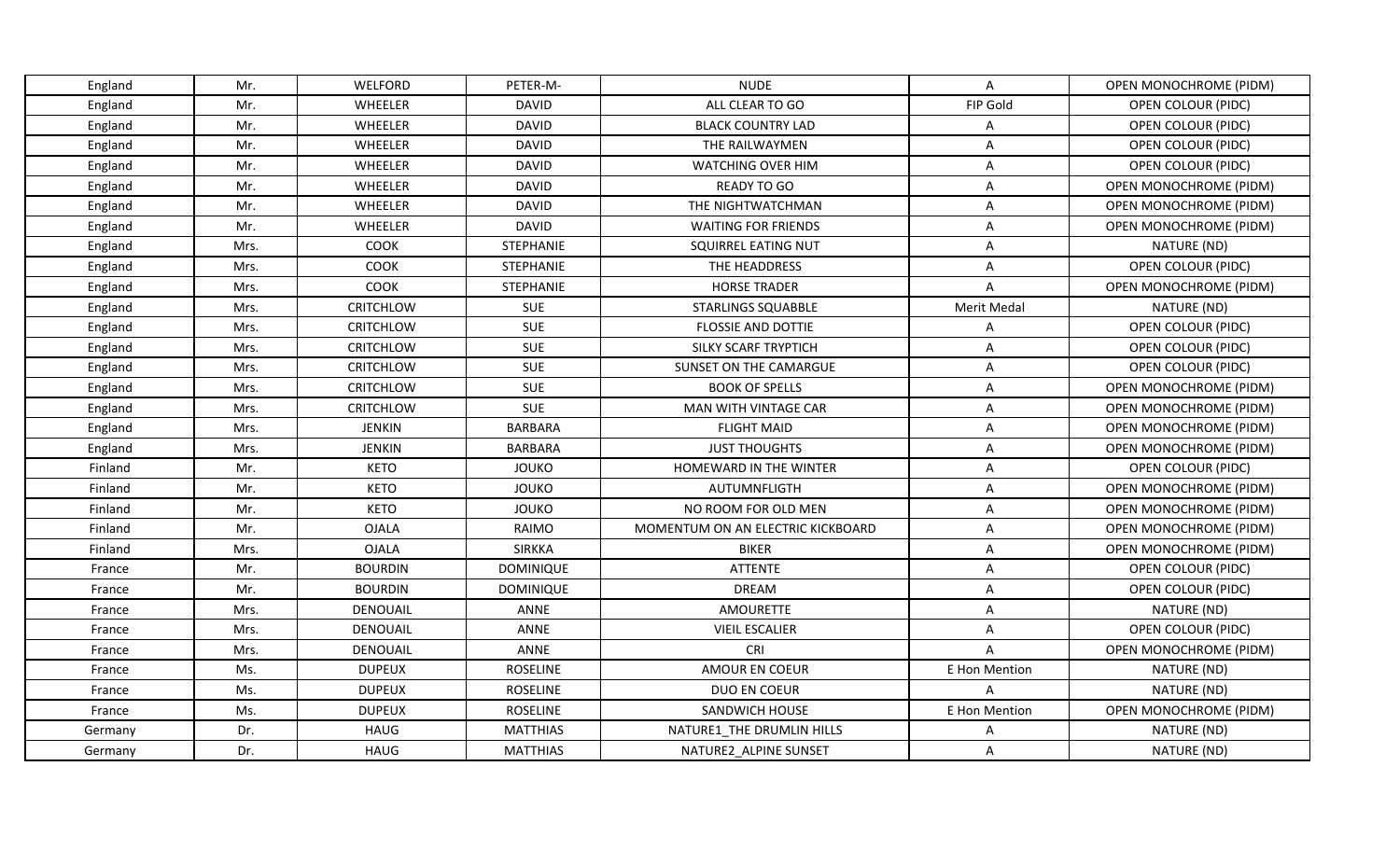| Germany   | Dr.  | HAUG            | <b>MATTHIAS</b>     | NATURE4_NORTHERN LIGHTS AT LOFOTEN | Α             | NATURE (ND)            |
|-----------|------|-----------------|---------------------|------------------------------------|---------------|------------------------|
| Germany   | Dr.  | <b>HAUG</b>     | <b>MATTHIAS</b>     | MONOCHROME1 BALLERINA              | A             | OPEN MONOCHROME (PIDM) |
| Germany   | Dr.  | <b>HAUG</b>     | <b>MATTHIAS</b>     | MONOCHROME2_THE YOUNG BALLERINA    | Α             | OPEN MONOCHROME (PIDM) |
| Germany   | Dr.  | <b>HAUG</b>     | <b>MATTHIAS</b>     | MONOCHROME3_AZALENA                | A             | OPEN MONOCHROME (PIDM) |
| Germany   | Dr.  | <b>HAUG</b>     | <b>MATTHIAS</b>     | MONOCHROME4_BONN ART MUSEUM        | FIP Ribbon    | OPEN MONOCHROME (PIDM) |
| Germany   | Dr.  | <b>HAUG</b>     | <b>MATTHIAS</b>     | TRAVEL1 HAMBURG HARBOUR CITY       | FIP Ribbon    | PHOTO TRAVEL (PTD)     |
| Germany   | Dr.  | <b>HAUG</b>     | <b>MATTHIAS</b>     | TRAVEL2 ADMONT ABBEY LIBRARY       | A             | PHOTO TRAVEL (PTD)     |
| Germany   | Mr.  | <b>BRENNICH</b> | <b>NORBERT</b>      | <b>EVERYTHING JUST A FACADE</b>    | A             | OPEN COLOUR (PIDC)     |
| Germany   | Mr.  | <b>BRENNICH</b> | <b>NORBERT</b>      | <b>LOOKING UP</b>                  | Α             | OPEN MONOCHROME (PIDM) |
| Germany   | Mr.  | <b>BUCHHOLZ</b> | <b>MARTIN</b>       | IN THE SPOTLIGHT                   | A             | OPEN MONOCHROME (PIDM) |
| Germany   | Mr.  | <b>HOCHHAUS</b> | ALEXANDER           | ALLEYWAY                           | A             | OPEN COLOUR (PIDC)     |
| Germany   | Mr.  | <b>HOCHHAUS</b> | ALEXANDER           | CLOUDED                            | E Hon Mention | OPEN COLOUR (PIDC)     |
| Germany   | Mr.  | <b>HOCHHAUS</b> | ALEXANDER           | <b>DREAM OF LIBERTY</b>            | Α             | OPEN COLOUR (PIDC)     |
| Germany   | Mr.  | <b>HOCHHAUS</b> | ALEXANDER           | YEARNING                           | A             | OPEN MONOCHROME (PIDM) |
| Germany   | Mr.  | <b>HOCHHAUS</b> | ALEXANDER           | DAYBREAK AT MOUNT BROMO            | Α             | PHOTO TRAVEL (PTD)     |
| Germany   | Mr.  | <b>HOCHHAUS</b> | ALEXANDER           | ON VOLCANIC ROCK                   | Α             | PHOTO TRAVEL (PTD)     |
| Germany   | Mrs. | <b>DIETL</b>    | <b>CLAUDIA</b>      | SEEBRUECKE                         | A             | PHOTO TRAVEL (PTD)     |
| Germany   | Mrs. | <b>DIETL</b>    | <b>CLAUDIA</b>      | SOMMERABEND                        | A             | PHOTO TRAVEL (PTD)     |
| Greece    | Mrs. | <b>DENAXA</b>   | MAREVI              | <b>OUR GUARDS</b>                  | Α             | OPEN MONOCHROME (PIDM) |
| Greece    | Ms.  | LAZAR           | <b>ESZTER EMESE</b> | THE ARTIST                         | A             | OPEN COLOUR (PIDC)     |
| Hong Kong | Mr.  | CHAN            | <b>KA CHUN</b>      | FALL IN LOVE                       | A             | NATURE (ND)            |
| Hong Kong | Mr.  | <b>CHAN</b>     | <b>KA CHUN</b>      | <b>FEEDING</b>                     | Α             | NATURE (ND)            |
| Hong Kong | Mr.  | <b>CHAN</b>     | <b>KA CHUN</b>      | <b>INTIMACY</b>                    | A             | NATURE (ND)            |
| Hong Kong | Mr.  | CHAN            | <b>KA CHUN</b>      | <b>DANCING LADY 2</b>              | Α             | OPEN COLOUR (PIDC)     |
| Hong Kong | Mr.  | CHAN            | <b>KA CHUN</b>      | EAGLE AND SNAKE WAR                | A             | OPEN COLOUR (PIDC)     |
| Hong Kong | Mr.  | CHAN            | <b>KA CHUN</b>      | HAPPY NEW YEAR GATHERING           | A             | OPEN COLOUR (PIDC)     |
| Hong Kong | Mr.  | CHAN            | <b>KA CHUN</b>      | MY LADY 3                          | A             | OPEN COLOUR (PIDC)     |
| Hong Kong | Mr.  | <b>CHAN</b>     | <b>KA CHUN</b>      | <b>BOXING MAN</b>                  | A             | OPEN MONOCHROME (PIDM) |
| Hong Kong | Mr.  | CHAN            | KA CHUN             | <b>NUDE LADY</b>                   | A             | OPEN MONOCHROME (PIDM) |
| Hong Kong | Mr.  | CHAN            | <b>KA CHUN</b>      | OLD BRIDGE                         | A             | OPEN MONOCHROME (PIDM) |
| Hong Kong | Mr.  | CHAN            | <b>KA CHUN</b>      | SHINING BRIDGE                     | $\mathsf{A}$  | PHOTO TRAVEL (PTD)     |
| Hong Kong | Mr.  | CHAU            | <b>CHUN YIP</b>     | <b>FISHING NET</b>                 | Α             | OPEN COLOUR (PIDC)     |
| Hong Kong | Mr.  | CHAU            | <b>CHUN YIP</b>     | <b>GOING TO FARM</b>               | A             | OPEN COLOUR (PIDC)     |
| Hong Kong | Mr.  | CHAU            | <b>CHUN YIP</b>     | IN THE FISHING POND                | Α             | OPEN MONOCHROME (PIDM) |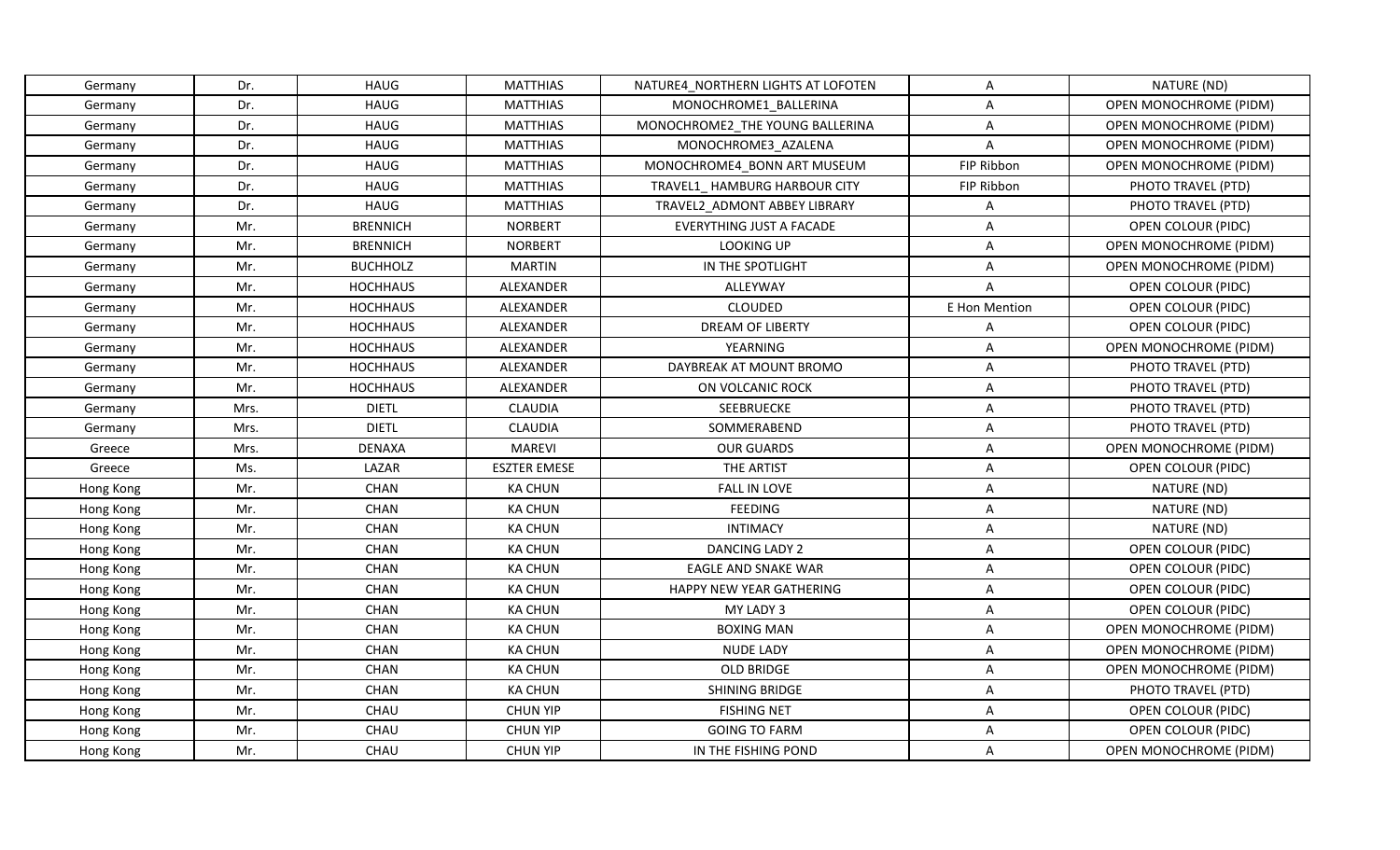| Mr.<br>CHAU<br><b>CHUN YIP</b><br>A<br>Hong Kong<br><b>MOUNT ZHUTAN SCENERY</b><br>CHAU<br><b>CHUN YIP</b><br>Hong Kong<br>Mr.<br><b>NET PATTERN</b><br>$\overline{A}$<br>Mr.<br>CHAU<br><b>CHUN YIP</b><br>UNDER THE BIG TREE<br>E Hon Mention<br>Hong Kong<br>Mr.<br><b>LEE</b><br>WU TZUNG<br>PITCHDOWN<br>Hong Kong<br>A<br>Mr.<br><b>LEE</b><br>WU TZUNG<br><b>WALKING IN THE LIGHT</b><br>Α<br>Hong Kong<br>Mr.<br>LEE<br>WU TZUNG<br><b>FARMERS IN LIGHT AND SHADOW</b><br>A<br>Hong Kong<br>$\mathsf{L}\mathsf{L}$<br>Mr.<br><b>KA WAI</b><br><b>ACTION</b><br>FIP Ribbon<br>Hong Kong<br>Mr.<br>$\mathsf{H}$<br>CHARMING<br><b>KA WAI</b><br>Α<br>Hong Kong<br>$\mathsf{L} \mathsf{L}$<br>Mr.<br><b>KA WAI</b><br><b>DREAMS</b><br>$\overline{A}$<br>Hong Kong<br>CHARM<br>Mr.<br>$\mathsf{L}\mathsf{L}$<br><b>KA WAI</b><br>FIP Ribbon<br>Hong Kong | OPEN MONOCHROME (PIDM)<br>OPEN MONOCHROME (PIDM)<br>OPEN MONOCHROME (PIDM)<br>NATURE (ND)<br>OPEN COLOUR (PIDC)<br>OPEN MONOCHROME (PIDM)<br>NATURE (ND)<br><b>OPEN COLOUR (PIDC)</b><br>OPEN COLOUR (PIDC) |
|---------------------------------------------------------------------------------------------------------------------------------------------------------------------------------------------------------------------------------------------------------------------------------------------------------------------------------------------------------------------------------------------------------------------------------------------------------------------------------------------------------------------------------------------------------------------------------------------------------------------------------------------------------------------------------------------------------------------------------------------------------------------------------------------------------------------------------------------------------------|-------------------------------------------------------------------------------------------------------------------------------------------------------------------------------------------------------------|
|                                                                                                                                                                                                                                                                                                                                                                                                                                                                                                                                                                                                                                                                                                                                                                                                                                                               |                                                                                                                                                                                                             |
|                                                                                                                                                                                                                                                                                                                                                                                                                                                                                                                                                                                                                                                                                                                                                                                                                                                               |                                                                                                                                                                                                             |
|                                                                                                                                                                                                                                                                                                                                                                                                                                                                                                                                                                                                                                                                                                                                                                                                                                                               |                                                                                                                                                                                                             |
|                                                                                                                                                                                                                                                                                                                                                                                                                                                                                                                                                                                                                                                                                                                                                                                                                                                               |                                                                                                                                                                                                             |
|                                                                                                                                                                                                                                                                                                                                                                                                                                                                                                                                                                                                                                                                                                                                                                                                                                                               |                                                                                                                                                                                                             |
|                                                                                                                                                                                                                                                                                                                                                                                                                                                                                                                                                                                                                                                                                                                                                                                                                                                               |                                                                                                                                                                                                             |
|                                                                                                                                                                                                                                                                                                                                                                                                                                                                                                                                                                                                                                                                                                                                                                                                                                                               |                                                                                                                                                                                                             |
|                                                                                                                                                                                                                                                                                                                                                                                                                                                                                                                                                                                                                                                                                                                                                                                                                                                               |                                                                                                                                                                                                             |
|                                                                                                                                                                                                                                                                                                                                                                                                                                                                                                                                                                                                                                                                                                                                                                                                                                                               |                                                                                                                                                                                                             |
|                                                                                                                                                                                                                                                                                                                                                                                                                                                                                                                                                                                                                                                                                                                                                                                                                                                               | OPEN MONOCHROME (PIDM)                                                                                                                                                                                      |
| LI.<br><b>STRAIGHT LINES</b><br>Mr.<br><b>KA WAI</b><br>Α<br>Hong Kong                                                                                                                                                                                                                                                                                                                                                                                                                                                                                                                                                                                                                                                                                                                                                                                        | OPEN MONOCHROME (PIDM)                                                                                                                                                                                      |
| Mr.<br><b>WONG</b><br>GINA <sub>2</sub><br>$\mathsf{A}$<br>Hong Kong<br><b>SHIU GUN</b>                                                                                                                                                                                                                                                                                                                                                                                                                                                                                                                                                                                                                                                                                                                                                                       | OPEN COLOUR (PIDC)                                                                                                                                                                                          |
| Mr.<br><b>WONG</b><br>GINA 8<br>SHIU GUN<br>$\mathsf{A}$<br>Hong Kong                                                                                                                                                                                                                                                                                                                                                                                                                                                                                                                                                                                                                                                                                                                                                                                         | OPEN COLOUR (PIDC)                                                                                                                                                                                          |
| Mr.<br><b>WONG</b><br>SHIU GUN<br>SIMILARITY<br>A<br>Hong Kong                                                                                                                                                                                                                                                                                                                                                                                                                                                                                                                                                                                                                                                                                                                                                                                                | OPEN COLOUR (PIDC)                                                                                                                                                                                          |
| <b>WONG</b><br>Mr.<br>SHIU GUN<br><b>ATTRACTIVE POSE</b><br>Α<br>Hong Kong                                                                                                                                                                                                                                                                                                                                                                                                                                                                                                                                                                                                                                                                                                                                                                                    | OPEN MONOCHROME (PIDM)                                                                                                                                                                                      |
| A<br>Mr.<br><b>WONG</b><br>SHIU GUN<br>RECOLLECTING 2<br>Hong Kong                                                                                                                                                                                                                                                                                                                                                                                                                                                                                                                                                                                                                                                                                                                                                                                            | OPEN MONOCHROME (PIDM)                                                                                                                                                                                      |
| <b>WONG</b><br>YUET YEE<br><b>DRINKING</b><br>Ms.<br>A<br>Hong Kong                                                                                                                                                                                                                                                                                                                                                                                                                                                                                                                                                                                                                                                                                                                                                                                           | NATURE (ND)                                                                                                                                                                                                 |
| <b>WONG</b><br>YUET YEE<br>LOOK FROM THE WINDOW<br>Ms.<br>$\overline{A}$<br>Hong Kong                                                                                                                                                                                                                                                                                                                                                                                                                                                                                                                                                                                                                                                                                                                                                                         | OPEN MONOCHROME (PIDM)                                                                                                                                                                                      |
| <b>FIAP Ribbon</b><br>Ms.<br><b>WONG</b><br>YUET YEE<br><b>LEAVING FOR HOME</b><br>Hong Kong                                                                                                                                                                                                                                                                                                                                                                                                                                                                                                                                                                                                                                                                                                                                                                  | PHOTO TRAVEL (PTD)                                                                                                                                                                                          |
| <b>WONG</b><br>Ms.<br>YUET YEE<br>Hong Kong<br><b>NEW YORK CITY</b><br>A                                                                                                                                                                                                                                                                                                                                                                                                                                                                                                                                                                                                                                                                                                                                                                                      | PHOTO TRAVEL (PTD)                                                                                                                                                                                          |
| SZALAI-PAPP<br><b>OUTBREAK</b><br>Mr.<br><b>CSABA</b><br>Α<br>Hungary                                                                                                                                                                                                                                                                                                                                                                                                                                                                                                                                                                                                                                                                                                                                                                                         | OPEN COLOUR (PIDC)                                                                                                                                                                                          |
| India<br>BHATTACHARJEE<br>Dr.<br><b>HIRAK</b><br><b>CONTRASTING WORLD</b><br>A                                                                                                                                                                                                                                                                                                                                                                                                                                                                                                                                                                                                                                                                                                                                                                                | OPEN COLOUR (PIDC)                                                                                                                                                                                          |
| India<br>Dr.<br>BHATTACHARJEE<br><b>HIRAK</b><br>MAJOR SKYLINES OF KL<br>A                                                                                                                                                                                                                                                                                                                                                                                                                                                                                                                                                                                                                                                                                                                                                                                    | OPEN MONOCHROME (PIDM)                                                                                                                                                                                      |
| India<br>Dr.<br><b>BHATTACHARJEE</b><br><b>HIRAK</b><br><b>VENICE DURING GOLDEN HOUR</b><br>FIP Ribbon                                                                                                                                                                                                                                                                                                                                                                                                                                                                                                                                                                                                                                                                                                                                                        | PHOTO TRAVEL (PTD)                                                                                                                                                                                          |
| India<br>Dr.<br><b>GHOSH</b><br>SANDIPAN<br><b>CAUGHT IN ACT</b><br>A                                                                                                                                                                                                                                                                                                                                                                                                                                                                                                                                                                                                                                                                                                                                                                                         | NATURE (ND)                                                                                                                                                                                                 |
| <b>GHOSH</b><br>India<br>Dr.<br>SANDIPAN<br><b>EXCITING MOMENT IN LOVE</b><br>A                                                                                                                                                                                                                                                                                                                                                                                                                                                                                                                                                                                                                                                                                                                                                                               | NATURE (ND)                                                                                                                                                                                                 |
| India<br>Dr.<br><b>GHOSH</b><br>SANDIPAN<br><b>OSPREY WITH FISH MEAL</b><br>FIP Ribbon                                                                                                                                                                                                                                                                                                                                                                                                                                                                                                                                                                                                                                                                                                                                                                        | NATURE (ND)                                                                                                                                                                                                 |
| India<br>Dr.<br><b>GHOSH</b><br>SANDIPAN<br>CONFLUENCE OF ZANSKAR AND INDUS<br>E Hon Mention                                                                                                                                                                                                                                                                                                                                                                                                                                                                                                                                                                                                                                                                                                                                                                  | PHOTO TRAVEL (PTD)                                                                                                                                                                                          |
| India<br>Dr.<br><b>GHOSH</b><br>PANGONG TSO<br>SANDIPAN<br>Α                                                                                                                                                                                                                                                                                                                                                                                                                                                                                                                                                                                                                                                                                                                                                                                                  | PHOTO TRAVEL (PTD)                                                                                                                                                                                          |
| India<br>Dr.<br><b>HUILGOL</b><br><b>AJIT</b><br>$\overline{A}$<br><b>BLACK HEADED IBIS FLIPPING SNAKE</b>                                                                                                                                                                                                                                                                                                                                                                                                                                                                                                                                                                                                                                                                                                                                                    | NATURE (ND)                                                                                                                                                                                                 |
| India<br>Dr.<br><b>HUILGOL</b><br><b>AJIT</b><br>FIP Ribbon<br>CHEETAH TUG OF WAR COPY                                                                                                                                                                                                                                                                                                                                                                                                                                                                                                                                                                                                                                                                                                                                                                        | NATURE (ND)                                                                                                                                                                                                 |
| Dr.<br><b>HUILGOL</b><br><b>AJIT</b><br>SEALS PLAYFIGHTING<br>India<br>Α                                                                                                                                                                                                                                                                                                                                                                                                                                                                                                                                                                                                                                                                                                                                                                                      | NATURE (ND)                                                                                                                                                                                                 |
| India<br><b>AJIT</b><br>Dr.<br><b>HUILGOL</b><br>THE BITE OF DEATH<br>A                                                                                                                                                                                                                                                                                                                                                                                                                                                                                                                                                                                                                                                                                                                                                                                       | NATURE (ND)                                                                                                                                                                                                 |
| India<br>Dr.<br><b>HUILGOL</b><br><b>AJIT</b><br><b>GIANT AMONG DWARFS</b><br>Α                                                                                                                                                                                                                                                                                                                                                                                                                                                                                                                                                                                                                                                                                                                                                                               | OPEN MONOCHROME (PIDM)                                                                                                                                                                                      |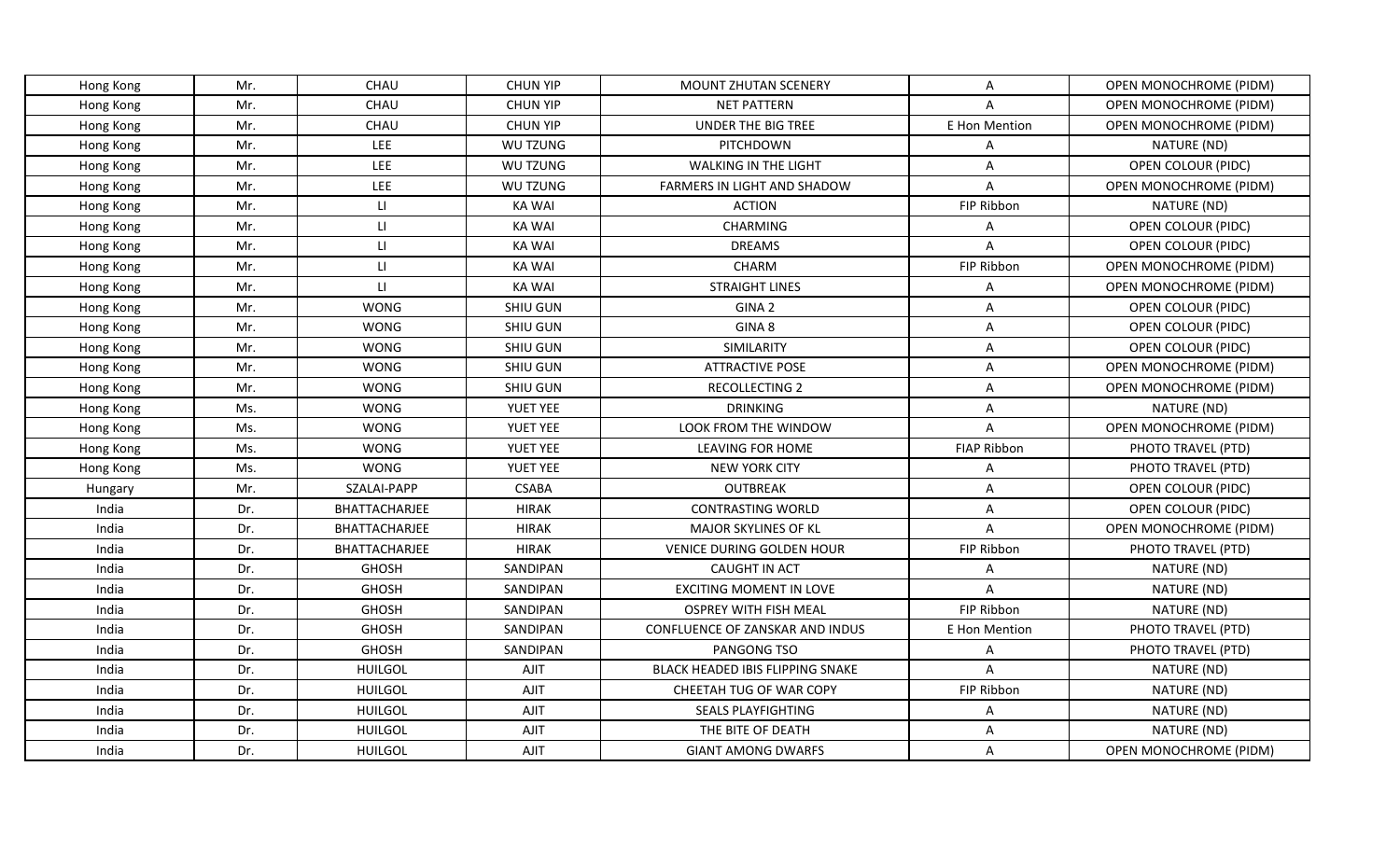| India | Dr. | <b>HUILGOL</b>           | AJIT                  | ZEBRA MUD BATHING                 | Α                | OPEN MONOCHROME (PIDM)    |
|-------|-----|--------------------------|-----------------------|-----------------------------------|------------------|---------------------------|
| India | Dr. | <b>HUILGOL</b>           | <b>AJIT</b>           | <b>PENGUIN HEAVEN</b>             | $\overline{A}$   | PHOTO TRAVEL (PTD)        |
| India | Dr. | <b>HUILGOL</b>           | <b>AJIT</b>           | SHIP AMID ICEBERGS                | E Hon Mention    | PHOTO TRAVEL (PTD)        |
| India | Dr. | <b>HUILGOL</b>           | <b>AJIT</b>           | SHIP AND ZODIAC                   | A                | PHOTO TRAVEL (PTD)        |
| India | Dr. | SARKAR                   | SAURAV                | AT ONE WITH NATURE                | Α                | OPEN COLOUR (PIDC)        |
| India | Mr. | $\blacksquare$           | NAGU.R                | <b>BARBET WITH FEED</b>           | $\overline{A}$   | NATURE (ND)               |
| India | Mr. | $\overline{\phantom{0}}$ | NAGU.R                | BLUE TAILED BEE EATER MATING      | E Hon Mention    | NATURE (ND)               |
| India | Mr. |                          | NAGU.R                | <b>MANSOON LIGHT</b>              | A                | OPEN MONOCHROME (PIDM)    |
| India | Mr. | AKERKAR                  | MANGESH               | RAIN RAIN GO TO SPAIN             | A                | NATURE (ND)               |
| India | Mr. | AKERKAR                  | <b>MANGESH</b>        | NEEMRANA PALACE AT DUSK           | Α                | PHOTO TRAVEL (PTD)        |
| India | Mr. | <b>ASIF</b>              | MOHAMMED ARFAN        | <b>AUTUMNAL HUE6</b>              | Α                | OPEN COLOUR (PIDC)        |
| India | Mr. | <b>ASIF</b>              | <b>MOHAMMED ARFAN</b> | TRUCKMAN3                         | A                | OPEN COLOUR (PIDC)        |
| India | Mr. | <b>ASIF</b>              | MOHAMMED ARFAN        | ARCHITECTURAL LANDSCAPES 21       | A                | OPEN MONOCHROME (PIDM)    |
| India | Mr. | ATHAVALE                 | <b>BHASKAR</b>        | <b>EAGLE MATING 01</b>            | A                | NATURE (ND)               |
| India | Mr. | <b>ATHAVALE</b>          | <b>BHASKAR</b>        | <b>EGRET FIGHT 01</b>             | A                | NATURE (ND)               |
| India | Mr. | <b>ATHAVALE</b>          | <b>BHASKAR</b>        | SWALLOW FIGHT 02                  | A                | NATURE (ND)               |
| India | Mr. | ATHAVALE                 | <b>BHASKAR</b>        | TOWN IN TWILIGHT                  | A                | OPEN MONOCHROME (PIDM)    |
| India | Mr. | ATHAVALE                 | <b>BHASKAR</b>        | <b>BMC BUILDING AT NIGHT</b>      | Α                | PHOTO TRAVEL (PTD)        |
| India | Mr. | <b>BABU</b>              | <b>VIKAS</b>          | LONG WAY                          | A                | OPEN COLOUR (PIDC)        |
| India | Mr. | <b>BABU</b>              | <b>VIKAS</b>          | <b>DEVOTION</b>                   | $\overline{A}$   | PHOTO TRAVEL (PTD)        |
| India | Mr. | <b>BABU</b>              | <b>VIKAS</b>          | <b>NATURE PARADISE</b>            | E Hon Mention    | PHOTO TRAVEL (PTD)        |
| India | Mr. | <b>BABU</b>              | <b>VIKAS</b>          | <b>PROCESSION</b>                 | Α                | PHOTO TRAVEL (PTD)        |
| India | Mr. | <b>BABUBHAI KAMDAR</b>   | <b>JAYENDRA</b>       | <b>ANTARCTIC ICE CAVE 2</b>       | A                | NATURE (ND)               |
| India | Mr. | <b>BABUBHAI KAMDAR</b>   | <b>JAYENDRA</b>       | LUNCHTIME FOR LIONESS             | Α                | NATURE (ND)               |
| India | Mr. | <b>BABUBHAI KAMDAR</b>   | <b>JAYENDRA</b>       | PENGUINS ON FLOATING ICEBERG      | A                | <b>OPEN COLOUR (PIDC)</b> |
| India | Mr. | <b>BABUBHAI KAMDAR</b>   | JAYENDRA              | SAND DUNES IN NAMIBIAN DESERT     | Α                | OPEN COLOUR (PIDC)        |
| India | Mr. | <b>BABUBHAI KAMDAR</b>   | <b>JAYENDRA</b>       | <b>ICEBERG SHAPES</b>             | A                | OPEN MONOCHROME (PIDM)    |
| India | Mr. | <b>BABUBHAI KAMDAR</b>   | <b>JAYENDRA</b>       | MACHU PICCHU 1                    | A                | PHOTO TRAVEL (PTD)        |
| India | Mr. | <b>BABUBHAI KAMDAR</b>   | <b>JAYENDRA</b>       | PENGUINS COLONY ICEBERG ANTARCTIC | <b>FIAP Gold</b> | PHOTO TRAVEL (PTD)        |
| India | Mr. | <b>BABUBHAI KAMDAR</b>   | JAYENDRA              | SOUTH EAST GREENLAND VILLAGE 2    | Α                | PHOTO TRAVEL (PTD)        |
| India | Mr. | <b>BAGCHI</b>            | <b>BISWATOSH</b>      | PREDATOR AND PREY 2               | A                | NATURE (ND)               |
| India | Mr. | <b>BAGCHI</b>            | <b>BISWATOSH</b>      | <b>TODDLER</b>                    | A                | NATURE (ND)               |
| India | Mr. | <b>BAGCHI</b>            | <b>BISWATOSH</b>      | <b>IDLE TIME 2</b>                | A                | OPEN MONOCHROME (PIDM)    |
| India | Mr. | BANIK                    | SUPRATIK              | CHILD RUN IN CLOUD                | A                | OPEN COLOUR (PIDC)        |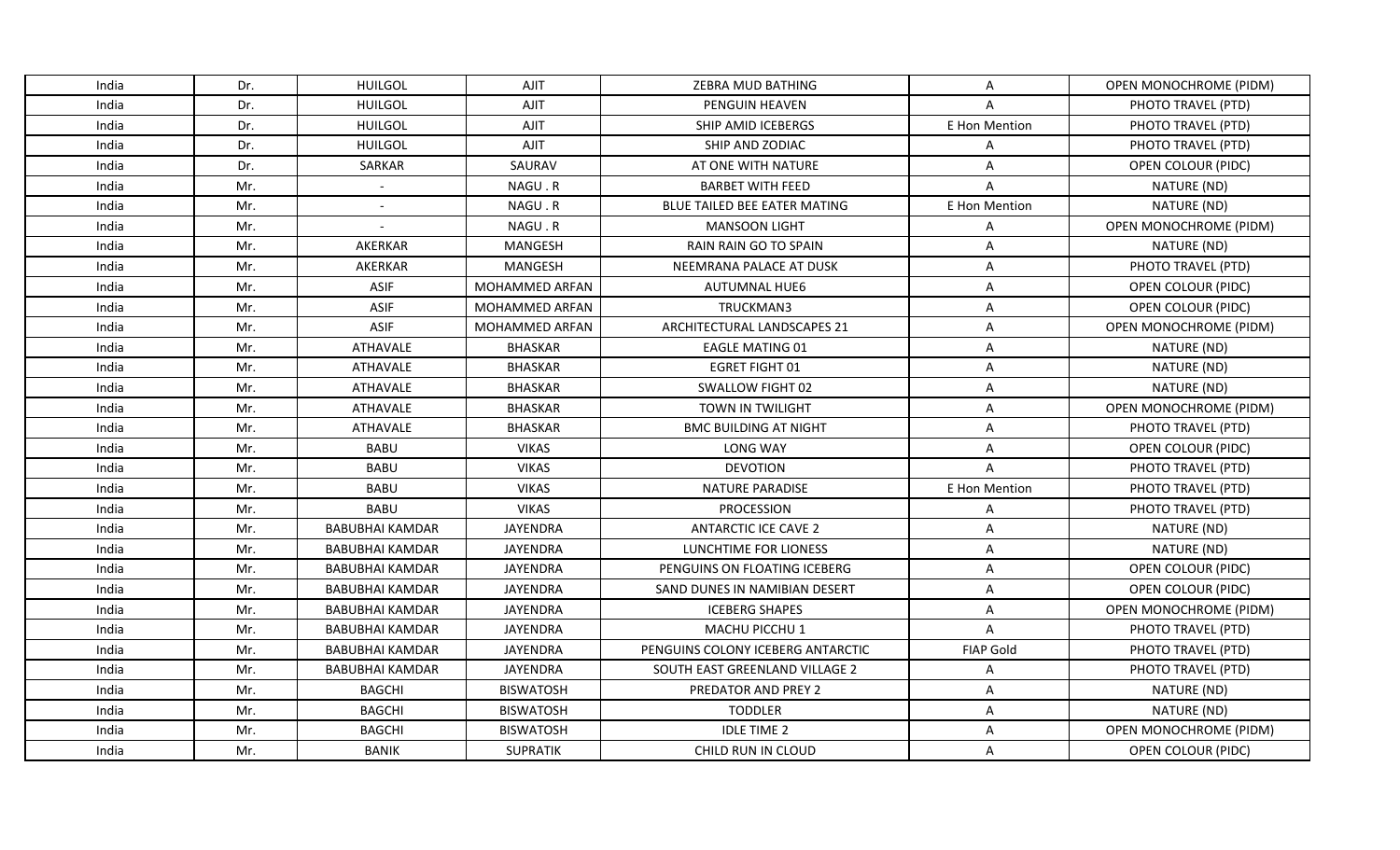| India | Mr. | <b>BANIK</b>       | <b>SUPRATIK</b>  | <b>FACE OFF_TEST</b>         | A                  | OPEN COLOUR (PIDC)        |
|-------|-----|--------------------|------------------|------------------------------|--------------------|---------------------------|
| India | Mr. | <b>BANIK</b>       | <b>SUPRATIK</b>  | LADY WITH THE CANDLE         | A                  | <b>OPEN COLOUR (PIDC)</b> |
| India | Mr. | <b>BANIK</b>       | <b>SUPRATIK</b>  | SHE IS STILL SITTING ALONE   | Α                  | OPEN COLOUR (PIDC)        |
| India | Mr. | <b>BANIK</b>       | <b>SUPRATIK</b>  | DOLCHUT UNDER THE CLOUD      | A                  | OPEN MONOCHROME (PIDM)    |
| India | Mr. | <b>BANIK</b>       | <b>SUPRATIK</b>  | <b>RISING STAR</b>           | A                  | OPEN MONOCHROME (PIDM)    |
| India | Mr. | <b>BANIK</b>       | <b>SUPRATIK</b>  | <b>GROUPIE IN HEAVEN</b>     | Α                  | PHOTO TRAVEL (PTD)        |
| India | Mr. | <b>BANIK</b>       | <b>SUPRATIK</b>  | <b>JUNCTURE</b>              | Α                  | PHOTO TRAVEL (PTD)        |
| India | Mr. | <b>BANIK</b>       | <b>SUPRATIK</b>  | KEY                          | A                  | PHOTO TRAVEL (PTD)        |
| India | Mr. | <b>BARAL</b>       | <b>TAPAS</b>     | PURPLE HERON WITH TOAD       | A                  | NATURE (ND)               |
| India | Mr. | <b>BARAT</b>       | <b>SUBHASIS</b>  | <b>AJANTA CAVE 3</b>         | A                  | PHOTO TRAVEL (PTD)        |
| India | Mr. | <b>BHANDARI</b>    | SUBHASISH        | <b>SUCKING OUT LIFE</b>      | A                  | OPEN COLOUR (PIDC)        |
| India | Mr. | <b>BHANDARI</b>    | <b>SUBHASISH</b> | WHAT HAVE I DONE             | A                  | OPEN COLOUR (PIDC)        |
| India | Mr. | <b>BHANDARI</b>    | SUBHASISH        | <b>HIMALAYAN CANYON</b>      | Α                  | PHOTO TRAVEL (PTD)        |
| India | Mr. | <b>BHAVE</b>       | AMEYA            | <b>EATING MOM</b>            | A                  | NATURE (ND)               |
| India | Mr. | <b>BHAVE</b>       | AMEYA            | <b>STEPPE KILLS</b>          | A                  | NATURE (ND)               |
| India | Mr. | <b>BOSE</b>        | <b>AVIJIT</b>    | ARISTOCRAT LADY              | A                  | OPEN MONOCHROME (PIDM)    |
| India | Mr. | <b>BOSE</b>        | <b>AVIJIT</b>    | DURGA IDOL IMMERSION 22      | A                  | PHOTO TRAVEL (PTD)        |
| India | Mr. | <b>BOSE</b>        | AVIJIT           | LAND OF WHITE POWDER GULMARG | $\overline{A}$     | PHOTO TRAVEL (PTD)        |
| India | Mr. | <b>BYSACK</b>      | SUBRATA          | AERIAL FIGHT OF GODWIT       | Picturesque Gold   | NATURE (ND)               |
| India | Mr. | <b>BYSACK</b>      | <b>SUBRATA</b>   | FLUTTERING OSPREY WITH FISH  | A                  | NATURE (ND)               |
| India | Mr. | <b>BYSACK</b>      | <b>SUBRATA</b>   | <b>FLYING HIT</b>            | A                  | NATURE (ND)               |
| India | Mr. | <b>BYSACK</b>      | <b>SUBRATA</b>   | FROG INSIDE FLYING IBIS      | A                  | NATURE (ND)               |
| India | Mr. | <b>BYSACK</b>      | <b>SUBRATA</b>   | <b>DOWN THEY COME</b>        | $\overline{A}$     | OPEN COLOUR (PIDC)        |
| India | Mr. | <b>BYSACK</b>      | <b>SUBRATA</b>   | RED HUT IN KASTE             | E Hon Mention      | OPEN COLOUR (PIDC)        |
| India | Mr. | <b>BYSACK</b>      | <b>SUBRATA</b>   | <b>ANATOMY OF BODY</b>       | A                  | OPEN MONOCHROME (PIDM)    |
| India | Mr. | <b>BYSACK</b>      | <b>SUBRATA</b>   | <b>RAIN GUARD</b>            | A                  | OPEN MONOCHROME (PIDM)    |
| India | Mr. | <b>BYSACK</b>      | <b>SUBRATA</b>   | TREE AMONG LINES             | A                  | OPEN MONOCHROME (PIDM)    |
| India | Mr. | <b>BYSACK</b>      | <b>SUBRATA</b>   | <b>WONDER OF PALOUSE</b>     | A                  | PHOTO TRAVEL (PTD)        |
| India | Mr. | C K                | SUBRAMANYA       | <b>HEMAKOOTA HILLS</b>       | Α                  | PHOTO TRAVEL (PTD)        |
| India | Mr. | <b>CHAKRABARTI</b> | ANIRBAN          | <b>GIRL PLAYING GUITAR</b>   | Α                  | OPEN COLOUR (PIDC)        |
| India | Mr. | CHAKRABARTI        | ANIRBAN          | PAINTED BEAUTY               | A                  | OPEN COLOUR (PIDC)        |
| India | Mr. | CHAKRABARTI        | ANIRBAN          | SPIDER                       | Α                  | OPEN MONOCHROME (PIDM)    |
| India | Mr. | <b>CHAKRABORTY</b> | <b>GAUTAM</b>    | <b>BROWN HEADED BARBET</b>   | $\overline{A}$     | NATURE (ND)               |
| India | Mr. | <b>CHAKRABORTY</b> | <b>GAUTAM</b>    | <b>DETERMINED EYES</b>       | Picturesque Silver | NATURE (ND)               |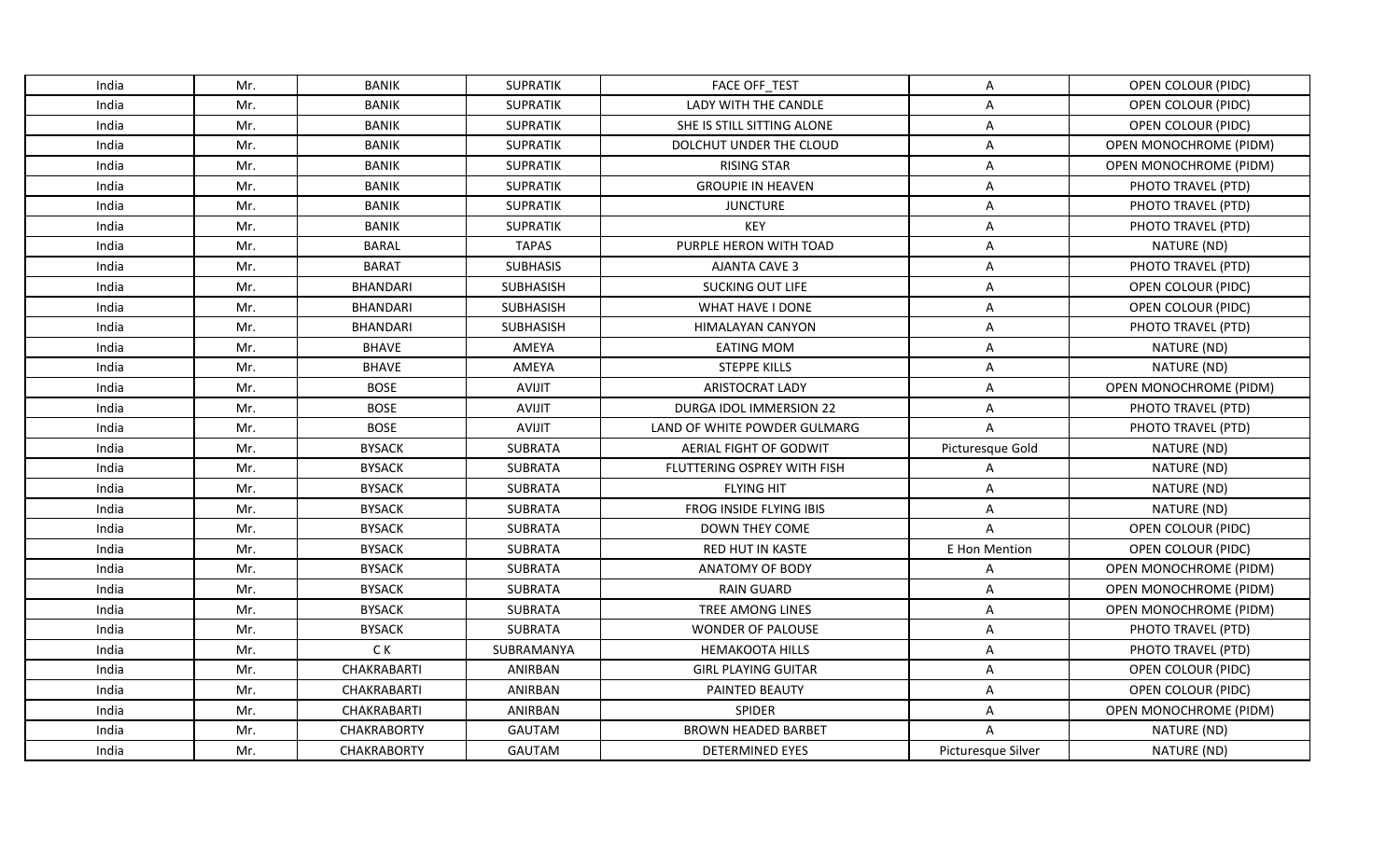| India | Mr. | <b>CHAKRABORTY</b>   | <b>GAUTAM</b>        | SIBLING LOVE                         | Α                  | NATURE (ND)               |
|-------|-----|----------------------|----------------------|--------------------------------------|--------------------|---------------------------|
| India | Mr. | <b>CHAKRABORTY</b>   | <b>GAUTAM</b>        | DEVPRAYAG                            | A                  | PHOTO TRAVEL (PTD)        |
| India | Mr. | <b>CHAKRABORTY</b>   | <b>GAUTAM</b>        | <b>GRASSLANDWALI AT THANDI SADAK</b> | Α                  | PHOTO TRAVEL (PTD)        |
| India | Mr. | <b>CHAKRABORTY</b>   | <b>GAUTAM</b>        | PLAYFUL CUBS OF MATARAM              | A                  | PHOTO TRAVEL (PTD)        |
| India | Mr. | <b>CHAKRABORTY</b>   | SANTANU              | BATWOMAN0117                         | Α                  | OPEN COLOUR (PIDC)        |
| India | Mr. | <b>CHAKRABORTY</b>   | SANTANU              | SC3914                               | A                  | PHOTO TRAVEL (PTD)        |
| India | Mr. | <b>CHAKRABORTY</b>   | SHIRSHENDU           | <b>MATERNITY DREAM</b>               | A                  | OPEN COLOUR (PIDC)        |
| India | Mr. | <b>CHAKRABORTY</b>   | SHIRSHENDU           | PRAY FOR LIFE                        | E Hon Mention      | OPEN COLOUR (PIDC)        |
| India | Mr. | <b>CHAKRABORTY</b>   | SHIRSHENDU           | THE MUSICIAN                         | Α                  | OPEN COLOUR (PIDC)        |
| India | Mr. | <b>CHAKRABORTY</b>   | SHIRSHENDU           | <b>ELEGANCY</b>                      | A                  | OPEN MONOCHROME (PIDM)    |
| India | Mr. | <b>CHAKRABORTY</b>   | SHIRSHENDU           | <b>EQUANIMITY</b>                    | E Hon Mention      | OPEN MONOCHROME (PIDM)    |
| India | Mr. | <b>CHAKRABORTY</b>   | SHIRSHENDU           | <b>CITY ON HILL</b>                  | Α                  | PHOTO TRAVEL (PTD)        |
| India | Mr. | <b>CHAKRABORTY</b>   | SWAPAN               | <b>ENDING SUNLIGHT</b>               | $\overline{A}$     | OPEN COLOUR (PIDC)        |
| India | Mr. | <b>CHAKRABORTY</b>   | SWAPAN               | MASIBARI2                            | Picturesque Silver | PHOTO TRAVEL (PTD)        |
| India | Mr. | <b>CHAKRABORTY</b>   | SWAPAN               | RATH AND DEVOTEES                    | Α                  | PHOTO TRAVEL (PTD)        |
| India | Mr. | CHATTERJEE           | SAMRAT               | <b>CULINARY ARTIST</b>               | Α                  | OPEN COLOUR (PIDC)        |
| India | Mr. | CHATTERJEE           | SAMRAT               | <b>SCREAMING IN PANDEMIC</b>         | Α                  | OPEN COLOUR (PIDC)        |
| India | Mr. | CHATTERJEE           | SAMRAT               | <b>NATURAL ROTATION</b>              | A                  | OPEN MONOCHROME (PIDM)    |
| India | Mr. | CHATTOPADHYAY        | <b>JYOTIRMOY</b>     | PITCHER 2                            | Α                  | <b>OPEN COLOUR (PIDC)</b> |
| India | Mr. | <b>CHATTOPADHYAY</b> | <b>JYOTIRMOY</b>     | <b>CURVE 1</b>                       | $\mathsf{A}$       | OPEN MONOCHROME (PIDM)    |
| India | Mr. | <b>CHATTOPADHYAY</b> | <b>JYOTIRMOY</b>     | DANCE ON STEEL                       | FIP Ribbon         | OPEN MONOCHROME (PIDM)    |
| India | Mr. | CHATTOPADHYAY        | <b>JYOTIRMOY</b>     | <b>CAPTURE THE NATURE</b>            | Α                  | PHOTO TRAVEL (PTD)        |
| India | Mr. | CHATTOPADHYAY        | <b>JYOTIRMOY</b>     | <b>INDUS AND ZANSKAR</b>             | A                  | PHOTO TRAVEL (PTD)        |
| India | Mr. | CHATTOPADHYAY        | <b>JYOTIRMOY</b>     | RABINDRA SETU                        | A                  | PHOTO TRAVEL (PTD)        |
| India | Mr. | <b>CHOWDHURY</b>     | <b>KAMALENDU ROY</b> | <b>BLACK WIDOW</b>                   | Α                  | OPEN COLOUR (PIDC)        |
| India | Mr. | <b>CHOWDHURY</b>     | KAMALENDU ROY        | <b>DEAD END</b>                      | A                  | OPEN COLOUR (PIDC)        |
| India | Mr. | <b>CHOWDHURY</b>     | <b>KAMALENDU ROY</b> | HUSNE <sub>1</sub>                   | A                  | OPEN COLOUR (PIDC)        |
| India | Mr. | <b>CHOWDHURY</b>     | <b>KAMALENDU ROY</b> | RUMEO 1                              | <b>Merit Medal</b> | <b>OPEN COLOUR (PIDC)</b> |
| India | Mr. | <b>CHOWDHURY</b>     | <b>KAMALENDU ROY</b> | <b>LOVE BIRDS</b>                    | A                  | OPEN MONOCHROME (PIDM)    |
| India | Mr. | <b>CHOWDHURY</b>     | <b>KAMALENDU ROY</b> | NATURAL DISASTER                     | <b>FIAP Gold</b>   | OPEN MONOCHROME (PIDM)    |
| India | Mr. | <b>CHOWDHURY</b>     | <b>KAMALENDU ROY</b> | <b>SOUL MATE</b>                     | Α                  | OPEN MONOCHROME (PIDM)    |
| India | Mr. | <b>CHOWDHURY</b>     | <b>KAMALENDU ROY</b> | UNMACHED RIMA                        | A                  | OPEN MONOCHROME (PIDM)    |
| India | Mr. | <b>CHOWDHURY</b>     | <b>KAMALENDU ROY</b> | DESERT SAFARI AT HUNDAR              | FIP Ribbon         | PHOTO TRAVEL (PTD)        |
| India | Mr. | <b>CHOWDHURY</b>     | <b>KAMALENDU ROY</b> | <b>HUNDAR STORY</b>                  | A                  | PHOTO TRAVEL (PTD)        |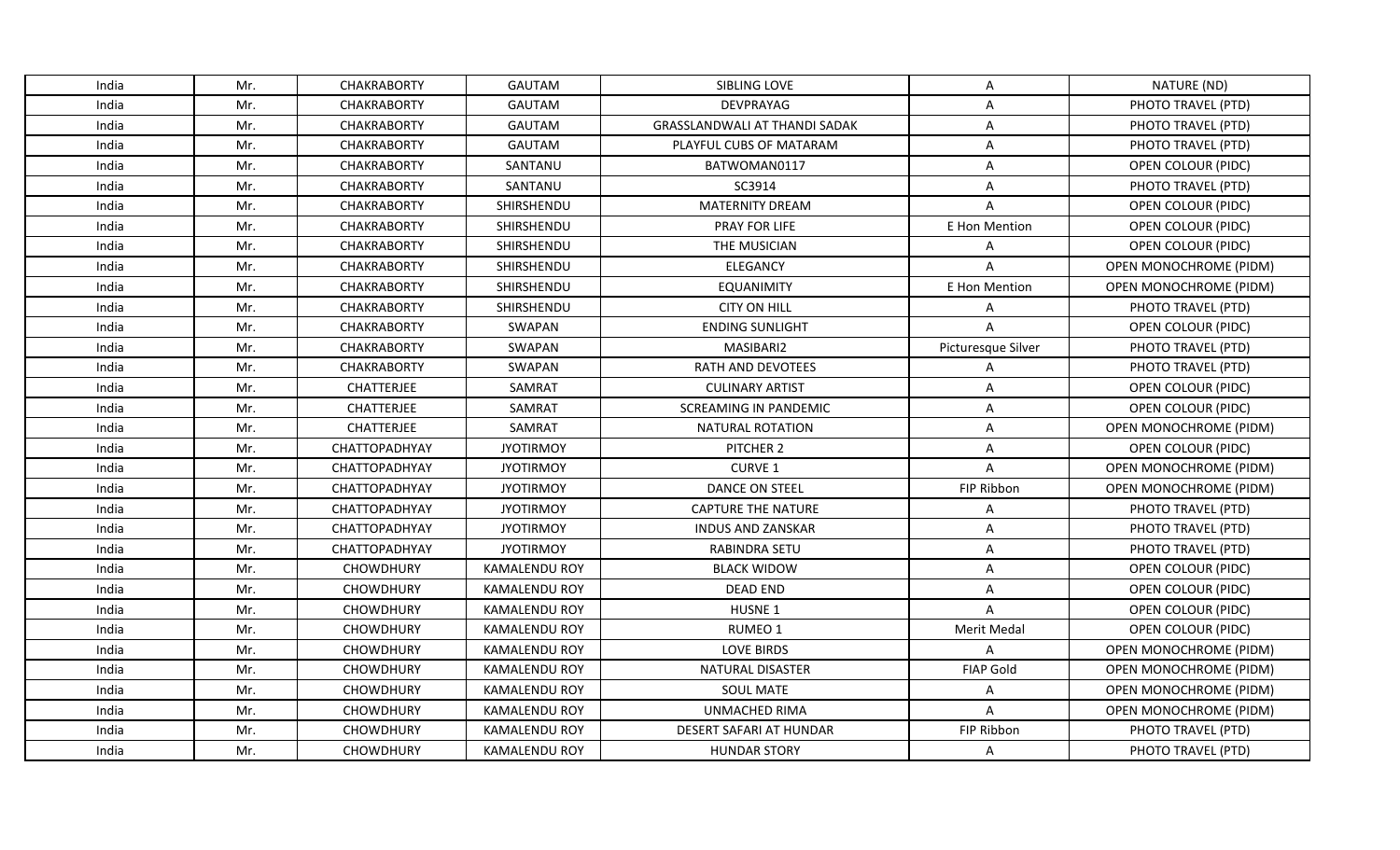| India | Mr. | <b>DAS</b>   | ANIRUDDHA             | <b>ENLIGHTENMENT OF SOUL</b>  | <b>FIAP Gold</b>   | OPEN COLOUR (PIDC)        |
|-------|-----|--------------|-----------------------|-------------------------------|--------------------|---------------------------|
| India | Mr. | <b>DAS</b>   | ANIRUDDHA             | <b>NAYANA</b>                 | A                  | OPEN COLOUR (PIDC)        |
| India | Mr. | DAS          | ANIRUDDHA             | THE SAGA OF HER LIFE          | Α                  | OPEN COLOUR (PIDC)        |
| India | Mr. | <b>DAS</b>   | ANIRUDDHA             | <b>WORKING LADY 2</b>         | $\overline{A}$     | OPEN COLOUR (PIDC)        |
| India | Mr. | DAS          | ANIRUDDHA             | <b>MAN WITH CAMERA</b>        | Picturesque Bronze | OPEN MONOCHROME (PIDM)    |
| India | Mr. | <b>DAS</b>   | ANIRUDDHA             | NANDINI                       | Α                  | OPEN MONOCHROME (PIDM)    |
| India | Mr. | <b>DAS</b>   | ANIRUDDHA             | NATASHA                       | Α                  | OPEN MONOCHROME (PIDM)    |
| India | Mr. | <b>DAS</b>   | ANIRUDDHA             | <b>NAYANIKA</b>               | A                  | OPEN MONOCHROME (PIDM)    |
| India | Mr. | <b>DAS</b>   | ANIRUDDHA             | DANCE OF LAMA 2               | $\overline{A}$     | PHOTO TRAVEL (PTD)        |
| India | Mr. | <b>DAS</b>   | ANIRUDDHA             | <b>GHUM</b>                   | E Hon Mention      | PHOTO TRAVEL (PTD)        |
| India | Mr. | DAS          | ANIRUDDHA             | <b>HOLY EVENING</b>           | A                  | PHOTO TRAVEL (PTD)        |
| India | Mr. | <b>DAS</b>   | DEBANJAN              | EDUCATION HAS NO RELIGION     | $\overline{A}$     | OPEN COLOUR (PIDC)        |
| India | Mr. | <b>DAS</b>   | DEBANJAN              | RUDRAPRAYAG                   | FIP Gold           | PHOTO TRAVEL (PTD)        |
| India | Mr. | <b>DAS</b>   | <b>DEBANJAN</b>       | <b>SILK ROUTE</b>             | A                  | PHOTO TRAVEL (PTD)        |
| India | Mr. | <b>DAS</b>   | DEBANJAN              | <b>TONGLU TREKKERS HUT</b>    | $\overline{A}$     | PHOTO TRAVEL (PTD)        |
| India | Mr. | <b>DAS</b>   | <b>MALAY KUMAR</b>    | DAY END                       | E Hon Mention      | OPEN COLOUR (PIDC)        |
| India | Mr. | <b>DAS</b>   | <b>MALAY KUMAR</b>    | THE MONASTERY                 | Α                  | PHOTO TRAVEL (PTD)        |
| India | Mr. | DAS          | <b>SUBRATA KUMAR</b>  | <b>HOPE OF RAY</b>            | $\mathsf{A}$       | <b>OPEN COLOUR (PIDC)</b> |
| India | Mr. | <b>DAS</b>   | SUBRATA KUMAR         | LIQUID DROP ART 3814          | $\overline{A}$     | OPEN COLOUR (PIDC)        |
| India | Mr. | DAS          | SUBRATA KUMAR         | <b>TABLE TOP IN GREEN</b>     | FIP Ribbon         | OPEN COLOUR (PIDC)        |
| India | Mr. | <b>DATTA</b> | <b>DWIPARNA KUMAR</b> | <b>INSECT MATING 9863</b>     | A                  | NATURE (ND)               |
| India | Mr. | <b>DUTTA</b> | <b>AMARENDRA NATH</b> | THE MAORI WARRIOR             | Α                  | OPEN MONOCHROME (PIDM)    |
| India | Mr. | <b>DUTTA</b> | <b>SUBHASIS</b>       | A CHEERUL SMILE               | A                  | OPEN COLOUR (PIDC)        |
| India | Mr. | <b>DUTTA</b> | <b>SUBHASIS</b>       | LOVE STORY OF A MURDERER      | Α                  | OPEN MONOCHROME (PIDM)    |
| India | Mr. | <b>DUTTA</b> | <b>SUBHASIS</b>       | <b>SERIOUS AT WORK</b>        | A                  | OPEN MONOCHROME (PIDM)    |
| India | Mr. | GAYEN        | <b>SUTIRTHA</b>       | <b>ROSE VALLEY</b>            | A                  | OPEN COLOUR (PIDC)        |
| India | Mr. | <b>GHOSH</b> | ARUNABHA              | PRINCESA INDIA                | A                  | OPEN COLOUR (PIDC)        |
| India | Mr. | <b>GHOSH</b> | ARUNABHA              | PRINCIPESSA INDIANA           | A                  | OPEN COLOUR (PIDC)        |
| India | Mr. | <b>GHOSH</b> | <b>AVRA</b>           | YELLOW WAVE IN RED SEA        | A                  | PHOTO TRAVEL (PTD)        |
| India | Mr. | <b>GHOSH</b> | <b>NILANJAN</b>       | SUNRISE AT NEIL ISLAND        | A                  | PHOTO TRAVEL (PTD)        |
| India | Mr. | <b>GHOSH</b> | NILANJAN              | TOWARDS A PLACE CALLED HEAVEN | A                  | PHOTO TRAVEL (PTD)        |
| India | Mr. | <b>GHOSH</b> | <b>SOUMEN KUMAR</b>   | ABOUT TO BITE                 | A                  | NATURE (ND)               |
| India | Mr. | <b>GHOSH</b> | <b>SOUMEN KUMAR</b>   | <b>HIDE AND SEEK</b>          | <b>FIAP Gold</b>   | NATURE (ND)               |
| India | Mr. | <b>GHOSH</b> | SOUMEN KUMAR          | HOLD ON                       | A                  | NATURE (ND)               |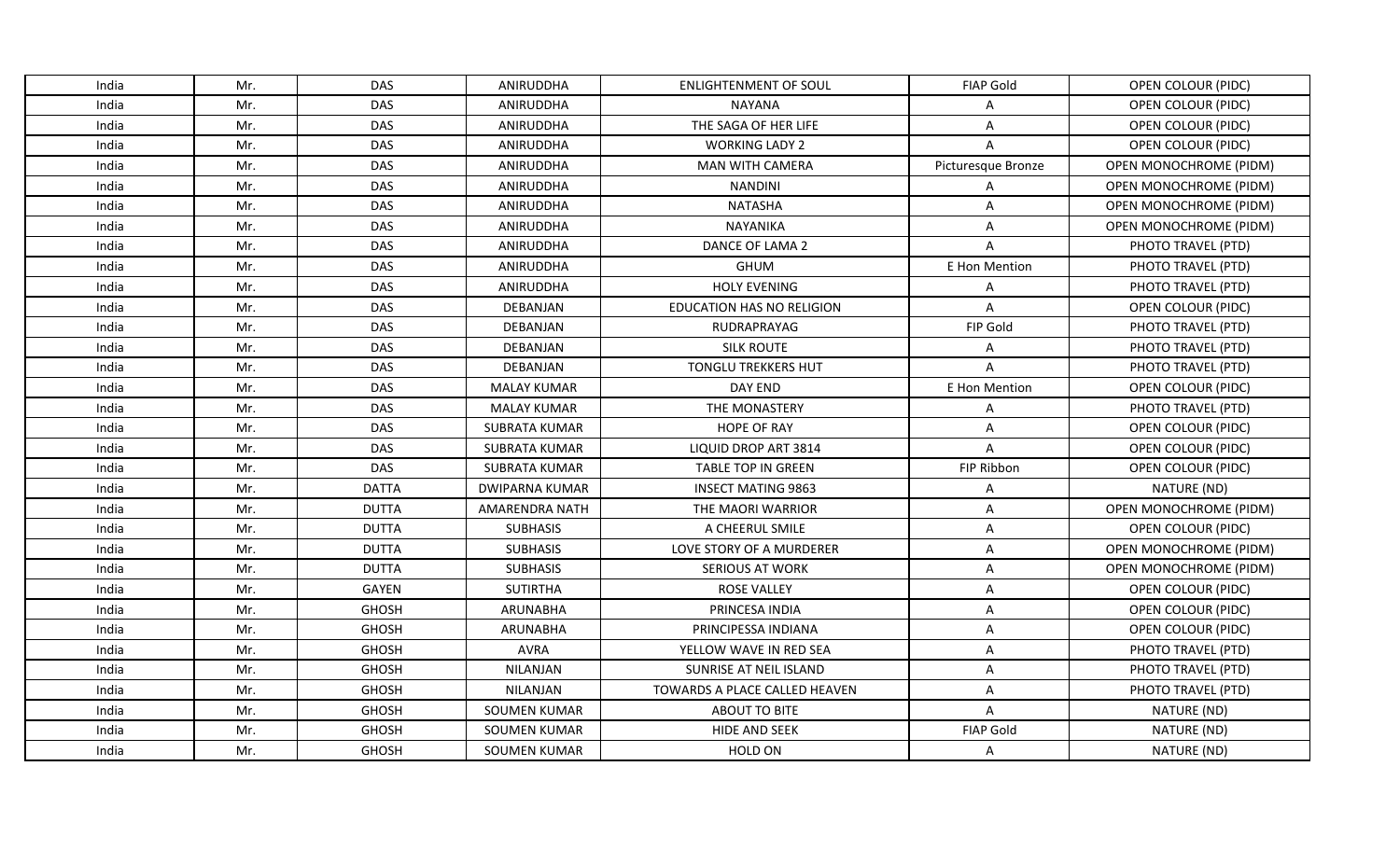| India | Mr. | <b>GHOSH</b>         | SOUMEN KUMAR        | <b>SORRY MOM</b>                | Α                  | NATURE (ND)                   |
|-------|-----|----------------------|---------------------|---------------------------------|--------------------|-------------------------------|
| India | Mr. | <b>GHOSH</b>         | <b>SOUMEN KUMAR</b> | <b>INTIMACY</b>                 | Α                  | OPEN COLOUR (PIDC)            |
| India | Mr. | GIRI                 | CHANDAN             | <b>DROUGHT</b>                  | A                  | OPEN MONOCHROME (PIDM)        |
| India | Mr. | GIRI                 | CHANDAN             | <b>VINTAGE</b>                  | E Hon Mention      | OPEN MONOCHROME (PIDM)        |
| India | Mr. | <b>GIRI</b>          | <b>CHANDAN</b>      | <b>CARVAN</b>                   | A                  | PHOTO TRAVEL (PTD)            |
| India | Mr. | <b>HIREMATH</b>      | SHASHIDHARSWAMY     | <b>MOLTING CATERPILLAR</b>      | A                  | NATURE (ND)                   |
| India | Mr. | HIREMATH             | SHASHIDHARSWAMY     | TAWNY CASTER BUTTERFLIES MATING | Α                  | NATURE (ND)                   |
| India | Mr. | HOSKOTE              | <b>RAMESH</b>       | CEREMONIAL                      | Α                  | OPEN MONOCHROME (PIDM)        |
| India | Mr. | <b>INDULKAR</b>      | PRASAD              | ODKF KILL 3080                  | Α                  | NATURE (ND)                   |
| India | Mr. | <b>INDULKAR</b>      | PRASAD              | BHOJWASA CAMP 9093              | Α                  | PHOTO TRAVEL (PTD)            |
| India | Mr. | <b>JANA</b>          | <b>DIPANKAR</b>     | <b>GOT IT</b>                   | Α                  | NATURE (ND)                   |
| India | Mr. | <b>JANA</b>          | <b>DIPANKAR</b>     | <b>ANGELIC IVLINA</b>           | A                  | OPEN COLOUR (PIDC)            |
| India | Mr. | <b>JANA</b>          | <b>DIPANKAR</b>     | <b>IVLINA MONOCHROME 2</b>      | A                  | <b>OPEN MONOCHROME (PIDM)</b> |
| India | Mr. | <b>JANA</b>          | <b>DIPANKAR</b>     | THE DIVA                        | A                  | <b>OPEN MONOCHROME (PIDM)</b> |
| India | Mr. | <b>JANA</b>          | <b>SAIKAT KUMAR</b> | <b>ROCKY SHADOW</b>             | Α                  | NATURE (ND)                   |
| India | Mr. | <b>JANA</b>          | SAIKAT KUMAR        | <b>BALLOON RIDE LUXOR 01</b>    | A                  | PHOTO TRAVEL (PTD)            |
| India | Mr. | <b>JANA</b>          | <b>SAIKAT KUMAR</b> | <b>PANGONG EXPLORER</b>         | FIP Ribbon         | PHOTO TRAVEL (PTD)            |
| India | Mr. | КC                   | LOKESH              | <b>BEE EATER IN ACTION 5</b>    | Α                  | NATURE (ND)                   |
| India | Mr. | KC                   | LOKESH              | SUNSET AT MEHARANG FORT         | Α                  | PHOTO TRAVEL (PTD)            |
| India | Mr. | KORLAPATI            | SARASWATIRAO        | <b>BULL FROGS MATING</b>        | A                  | NATURE (ND)                   |
| India | Mr. | <b>KORLAPATI</b>     | SARASWATIRAO        | <b>GREY HERONS</b>              | FIP Ribbon         | NATURE (ND)                   |
| India | Mr. | KORLAPATI            | SARASWATIRAO        | SPOT BILLED PELICAN TOSSED FISH | Α                  | NATURE (ND)                   |
| India | Mr. | <b>KORLAPATI</b>     | SARASWATIRAO        | <b>GOLD MUG AND GRAPES</b>      | Α                  | OPEN COLOUR (PIDC)            |
| India | Mr. | KORLAPATI            | SARASWATIRAO        | MY DREAM 02                     | A                  | OPEN COLOUR (PIDC)            |
| India | Mr. | KORLAPATI            | SARASWATIRAO        | <b>COWS AND FARMERS</b>         | Α                  | <b>OPEN MONOCHROME (PIDM)</b> |
| India | Mr. | KORLAPATI            | SARASWATIRAO        | PET AND CHILDREN                | Α                  | OPEN MONOCHROME (PIDM)        |
| India | Mr. | <b>KORLAPATI</b>     | SARASWATIRAO        | SANKRANTI PRABHA 02             | A                  | PHOTO TRAVEL (PTD)            |
| India | Mr. | KORLAPATI            | SARASWATIRAO        | TOWER BRIDGE AT LONDON          | A                  | PHOTO TRAVEL (PTD)            |
| India | Mr. | <b>KRISHNAMURTHY</b> | <b>HARISH</b>       | 01 GREEN BEE FIGHT              | A                  | NATURE (ND)                   |
| India | Mr. | <b>KRISHNAMURTHY</b> | <b>HARISH</b>       | 03 WHITE EYE BIRDS FIGHT        | Α                  | NATURE (ND)                   |
| India | Mr. | <b>KRISHNAMURTHY</b> | <b>HARISH</b>       | 04 MOTHERS LOVE                 | A                  | NATURE (ND)                   |
| India | Mr. | KRISHNAMURTHY        | <b>HARISH</b>       | 01 EVENING WALK                 | Picturesque Bronze | OPEN COLOUR (PIDC)            |
| India | Mr. | <b>KRISHNAMURTHY</b> | <b>HARISH</b>       | 04 MORNING LIGHT                | A                  | OPEN COLOUR (PIDC)            |
| India | Mr. | <b>KRISHNAMURTHY</b> | <b>HARISH</b>       | 03 BIJAPURA JATHRA              | A                  | PHOTO TRAVEL (PTD)            |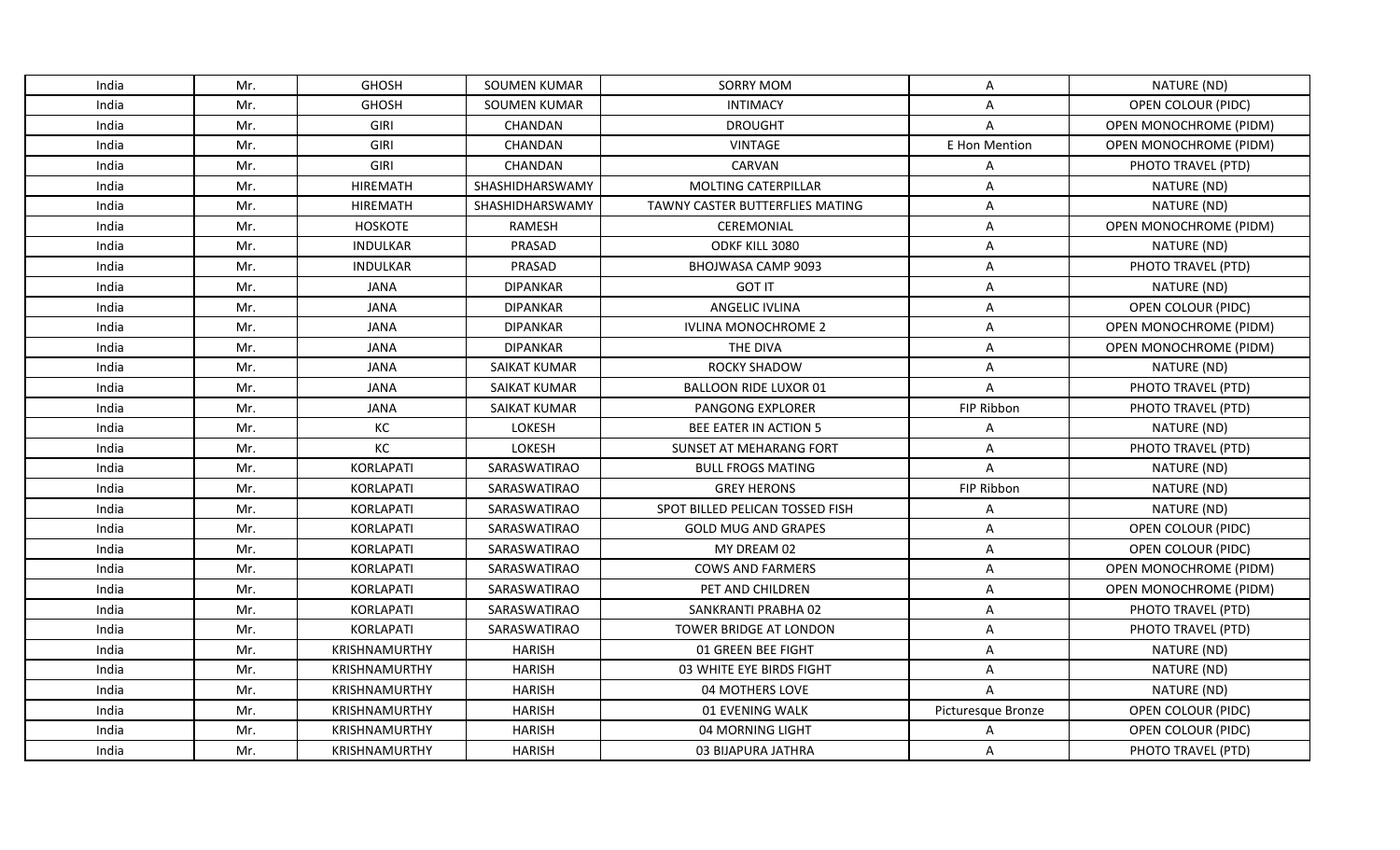| India | Mr. | KSHIRSAGAR               | YOGESH           | ROYAL PALACE                   | A                  | OPEN MONOCHROME (PIDM)        |
|-------|-----|--------------------------|------------------|--------------------------------|--------------------|-------------------------------|
| India | Mr. | <b>KUMAR JANARDHANAN</b> | SANTOSH          | <b>HEY KRISHNA</b>             | A                  | OPEN MONOCHROME (PIDM)        |
| India | Mr. | KUMAR JANARDHANAN        | SANTOSH          | SMILE OF SUCESS                | Α                  | OPEN MONOCHROME (PIDM)        |
| India | Mr. | KUMAR JANARDHANAN        | SANTOSH          | <b>GLOOMY MALAYSIA</b>         | A                  | PHOTO TRAVEL (PTD)            |
| India | Mr. | <b>KUVALEKAR</b>         | <b>MANGESH</b>   | <b>ODKF WITH KILL</b>          | Α                  | NATURE (ND)                   |
| India | Mr. | KUVALEKAR                | MANGESH          | A PIECE OF ART M               | A                  | <b>OPEN MONOCHROME (PIDM)</b> |
| India | Mr. | KUVALEKAR                | <b>MANGESH</b>   | YUMTHANG VALLEY 2              | A                  | PHOTO TRAVEL (PTD)            |
| India | Mr. | M                        | <b>BASAVARAJ</b> | <b>FALCON HUNTING A STILT</b>  | A                  | NATURE (ND)                   |
| India | Mr. | M                        | <b>BASAVARAJ</b> | <b>REFLECTIONS AT HAMPI</b>    | A                  | <b>OPEN MONOCHROME (PIDM)</b> |
| India | Mr. | M                        | BASAVARAJ        | <b>KAMBALA IN TWILIGHT</b>     | Α                  | PHOTO TRAVEL (PTD)            |
| India | Mr. | <b>MAITRA</b>            | SUBRATISH        | <b>FISHERMEN OF CANNING</b>    | A                  | OPEN COLOUR (PIDC)            |
| India | Mr. | <b>MAITRA</b>            | SUBRATISH        | LADY WITH THE LAMP             | Α                  | OPEN COLOUR (PIDC)            |
| India | Mr. | <b>MAITRA</b>            | SUBRATISH        | <b>DISASTER</b>                | A                  | OPEN MONOCHROME (PIDM)        |
| India | Mr. | <b>MAITRA</b>            | SUBRATISH        | <b>ZULUK CAMP</b>              | A                  | PHOTO TRAVEL (PTD)            |
| India | Mr. | <b>MATKAR</b>            | <b>SACHIN</b>    | <b>BROTHER PLAYING</b>         | Α                  | NATURE (ND)                   |
| India | Mr. | <b>MATKAR</b>            | <b>SACHIN</b>    | <b>DARTER FIGHTING</b>         | A                  | NATURE (ND)                   |
| India | Mr. | <b>MATKAR</b>            | <b>SACHIN</b>    | <b>ZEBRA MATING</b>            | FIP Gold           | NATURE (ND)                   |
| India | Mr. | <b>MATKAR</b>            | <b>SACHIN</b>    | <b>GOLDEN MORNING AT KENYA</b> | $\overline{A}$     | PHOTO TRAVEL (PTD)            |
| India | Mr. | MEMANE                   | GANESH           | <b>BIRD KILLING LIZARD</b>     | E Hon Mention      | NATURE (ND)                   |
| India | Mr. | MEMANE                   | <b>GANESH</b>    | <b>FIGHT</b>                   | Α                  | NATURE (ND)                   |
| India | Mr. | MEMANE                   | <b>GANESH</b>    | <b>KILLING</b>                 | Α                  | NATURE (ND)                   |
| India | Mr. | MEMANE                   | <b>GANESH</b>    | <b>BHANDARA 1JEJURI</b>        | A                  | OPEN COLOUR (PIDC)            |
| India | Mr. | MEMANE                   | <b>GANESH</b>    | COLOUR                         | A                  | OPEN COLOUR (PIDC)            |
| India | Mr. | <b>MEMANE</b>            | GANESH           | <b>RED UMBRELLA</b>            | A                  | OPEN COLOUR (PIDC)            |
| India | Mr. | MEMANE                   | <b>GANESH</b>    | BOY ON A MOUNTAIN              | $\overline{A}$     | OPEN MONOCHROME (PIDM)        |
| India | Mr. | <b>MEMANE</b>            | <b>GANESH</b>    | PATTAN KADOLI                  | Picturesque Bronze | PHOTO TRAVEL (PTD)            |
| India | Mr. | <b>MISHRA</b>            | ANJU             | <b>WINTER VIBES</b>            | A                  | OPEN MONOCHROME (PIDM)        |
| India | Mr. | <b>MISHRA</b>            | ANJU             | IN ROUTE TO CHANDRATAL         | <b>Merit Medal</b> | PHOTO TRAVEL (PTD)            |
| India | Mr. | <b>MISHRA</b>            | ANJU             | <b>MANALI TO KAZA</b>          | A                  | PHOTO TRAVEL (PTD)            |
| India | Mr. | MONDAL                   | <b>ATANU</b>     | <b>COLOUR OF LOVE</b>          | <b>GPU Ribbon</b>  | NATURE (ND)                   |
| India | Mr. | MONDAL                   | <b>ATANU</b>     | <b>LOVE MAKING</b>             | Α                  | NATURE (ND)                   |
| India | Mr. | MONDAL                   | <b>ATANU</b>     | <b>MATING OF HOUSEFLY</b>      | Α                  | NATURE (ND)                   |
| India | Mr. | <b>MUKHERJEE</b>         | <b>DEBASHIS</b>  | <b>FOCUS COMPETN 1</b>         | $\overline{A}$     | NATURE (ND)                   |
| India | Mr. | <b>MUKHERJEE</b>         | <b>DEBASHIS</b>  | MY NOODLES                     | FIP Ribbon         | NATURE (ND)                   |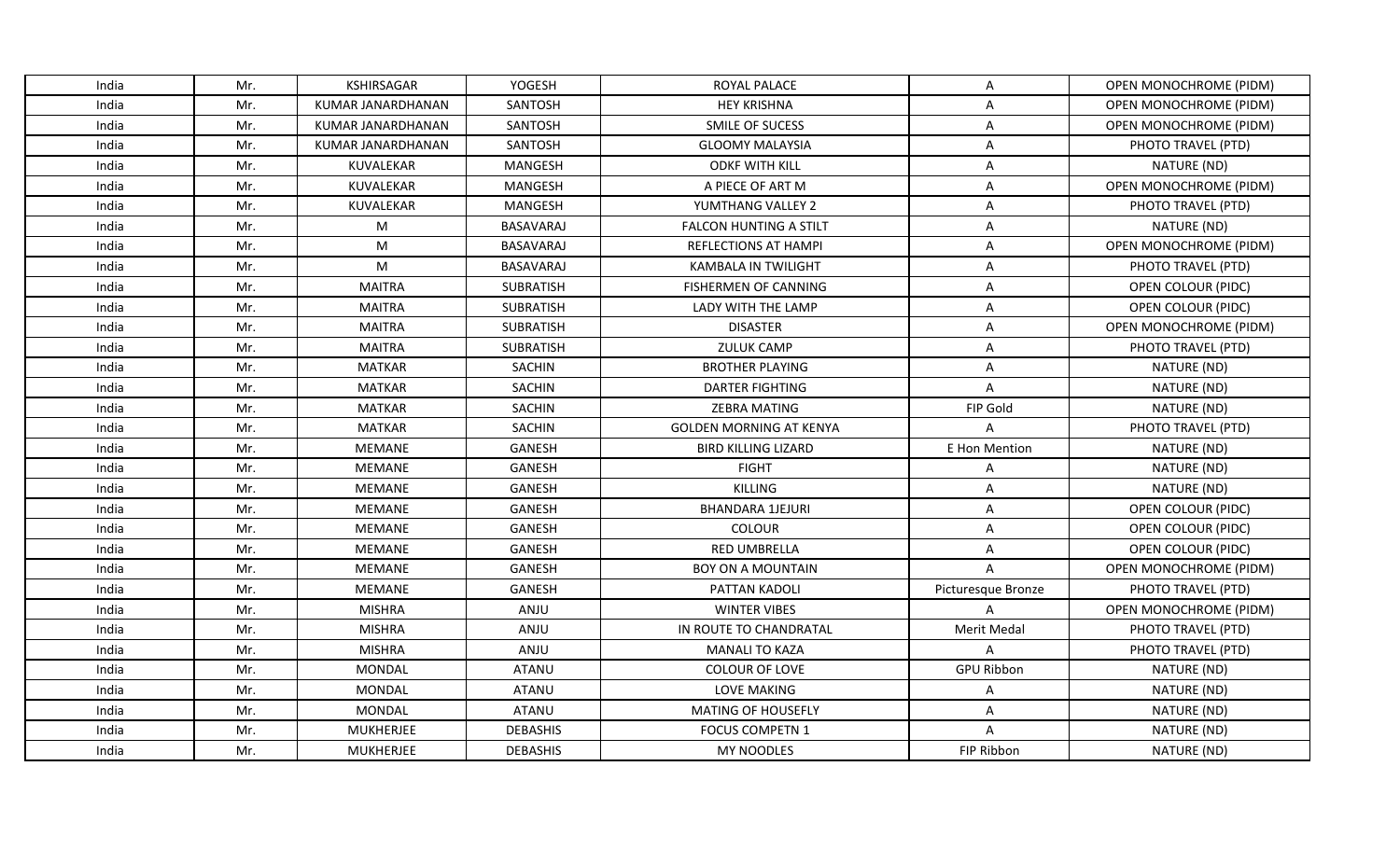| India | Mr. | <b>MUKHERJEE</b>     | <b>DEBASHIS</b>     | BISWA BANGLA GATE PRIDE OF KOLKATA | A                 | OPEN COLOUR (PIDC)            |
|-------|-----|----------------------|---------------------|------------------------------------|-------------------|-------------------------------|
| India | Mr. | <b>MUKHERJEE</b>     | <b>TAPESH</b>       | LOCO SHED                          | A                 | OPEN MONOCHROME (PIDM)        |
| India | Mr. | <b>MUKHERJEE</b>     | <b>TAPESH</b>       | <b>HORIZON</b>                     | Α                 | PHOTO TRAVEL (PTD)            |
| India | Mr. | <b>MUTHMURDU</b>     | NAGENDRA            | <b>BBB LANDING WITH FEED</b>       | Α                 | NATURE (ND)                   |
| India | Mr. | MUTHMURDU            | NAGENDRA            | NUTHATCH CHICKS QUARRELING         | Α                 | NATURE (ND)                   |
| India | Mr. | MUTHMURDU            | NAGENDRA            | <b>NUTHATCH FEEDING CHICK-1</b>    | A                 | NATURE (ND)                   |
| India | Mr. | MUTHMURDU            | NAGENDRA            | NUTHATCH FEEDING CHICKS            | Α                 | NATURE (ND)                   |
| India | Mr. | <b>MUTHMURDU</b>     | NAGENDRA            | FUN IN POND                        | A                 | OPEN COLOUR (PIDC)            |
| India | Mr. | MUTHMURDU            | NAGENDRA            | SPLASHED JOY-1                     | A                 | OPEN COLOUR (PIDC)            |
| India | Mr. | <b>MUTHMURDU</b>     | NAGENDRA            | <b>FUNNY FOUNTAIN-B2</b>           | Α                 | OPEN MONOCHROME (PIDM)        |
| India | Mr. | MUTHMURDU            | NAGENDRA            | <b>GOLDEN MOMENT</b>               | Α                 | PHOTO TRAVEL (PTD)            |
| India | Mr. | MUTHMURDU            | NAGENDRA            | MURDESHWARA                        | Α                 | PHOTO TRAVEL (PTD)            |
| India | Mr. | MUTHMURDU            | NAGENDRA            | <b>TOWARDS DIVINITY</b>            | E Hon Mention     | PHOTO TRAVEL (PTD)            |
| India | Mr. | <b>NANDI</b>         | SHAIBAL             | <b>CELEBRATION OF DEWALI</b>       | Α                 | OPEN COLOUR (PIDC)            |
| India | Mr. | <b>NATH</b>          | <b>DIPANJAN</b>     | ARGUMENT                           | Α                 | NATURE (ND)                   |
| India | Mr. | <b>NATH</b>          | <b>DIPANJAN</b>     | <b>FIGHT OF GLADIATORS</b>         | A                 | NATURE (ND)                   |
| India | Mr. | <b>NATH</b>          | <b>DIPANJAN</b>     | <b>MOTHERS CARE</b>                | A                 | NATURE (ND)                   |
| India | Mr. | <b>NATH</b>          | <b>DIPANJAN</b>     | <b>STAGE PERFORMER</b>             | Α                 | NATURE (ND)                   |
| India | Mr. | PAWAR                | <b>NITIN</b>        | GRASSHOPPER-020                    | A                 | NATURE (ND)                   |
| India | Mr. | <b>PAWAR</b>         | <b>NITIN</b>        | <b>PANGONG LAKE-01</b>             | Α                 | OPEN COLOUR (PIDC)            |
| India | Mr. | PHALSANKAR           | <b>ABHIJEET</b>     | <b>DSC 1390 ORI R</b>              | Α                 | NATURE (ND)                   |
| India | Mr. | PRASAD               | <b>KUMAR KRANTI</b> | NEW GENERATION WAITING             | Α                 | NATURE (ND)                   |
| India | Mr. | PRASAD               | <b>KUMAR KRANTI</b> | IS IT NUDE                         | A                 | OPEN MONOCHROME (PIDM)        |
| India | Mr. | RAKSHIT              | <b>SHUVOJIT</b>     | CAPTIVE LIFE IN COVID              | Α                 | OPEN MONOCHROME (PIDM)        |
| India | Mr. | <b>ROY</b>           | <b>BIPLAB</b>       | TRY TO FLEE AWAY                   | $\overline{A}$    | NATURE (ND)                   |
| India | Mr. | <b>ROY</b>           | <b>BIPLAB</b>       | TUG OF WAR                         | E Hon Mention     | NATURE (ND)                   |
| India | Mr. | <b>ROY CHOWDHURY</b> | PRADIPTA            | CAGED                              | Α                 | OPEN MONOCHROME (PIDM)        |
| India | Mr. | <b>ROY CHOWDHURY</b> | <b>PRADIPTA</b>     | <b>GOLDEN TOUCH</b>                | Α                 | PHOTO TRAVEL (PTD)            |
| India | Mr. | <b>ROY CHOWDHURY</b> | <b>PRADIPTA</b>     | IN THE LAND OF COLD DESERT         | A                 | PHOTO TRAVEL (PTD)            |
| India | Mr. | <b>ROY CHOWDHURY</b> | <b>PRADIPTA</b>     | <b>JOURNEY TOWARDS</b>             | Α                 | PHOTO TRAVEL (PTD)            |
| India | Mr. | ROY CHOWDHURY        | <b>SUBHRA</b>       | FREEDOM                            | A                 | OPEN COLOUR (PIDC)            |
| India | Mr. | <b>ROY CHOWDHURY</b> | <b>SUBHRA</b>       | HANDSHAKE                          | Α                 | OPEN COLOUR (PIDC)            |
| India | Mr. | <b>ROY CHOWDHURY</b> | <b>SUBHRA</b>       | <b>HIDING THE PAIN</b>             | A                 | OPEN MONOCHROME (PIDM)        |
| India | Mr. | <b>ROY CHOWDHURY</b> | <b>SUBHRA</b>       | <b>MONOTONOUS</b>                  | <b>GPU Ribbon</b> | <b>OPEN MONOCHROME (PIDM)</b> |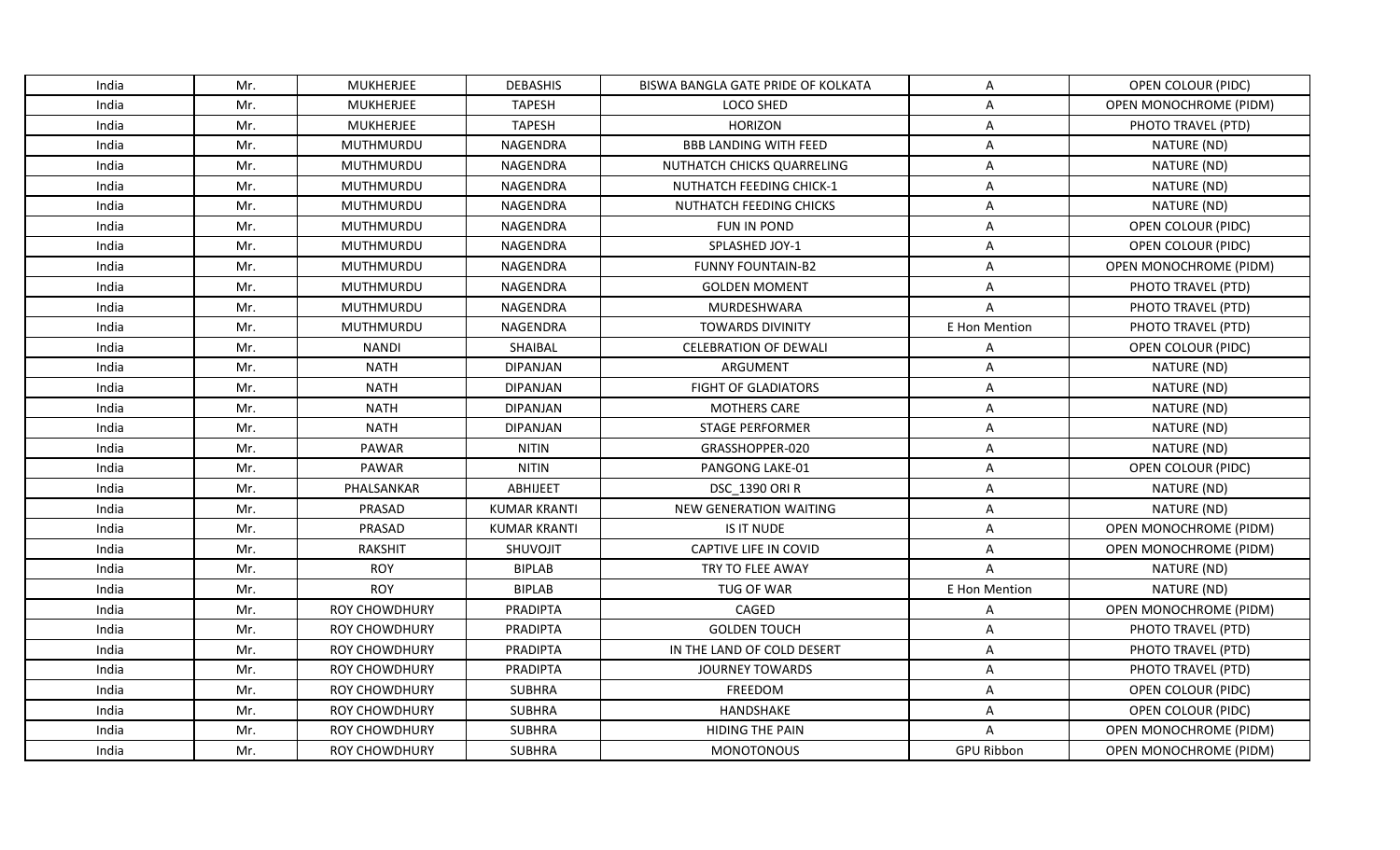| India | Mr. | <b>ROY CHOWDHURY</b> | <b>SUBHRA</b>      | SOUL                            | A                  | OPEN MONOCHROME (PIDM)        |
|-------|-----|----------------------|--------------------|---------------------------------|--------------------|-------------------------------|
| India | Mr. | SAMANTA              | <b>SAMIR KUMAR</b> | PIED KINGFISHER FLIGHT          | A                  | NATURE (ND)                   |
| India | Mr. | SAMANTA              | <b>SAMIR KUMAR</b> | <b>WEEVIL MATING</b>            | Α                  | NATURE (ND)                   |
| India | Mr. | SAMANTA              | <b>SAMIR KUMAR</b> | PIGGY BANK SELLER 01            | Α                  | OPEN MONOCHROME (PIDM)        |
| India | Mr. | SAMANTA              | <b>SAMIR KUMAR</b> | DUBAI FROM BURJ KHALIFA         | Α                  | PHOTO TRAVEL (PTD)            |
| India | Mr. | <b>SAMANTA</b>       | <b>SAMIR KUMAR</b> | ZANSKAR INDUS CONFLUENCE        | Α                  | PHOTO TRAVEL (PTD)            |
| India | Mr. | SARKAR               | AMIT               | RHYTHM OF LIFE                  | Α                  | OPEN COLOUR (PIDC)            |
| India | Mr. | SARKAR               | <b>AMIT</b>        | <b>TWILIGHT SAGA</b>            | A                  | OPEN MONOCHROME (PIDM)        |
| India | Mr. | SARKAR               | <b>DIPAK</b>       | TRAIN TO JUNGFRAUJOCH           | A                  | PHOTO TRAVEL (PTD)            |
| India | Mr. | SARKAR               | <b>SAMIR</b>       | FLYING OVER THE FLOATING ICE    | <b>Merit Medal</b> | NATURE (ND)                   |
| India | Mr. | SARKAR               | SAMIR              | <b>RESTING CHEETA</b>           | Α                  | NATURE (ND)                   |
| India | Mr. | SARKAR               | <b>SAMIR</b>       | <b>WALRUS</b>                   | Α                  | NATURE (ND)                   |
| India | Mr. | SARKAR               | SAMIR              | <b>ALO</b>                      | Α                  | OPEN COLOUR (PIDC)            |
| India | Mr. | SARKAR               | SAMIR              | ALO <sub>2</sub>                | Α                  | OPEN COLOUR (PIDC)            |
| India | Mr. | SARKAR               | SAMIR              | SUKANYA                         | Α                  | OPEN COLOUR (PIDC)            |
| India | Mr. | SARKAR               | SAMIR              | <b>SUKANYA 3</b>                | A                  | OPEN COLOUR (PIDC)            |
| India | Mr. | SARKAR               | SAMIR              | <b>SUNYA KHANCHA</b>            | A                  | OPEN MONOCHROME (PIDM)        |
| India | Mr. | SARKAR               | <b>SAMIR</b>       | AMAZING MACHUPICCHU             | A                  | PHOTO TRAVEL (PTD)            |
| India | Mr. | SARKAR               | SAMIR              | FOOT BRIDGE ON THE RIVER IGUAZU | Picturesque Gold   | PHOTO TRAVEL (PTD)            |
| India | Mr. | SARKAR               | <b>SAMIR</b>       | <b>GANDAKI RIVER VALLEY</b>     | A                  | PHOTO TRAVEL (PTD)            |
| India | Mr. | SARKAR               | SAMIR              | <b>XIAN CITY WALL</b>           | Α                  | PHOTO TRAVEL (PTD)            |
| India | Mr. | SARKAR               | <b>SUSHROOTA</b>   | AGE OF INNOCENCE                | Α                  | OPEN MONOCHROME (PIDM)        |
| India | Mr. | SATAPATHY            | <b>KARUNAKAR</b>   | <b>SLIP UP</b>                  | A                  | NATURE (ND)                   |
| India | Mr. | SATAPATHY            | KARUNAKAR          | PEEPING THROUGH STAIRS          | Α                  | OPEN COLOUR (PIDC)            |
| India | Mr. | SATAPATHY            | <b>KARUNAKAR</b>   | WALK WITH SHADOW                | Α                  | OPEN COLOUR (PIDC)            |
| India | Mr. | SATAPATHY            | KARUNAKAR          | POSITION OF SHADOWS             | Α                  | OPEN MONOCHROME (PIDM)        |
| India | Mr. | SENTHILNATHAN        | SIVALAI            | PAINTED STORK WITH FISH 3       | A                  | NATURE (ND)                   |
| India | Mr. | SENTHILNATHAN        | SIVALAI            | <b>FAMILY</b>                   | Α                  | OPEN MONOCHROME (PIDM)        |
| India | Mr. | SENTHILNATHAN        | <b>SIVALAI</b>     | <b>FEEDING PIDEONS</b>          | A                  | <b>OPEN MONOCHROME (PIDM)</b> |
| India | Mr. | SHANKAR              | ARRABOINA          | <b>BEAUTY OF MISTY</b>          | Α                  | OPEN COLOUR (PIDC)            |
| India | Mr. | SHANKAR              | ARRABOINA          | PLYAING BOYS                    | A                  | OPEN COLOUR (PIDC)            |
| India | Mr. | SHANKAR              | ARRABOINA          | <b>VILLAGE LIFE</b>             | Α                  | OPEN MONOCHROME (PIDM)        |
| India | Mr. | <b>SHAW</b>          | KRISHNENDU         | <b>ALIANATED</b>                | FIP Ribbon         | OPEN MONOCHROME (PIDM)        |
| India | Mr. | SHAW                 | KRISHNENDU         | <b>PLAYMATES</b>                | Α                  | OPEN MONOCHROME (PIDM)        |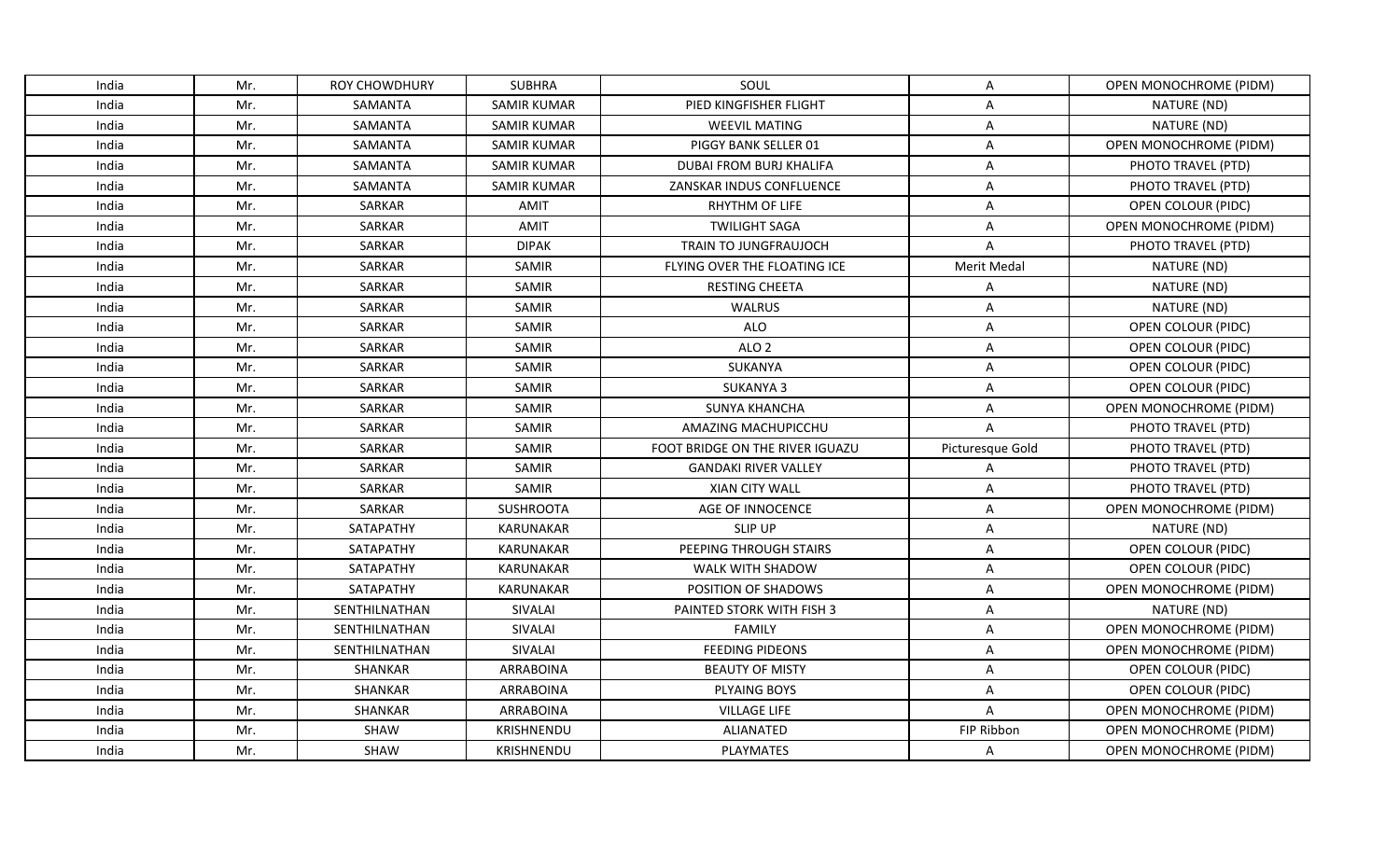| India | Mr.  | <b>SHAW</b>               | <b>KRISHNENDU</b> | VARANASI                         | Α                  | PHOTO TRAVEL (PTD)            |
|-------|------|---------------------------|-------------------|----------------------------------|--------------------|-------------------------------|
| India | Mr.  | SOM                       | <b>RAJ KUMAR</b>  | <b>AFTER FISHING</b>             | A                  | OPEN COLOUR (PIDC)            |
| India | Mr.  | SOM                       | <b>RAJ KUMAR</b>  | HIDE AND SEEK                    | A                  | OPEN COLOUR (PIDC)            |
| India | Mr.  | SOM                       | <b>RAJ KUMAR</b>  | <b>DREAM</b>                     | A                  | OPEN MONOCHROME (PIDM)        |
| India | Mr.  | SOM                       | <b>RAJ KUMAR</b>  | ARATI AT VARANASI GHAT           | Α                  | PHOTO TRAVEL (PTD)            |
| India | Mr.  | <b>SOM</b>                | <b>RAJ KUMAR</b>  | <b>HAWA MAHAL</b>                | A                  | PHOTO TRAVEL (PTD)            |
| India | Mr.  | <b>TIWARI</b>             | RAJNEESH          | SLEEPING BUDDHA                  | A                  | NATURE (ND)                   |
| India | Mr.  | <b>TIWARI</b>             | RAJNEESH          | <b>EYES ON EYES</b>              | A                  | <b>OPEN COLOUR (PIDC)</b>     |
| India | Mr.  | <b>TIWARI</b>             | <b>RAJNEESH</b>   | <b>GLAMOURUS LOOK</b>            | A                  | OPEN COLOUR (PIDC)            |
| India | Mr.  | TIWARI                    | RAJNEESH          | <b>WATER IS LIFE</b>             | Α                  | OPEN COLOUR (PIDC)            |
| India | Mr.  | <b>TIWARI</b>             | RAJNEESH          | <b>COVER OVER YORK</b>           | A                  | OPEN MONOCHROME (PIDM)        |
| India | Mr.  | <b>TIWARI</b>             | RAJNEESH          | <b>DESTINATION TOWARDS FAITH</b> | Α                  | PHOTO TRAVEL (PTD)            |
| India | Mr.  | <b>TIWARI</b>             | RAJNEESH          | <b>DRAMATIC SKY</b>              | A                  | PHOTO TRAVEL (PTD)            |
| India | Mr.  | VEERESHAM                 | ERUKULLA          | <b>MIRCHI LABOUR</b>             | Α                  | OPEN COLOUR (PIDC)            |
| India | Mr.  | VEERESHAM                 | ERUKULLA          | <b>COOKING</b>                   | Α                  | OPEN MONOCHROME (PIDM)        |
| India | Mr.  | VEERESHAM                 | ERUKULLA          | <b>KHOYA DANCING 1</b>           | A                  | OPEN MONOCHROME (PIDM)        |
| India | Mr.  | VEERESHAM                 | <b>ERUKULLA</b>   | <b>JATARA</b>                    | A                  | PHOTO TRAVEL (PTD)            |
| India | Mrs. | <b>BANERJEE</b>           | <b>RUNA</b>       | SATISFIED                        | E Hon Mention      | NATURE (ND)                   |
| India | Mrs. | <b>BANERJEE</b>           | <b>RUNA</b>       | <b>CACTUS</b>                    | A                  | OPEN MONOCHROME (PIDM)        |
| India | Mrs. | BANERJEE                  | <b>RUNA</b>       | <b>MULTIPODA</b>                 | E Hon Mention      | OPEN MONOCHROME (PIDM)        |
| India | Mrs. | <b>BANERJEE MUKHERJEE</b> | LOPAMUDRA         | RAVANGLA                         | A                  | PHOTO TRAVEL (PTD)            |
| India | Mrs. | MAZUMDER                  | <b>RUBY</b>       | <b>FLYCATCHERS CATCH</b>         | A                  | NATURE (ND)                   |
| India | Mrs. | <b>MAZUMDER</b>           | <b>RUBY</b>       | <b>IBIS SNAKE CATCH</b>          | A                  | NATURE (ND)                   |
| India | Mrs. | <b>MAZUMDER</b>           | <b>RUBY</b>       | <b>RELAX</b>                     | A                  | OPEN MONOCHROME (PIDM)        |
| India | Mrs. | <b>NAYAK</b>              | <b>TANUSRI</b>    | <b>FROG JUMP</b>                 | Α                  | NATURE (ND)                   |
| India | Mrs. | <b>NAYAK</b>              | <b>TANUSRI</b>    | A SWEET FAMILY EVENING           | A                  | OPEN COLOUR (PIDC)            |
| India | Mrs. | <b>NAYAK</b>              | <b>TANUSRI</b>    | <b>DREAMGIRL II</b>              | A                  | OPEN COLOUR (PIDC)            |
| India | Mrs. | <b>NAYAK</b>              | <b>TANUSRI</b>    | LOVE THROUGH FRAME               | <b>FIAP Ribbon</b> | OPEN COLOUR (PIDC)            |
| India | Mrs. | <b>NAYAK</b>              | <b>TANUSRI</b>    | AN EVENING WITH HER              | $\overline{A}$     | OPEN MONOCHROME (PIDM)        |
| India | Mrs. | <b>NAYAK</b>              | <b>TANUSRI</b>    | <b>BEAUTY WITH FLOWER</b>        | Picturesque Silver | <b>OPEN MONOCHROME (PIDM)</b> |
| India | Mrs. | <b>NAYAK</b>              | <b>TANUSRI</b>    | <b>HIDDEN TREASURE</b>           | A                  | OPEN MONOCHROME (PIDM)        |
| India | Ms.  | <b>DAS</b>                | LIPY              | CHARM                            | Α                  | OPEN COLOUR (PIDC)            |
| India | Ms.  | DAS                       | LIPY              | FRIGHT <sub>2</sub>              | A                  | OPEN MONOCHROME (PIDM)        |
| India | Ms.  | <b>DAS</b>                | LIPY              | GAME                             | Α                  | OPEN MONOCHROME (PIDM)        |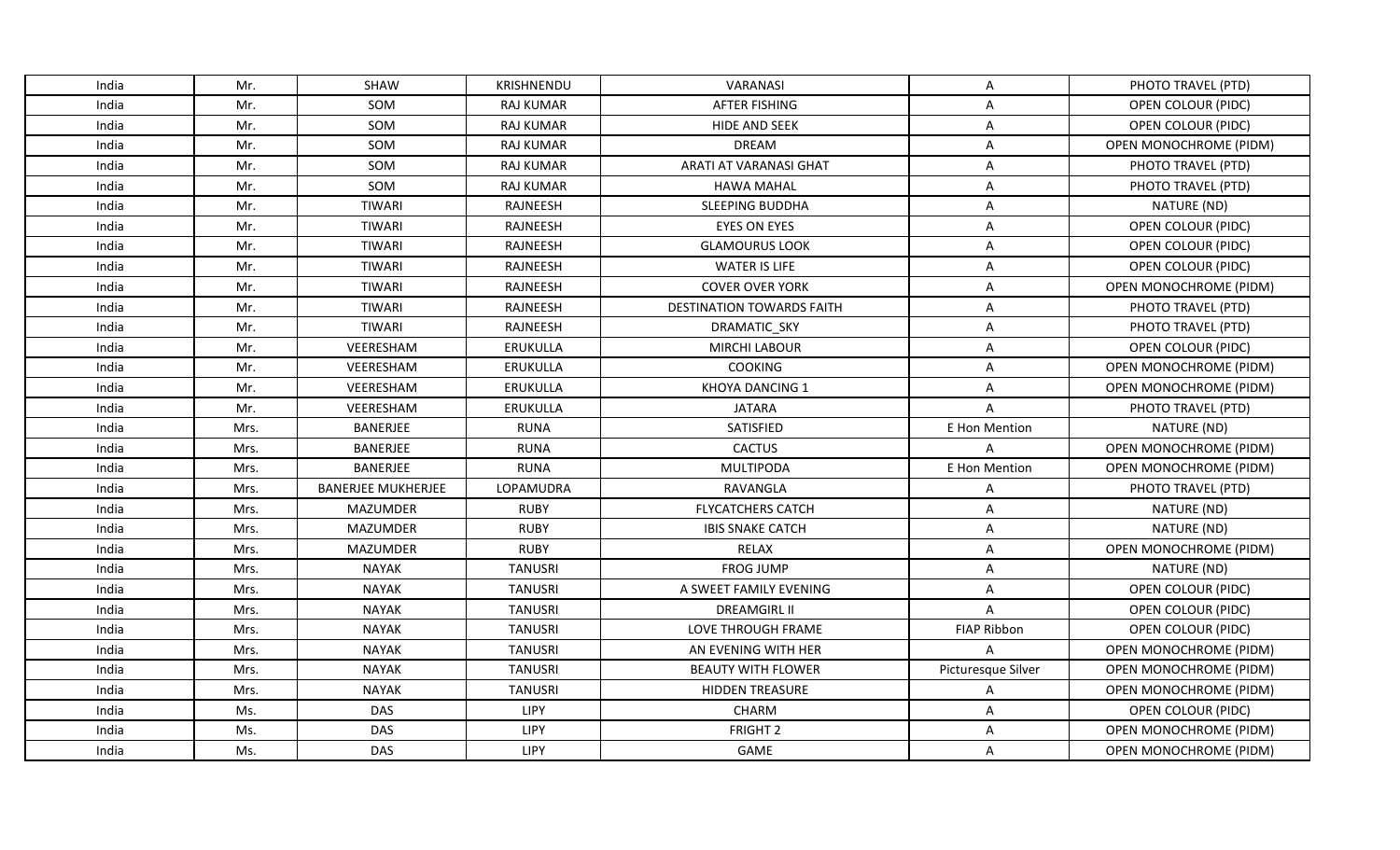| India     | Ms. | <b>DAS</b>      | <b>LIPY</b>     | <b>SENILITY</b>              | Merit Medal    | OPEN MONOCHROME (PIDM)        |
|-----------|-----|-----------------|-----------------|------------------------------|----------------|-------------------------------|
| India     | Ms. | <b>DAS</b>      | LIPY            | <b>ADMIRING WINDOW</b>       | Α              | PHOTO TRAVEL (PTD)            |
| India     | Ms. | <b>DAS</b>      | <b>NABANITA</b> | <b>CLOUDY LAKE</b>           | Α              | OPEN COLOUR (PIDC)            |
| India     | Ms. | <b>DAS</b>      | <b>NABANITA</b> | IN A BROWN READING           | $\overline{A}$ | OPEN COLOUR (PIDC)            |
| India     | Ms. | <b>DAS</b>      | <b>NABANITA</b> | <b>OLD MEMORIES</b>          | FIP Ribbon     | OPEN COLOUR (PIDC)            |
| India     | Ms. | <b>DAS</b>      | <b>NABANITA</b> | <b>RED UMBRELLA</b>          | Α              | OPEN COLOUR (PIDC)            |
| India     | Ms. | <b>DAS</b>      | <b>NABANITA</b> | <b>CASUALLY BOLD</b>         | A              | OPEN MONOCHROME (PIDM)        |
| India     | Ms. | <b>DAS</b>      | <b>NABANITA</b> | <b>INFUSION</b>              | A              | OPEN MONOCHROME (PIDM)        |
| India     | Ms. | <b>DAS</b>      | <b>NABANITA</b> | <b>REFLECTION</b>            | A              | OPEN MONOCHROME (PIDM)        |
| India     | Ms. | <b>DAS</b>      | <b>NABANITA</b> | <b>COLOURS OF SPITI</b>      | Α              | PHOTO TRAVEL (PTD)            |
| India     | Ms. | <b>DAS</b>      | <b>NABANITA</b> | <b>DHANKAR VILLAGE</b>       | A              | PHOTO TRAVEL (PTD)            |
| India     | Ms. | DAS             | <b>NABANITA</b> | WAY TO TUMLING               | Α              | PHOTO TRAVEL (PTD)            |
| India     | Ms. | <b>DAS</b>      | SHARMALI        | <b>BEE EATER 7</b>           | A              | NATURE (ND)                   |
| India     | Ms. | <b>DAS</b>      | SHARMALI        | <b>RUNNING FLAMINGO</b>      | A              | NATURE (ND)                   |
| India     | Ms. | <b>DAS</b>      | SHARMALI        | THREE CHEETAH WITH KILL 0027 | E Hon Mention  | NATURE (ND)                   |
| India     | Ms. | <b>DAS</b>      | SHARMALI        | BLUE CITY 1980               | Α              | OPEN COLOUR (PIDC)            |
| India     | Ms. | <b>DAS</b>      | SHARMALI        | DSC_5676                     | A              | OPEN COLOUR (PIDC)            |
| India     | Ms. | <b>DAS</b>      | SHARMALI        | THREAD MAN 9855              | $\overline{A}$ | OPEN COLOUR (PIDC)            |
| India     | Ms. | <b>DAS</b>      | SHARMALI        | <b>CROSS</b>                 | E Hon Mention  | OPEN MONOCHROME (PIDM)        |
| India     | Ms. | <b>DAS</b>      | SHARMALI        | TRIDHARA 5786                | A              | OPEN MONOCHROME (PIDM)        |
| India     | Ms. | <b>DAS</b>      | SHARMALI        | AMONG THE VULTURE            | A              | PHOTO TRAVEL (PTD)            |
| India     | Ms. | <b>DAS</b>      | <b>SHARMALI</b> | <b>CHITA AND VIEWERS</b>     | E Hon Mention  | PHOTO TRAVEL (PTD)            |
| India     | Ms. | KUVALEKAR       | <b>KASTURI</b>  | <b>WRESTLING IN WATER</b>    | Α              | NATURE (ND)                   |
| India     | Ms. | KUVALEKAR       | <b>KASTURI</b>  | PICTURE IN PICTURE           | Α              | OPEN COLOUR (PIDC)            |
| India     | Ms. | KUVALEKAR       | <b>KASTURI</b>  | <b>GRAND MOSQUE</b>          | A              | PHOTO TRAVEL (PTD)            |
| India     | Ms. | <b>MAZUMDAR</b> | <b>DURBA</b>    | JENNY2                       | A              | OPEN COLOUR (PIDC)            |
| India     | Ms. | MAZUMDAR        | <b>DURBA</b>    | <b>PASSIONATE</b>            | A              | OPEN COLOUR (PIDC)            |
| India     | Ms. | <b>MAZUMDAR</b> | <b>DURBA</b>    | THE APPLES                   | E Hon Mention  | OPEN COLOUR (PIDC)            |
| India     | Ms. | <b>MAZUMDAR</b> | <b>DURBA</b>    | THE PHOTOS                   | A              | OPEN COLOUR (PIDC)            |
| India     | Ms. | MAZUMDAR        | <b>DURBA</b>    | <b>HOPE</b>                  | Α              | OPEN MONOCHROME (PIDM)        |
| India     | Ms. | MAZUMDAR        | <b>DURBA</b>    | THE STRANGER                 | A              | <b>OPEN MONOCHROME (PIDM)</b> |
| India     | Ms. | MAZUMDAR        | <b>DURBA</b>    | THE WHITE                    | A              | OPEN MONOCHROME (PIDM)        |
| Indonesia | Mr. | <b>NUGROHO</b>  | <b>ALBERTUS</b> | <b>DREAMING</b>              | A              | OPEN COLOUR (PIDC)            |
| Indonesia | Mr. | <b>NUGROHO</b>  | <b>ALBERTUS</b> | WOMAN WITH CANDLE            | A              | OPEN COLOUR (PIDC)            |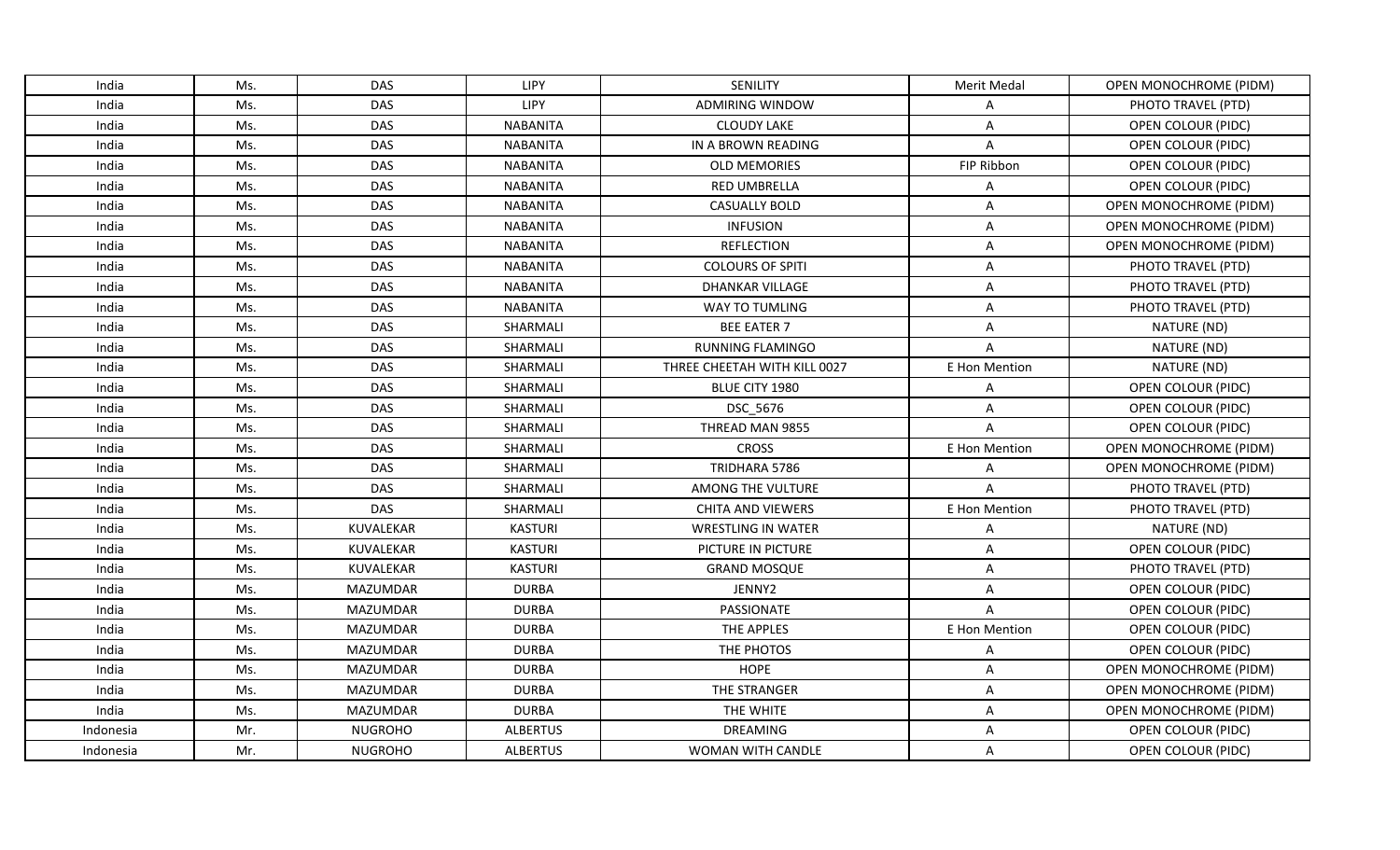| Indonesia | Mr. | <b>NUGROHO</b> | <b>ALBERTUS</b>    | <b>FOCUSED AND STABLE</b>           | Α                  | OPEN MONOCHROME (PIDM)        |
|-----------|-----|----------------|--------------------|-------------------------------------|--------------------|-------------------------------|
| Indonesia | Mr. | <b>NUGROHO</b> | <b>ALBERTUS</b>    | <b>HAPPY SMILE</b>                  | A                  | OPEN MONOCHROME (PIDM)        |
| Indonesia | Mr. | <b>NUGROHO</b> | <b>ALBERTUS</b>    | HE VISITED HIS GIRL FRIEND          | $\overline{A}$     | OPEN MONOCHROME (PIDM)        |
| Indonesia | Mr. | <b>SETIADI</b> | <b>AJAR</b>        | <b>DUET VIOLIST</b>                 | Picturesque Silver | OPEN COLOUR (PIDC)            |
| Indonesia | Mr. | <b>SETIADI</b> | <b>AJAR</b>        | THE RED VIOLIST                     | A                  | OPEN COLOUR (PIDC)            |
| Indonesia | Mr. | SETIADI        | <b>AJAR</b>        | <b>VIOLIST GILR</b>                 | A                  | OPEN COLOUR (PIDC)            |
| Indonesia | Mr. | SETIADI        | <b>AJAR</b>        | <b>EIGHT HANDS</b>                  | A                  | OPEN MONOCHROME (PIDM)        |
| Indonesia | Mr. | SETIADI        | <b>AJAR</b>        | <b>SLEEPY GIRL</b>                  | A                  | <b>OPEN MONOCHROME (PIDM)</b> |
| Indonesia | Mr. | <b>SETIADI</b> | <b>AJAR</b>        | <b>BANYUWANGI BEACH</b>             | A                  | PHOTO TRAVEL (PTD)            |
| Indonesia | Mr. | SOMALI-CHOW    | <b>DAVID</b>       | <b>WILDEBEEST IN KENYA</b>          | Α                  | NATURE (ND)                   |
| Indonesia | Mr. | SOMALI-CHOW    | <b>DAVID</b>       | <b>BEAUTIFUL NOTHERN LIGHTS</b>     | A                  | OPEN COLOUR (PIDC)            |
| Indonesia | Mr. | SOMALI-CHOW    | <b>DAVID</b>       | LOVELY SUNSET GREENLAND             | <b>GPU GOLD</b>    | OPEN COLOUR (PIDC)            |
| Indonesia | Mr. | SOMALI-CHOW    | <b>DAVID</b>       | MARVELOUS SOLOMON ISLANDS           | $\overline{A}$     | OPEN COLOUR (PIDC)            |
| Indonesia | Mr. | SOMALI-CHOW    | <b>DAVID</b>       | AMAZING VIEW IN GREENLAND           | $\overline{A}$     | OPEN MONOCHROME (PIDM)        |
| Indonesia | Mr. | SOMALI-CHOW    | <b>DAVID</b>       | <b>HORSE SHOE BEND ARIZONA</b>      | E Hon Mention      | PHOTO TRAVEL (PTD)            |
| Indonesia | Mr. | SOMALI-CHOW    | <b>DAVID</b>       | KAYAKING IN ANTARCTICA              | Α                  | PHOTO TRAVEL (PTD)            |
| Italy     | Mr. | <b>BUGLI</b>   | <b>PIETRO</b>      | <b>CHESS BOARD AT SUNSET</b>        | A                  | OPEN COLOUR (PIDC)            |
| Italy     | Mr. | <b>BUGLI</b>   | <b>PIETRO</b>      | MONSIEUR AGOSTINO                   | A                  | OPEN MONOCHROME (PIDM)        |
| Italy     | Mr. | <b>BUGLI</b>   | <b>PIETRO</b>      | <b>BURANO ISLAND 4</b>              | A                  | PHOTO TRAVEL (PTD)            |
| Italy     | Mr. | CARLI          | <b>MAURO</b>       | <b>NASTAFA</b>                      | A                  | OPEN COLOUR (PIDC)            |
| Italy     | Mr. | CARLI          | <b>MAURO</b>       | ANDREI                              | A                  | OPEN MONOCHROME (PIDM)        |
| Italy     | Mr. | DI PANFILO     | <b>VINCENZO</b>    | <b>BIKER ON THE ROAD</b>            | E Hon Mention      | OPEN MONOCHROME (PIDM)        |
| Italy     | Mr. | <b>RUBBOLI</b> | <b>VENIERO</b>     | <b>CHRISTMAS DAYS</b>               | Α                  | OPEN COLOUR (PIDC)            |
| Italy     | Mr. | SALSI          | <b>GIANFRANCO</b>  | <b>HOMBRE</b>                       | Α                  | OPEN MONOCHROME (PIDM)        |
| Italy     | Mr. | SALSI          | <b>GIANFRANCO</b>  | MILANO MODERNA                      | A                  | OPEN MONOCHROME (PIDM)        |
| Italy     | Mr. | SIMAZ          | DARIO MARIO        | MARCHING IN SOLITUDE                | FIP Ribbon         | OPEN COLOUR (PIDC)            |
| Italy     | Mr. | SIMAZ          | <b>DARIO MARIO</b> | PEDESTRIAN CROSSING                 | Α                  | OPEN COLOUR (PIDC)            |
| Italy     | Mr. | SIMAZ          | <b>DARIO MARIO</b> | <b>WINDOWS</b>                      | A                  | <b>OPEN COLOUR (PIDC)</b>     |
| Italy     | Mr. | VALDARNINI     | ALVARO             | MACAONE ON BUDS OF BORRACINE        | A                  | NATURE (ND)                   |
| Italy     | Mr. | VALDARNINI     | ALVARO             | <b>BACCOLENO BY NIGHT - TUSCANY</b> | $\overline{A}$     | OPEN COLOUR (PIDC)            |
| Italy     | Mr. | VALDARNINI     | <b>ALVARO</b>      | <b>SCALE OF BRAMANTE</b>            | FIP Ribbon         | OPEN COLOUR (PIDC)            |
| Italy     | Mr. | VALDARNINI     | ALVARO             | WAITING FOR THE TRAIN A             | Α                  | OPEN COLOUR (PIDC)            |
| Italy     | Mr. | VALDARNINI     | <b>ALVARO</b>      | <b>TUSCAN HILLS</b>                 | $\overline{A}$     | OPEN MONOCHROME (PIDM)        |
| Italy     | Mr. | VALDARNINI     | ALVARO             | <b>BACCOLENO - TUSCANY</b>          | E Hon Mention      | PHOTO TRAVEL (PTD)            |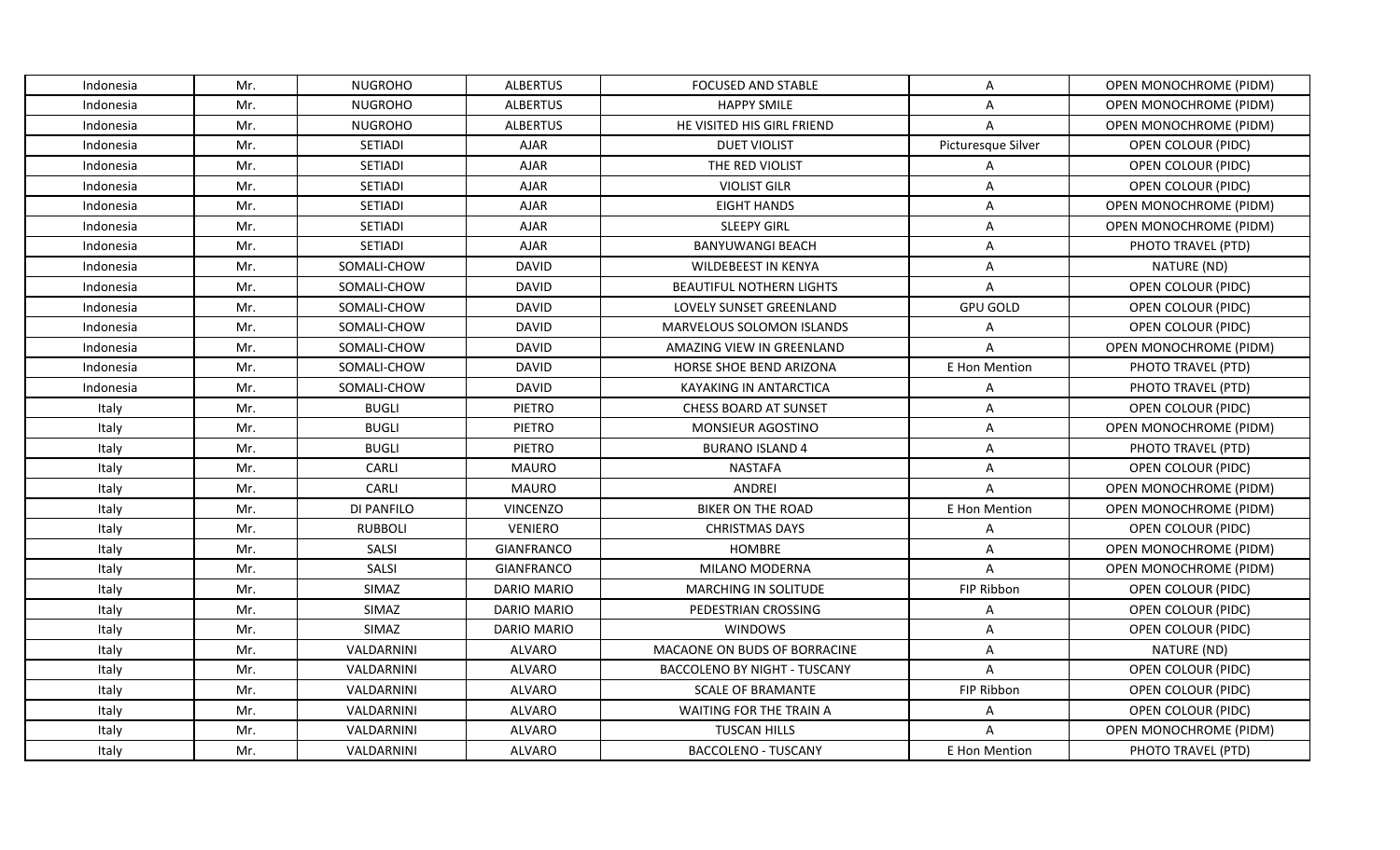| Italy              | Mr.  | VALDARNINI      | ALVARO           | PIENZA - TUSCANY                   | A                | PHOTO TRAVEL (PTD)            |
|--------------------|------|-----------------|------------------|------------------------------------|------------------|-------------------------------|
| Italy              | Mrs. | GARZONE         | <b>CRISTINA</b>  | LA CUCINA 4                        | A                | OPEN COLOUR (PIDC)            |
| Italy              | Mrs. | GARZONE         | <b>CRISTINA</b>  | SAINT GEORGE CHURCH                | Α                | OPEN COLOUR (PIDC)            |
| Italy              | Mrs. | GARZONE         | <b>CRISTINA</b>  | VILLAGGIO KARO 20                  | A                | OPEN COLOUR (PIDC)            |
| Italy              | Mrs. | GARZONE         | <b>CRISTINA</b>  | I MONELLI DEL VILLAGGIO            | Α                | OPEN MONOCHROME (PIDM)        |
| Italy              | Mrs. | GARZONE         | <b>CRISTINA</b>  | MURSI VILLAGE                      | A                | OPEN MONOCHROME (PIDM)        |
| Italy              | Mrs. | SANCANDI        | <b>IVANA</b>     | <b>CONTRAST</b>                    | A                | NATURE (ND)                   |
| Italy              | Mrs. | SANCANDI        | <b>IVANA</b>     | <b>STONE SNAKE</b>                 | A                | NATURE (ND)                   |
| Italy              | Mrs. | SANCANDI        | <b>IVANA</b>     | CAMPING                            | A                | PHOTO TRAVEL (PTD)            |
| Italy              | Mrs. | SANCANDI        | <b>IVANA</b>     | MOUNT OF THE WITCH                 | Α                | PHOTO TRAVEL (PTD)            |
| Latvia             | Mrs. | <b>FREIMANE</b> | <b>EIZENIJA</b>  | SWAN LAKE 03                       | A                | OPEN MONOCHROME (PIDM)        |
| Latvia             | Mrs. | <b>FREIMANE</b> | <b>EIZENIJA</b>  | <b>TOGETHER WITH DANCE</b>         | A                | OPEN MONOCHROME (PIDM)        |
| Luxembourg         | Mr.  | <b>CLEMENT</b>  | <b>ROMAIN</b>    | COCKCHAFER                         | A                | NATURE (ND)                   |
| Luxembourg         | Mr.  | <b>CLEMENT</b>  | <b>ROMAIN</b>    | <b>BLACK UMBRELLA</b>              | Α                | <b>OPEN COLOUR (PIDC)</b>     |
| Luxembourg         | Mr.  | <b>CLEMENT</b>  | <b>ROMAIN</b>    | CELLO                              | A                | OPEN MONOCHROME (PIDM)        |
| Luxembourg         | Mr.  | <b>CLEMENT</b>  | <b>ROMAIN</b>    | <b>SLEEPING BEAUTY</b>             | A                | OPEN MONOCHROME (PIDM)        |
| Malta              | Dr.  | <b>CATANIA</b>  | <b>GOTTFRIED</b> | CITY OF ARTS AND SCIENCES 12       | A                | OPEN MONOCHROME (PIDM)        |
| Malta              | Dr.  | <b>CATANIA</b>  | <b>GOTTFRIED</b> | TULIP STAIRCASE LONDON             | $\overline{A}$   | <b>OPEN MONOCHROME (PIDM)</b> |
| Malta              | Dr.  | <b>CATANIA</b>  | <b>GOTTFRIED</b> | CITY OF ARTS AND SCIENCES 20       | A                | PHOTO TRAVEL (PTD)            |
| Malta              | Dr.  | <b>CATANIA</b>  | <b>GOTTFRIED</b> | <b>CITY OF ARTS AND SCIENCES 4</b> | Α                | PHOTO TRAVEL (PTD)            |
| Malta              | Dr.  | <b>CATANIA</b>  | <b>GOTTFRIED</b> | CITY OF ARTS AND SCIENCES 6        | A                | PHOTO TRAVEL (PTD)            |
| Netherlands        | Mr.  | LYBAERT         | DANIEL           | <b>REMIE PAUZEERT</b>              | Α                | OPEN COLOUR (PIDC)            |
| Netherlands        | Mr.  | LYBAERT         | <b>DANIEL</b>    | VERVLOGEN SCHERPENHEUVEL           | Picturesque Gold | OPEN COLOUR (PIDC)            |
| Netherlands        | Mr.  | LYBAERT         | <b>DANIEL</b>    | <b>ISENDICA IN DE MIST IN ZWW</b>  | Α                | OPEN MONOCHROME (PIDM)        |
| Netherlands        | Mr.  | LYBAERT         | <b>DANIEL</b>    | MONT ST MICHELLANDSCHAP            | $\overline{A}$   | PHOTO TRAVEL (PTD)            |
| <b>Netherlands</b> | Mr.  | LYBAERT         | DANIEL           | SCHELDETAFEREEL                    | Α                | PHOTO TRAVEL (PTD)            |
| New Zealand        | Mrs. | <b>STEEGH</b>   | <b>GLENYS</b>    | <b>GREYMOUTH BREAKWATER - NZ</b>   | A                | PHOTO TRAVEL (PTD)            |
| New Zealand        | Mrs. | <b>STEEGH</b>   | <b>GLENYS</b>    | <b>HOOKER GLACIER</b>              | Α                | PHOTO TRAVEL (PTD)            |
| New Zealand        | Mrs. | <b>STEEGH</b>   | <b>GLENYS</b>    | <b>TASMAN GLACIER</b>              | A                | PHOTO TRAVEL (PTD)            |
| Northern Ireland   | Mr.  | ANDERSON        | <b>STUART</b>    | THE WATCHER                        | A                | NATURE (ND)                   |
| Northern Ireland   | Mr.  | ANDERSON        | <b>STUART</b>    | <b>BALANCE</b>                     | A                | OPEN COLOUR (PIDC)            |
| Northern Ireland   | Mr.  | ANDERSON        | <b>STUART</b>    | <b>FINAL BOW</b>                   | Α                | OPEN COLOUR (PIDC)            |
| Northern Ireland   | Mr.  | ANDERSON        | <b>STUART</b>    | MELLISA                            | $\overline{A}$   | OPEN COLOUR (PIDC)            |
| Northern Ireland   | Mr.  | ANDERSON        | <b>STUART</b>    | ROUNDED                            | E Hon Mention    | OPEN MONOCHROME (PIDM)        |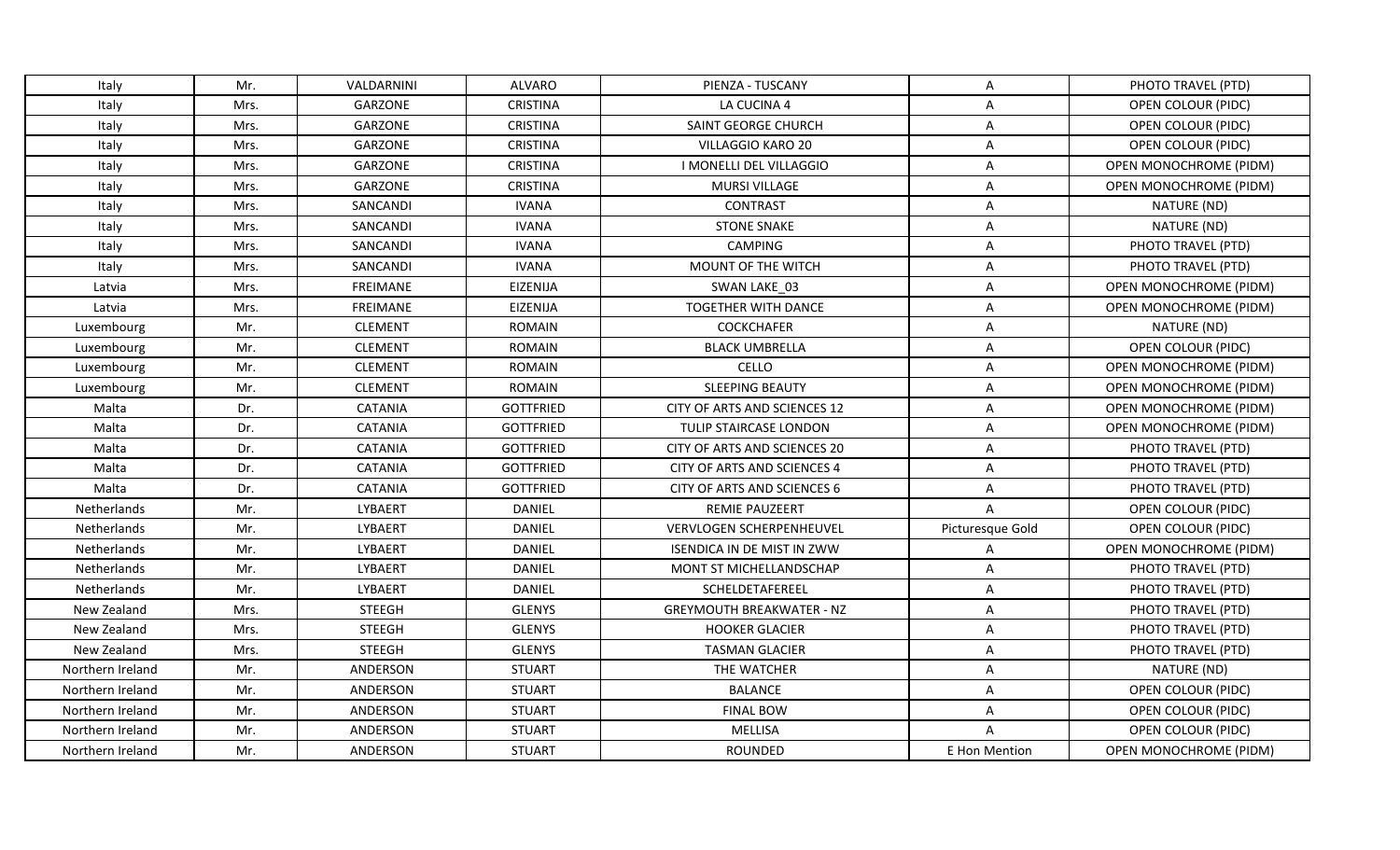| Northern Ireland    | Mr.  | ANDERSON         | <b>STUART</b>   | SARAH                        | A                  | OPEN MONOCHROME (PIDM)    |
|---------------------|------|------------------|-----------------|------------------------------|--------------------|---------------------------|
| Northern Ireland    | Mr.  | <b>STRAIN</b>    | <b>WILLIAM</b>  | <b>MEMORIES</b>              | A                  | OPEN COLOUR (PIDC)        |
| Northern Ireland    | Mrs. | <b>HUGHES</b>    | ROSEMARY        | MY DOGGIE                    | Α                  | OPEN COLOUR (PIDC)        |
| Northern Ireland    | Mrs. | <b>HUGHES</b>    | <b>ROSEMARY</b> | CARLA                        | A                  | OPEN MONOCHROME (PIDM)    |
| Northern Ireland    | Mrs. | <b>HUGHES</b>    | <b>ROSEMARY</b> | <b>FELIX</b>                 | Α                  | OPEN MONOCHROME (PIDM)    |
| Norway              | Mr.  | HANSSEN          | VEGARD          | <b>MINE MINE</b>             | A                  | NATURE (ND)               |
| Norway              | Mr.  | HANSSEN          | VEGARD          | THREE CROWNS                 | A                  | OPEN COLOUR (PIDC)        |
| Norway              | Mr.  | SYNNEVAAG        | <b>ROALD</b>    | <b>DIGERMULEN</b>            | A                  | PHOTO TRAVEL (PTD)        |
| Poland              | Mr.  | <b>DUCZYNSKI</b> | <b>MACIEJ</b>   | LANDMANNALAUGAR              | A                  | NATURE (ND)               |
| Poland              | Mr.  | <b>DUCZYNSKI</b> | <b>MACIEJ</b>   | <b>NORWAY3</b>               | Α                  | OPEN COLOUR (PIDC)        |
| Poland              | Mr.  | <b>DUCZYNSKI</b> | <b>MACIEJ</b>   | <b>ROWING BOAT</b>           | A                  | OPEN COLOUR (PIDC)        |
| Poland              | Mr.  | <b>DUCZYNSKI</b> | <b>MACIEJ</b>   | <b>ICELAND 71</b>            | A                  | OPEN MONOCHROME (PIDM)    |
| Poland              | Mr.  | <b>DUCZYNSKI</b> | <b>MACIEJ</b>   | <b>QUIRAING 2</b>            | A                  | PHOTO TRAVEL (PTD)        |
| Poland              | Mr.  | <b>DUCZYNSKI</b> | <b>MACIEJ</b>   | <b>REFLECTIONS</b>           | A                  | PHOTO TRAVEL (PTD)        |
| Republic of Ireland | Mr.  | <b>BYRNE</b>     | SEAMUS          | <b>FLOWER BEAUTY</b>         | $\overline{A}$     | <b>OPEN COLOUR (PIDC)</b> |
| Republic of Ireland | Mr.  | <b>BYRNE</b>     | <b>SEAMUS</b>   | <b>GIRL AT WALL</b>          | E Hon Mention      | OPEN COLOUR (PIDC)        |
| Republic of Ireland | Mr.  | <b>BYRNE</b>     | SEAMUS          | THE DANCER                   | Α                  | OPEN COLOUR (PIDC)        |
| Republic of Ireland | Mr.  | <b>BYRNE</b>     | SEAMUS          | THE SHOUT                    | $\overline{A}$     | OPEN MONOCHROME (PIDM)    |
| Republic of Ireland | Mrs. | <b>ROSIK</b>     | <b>BEATA</b>    | <b>ARIADNES THREAD</b>       | A                  | OPEN COLOUR (PIDC)        |
| Republic of Ireland | Mrs. | <b>ROSIK</b>     | <b>BEATA</b>    | <b>MARIA</b>                 | Α                  | OPEN COLOUR (PIDC)        |
| Republic of Ireland | Mrs. | <b>ROSIK</b>     | <b>BEATA</b>    | <b>VIOLINIST</b>             | A                  | OPEN COLOUR (PIDC)        |
| Republic of Ireland | Mrs. | <b>ROSIK</b>     | <b>BEATA</b>    | <b>GIRL WITH A SUNFLOWER</b> | Α                  | OPEN MONOCHROME (PIDM)    |
| Republic of Ireland | Mrs. | <b>ROSIK</b>     | <b>BEATA</b>    | IN THE WEB                   | A                  | OPEN MONOCHROME (PIDM)    |
| Republic of Ireland | Mrs. | <b>ROSIK</b>     | <b>BEATA</b>    | THE SHELL                    | A                  | OPEN MONOCHROME (PIDM)    |
| Romania             | Mr.  | VAJAIANU         | ALEXANDRE       | <b>TENDRESSE 2</b>           | A                  | OPEN COLOUR (PIDC)        |
| Singapore           | Mr.  | <b>SEAH</b>      | <b>MICHAEL</b>  | <b>FIREWORK</b>              | Α                  | OPEN COLOUR (PIDC)        |
| Singapore           | Mr.  | <b>SEAH</b>      | MICHAEL         | MINI IN FOREST               | A                  | OPEN COLOUR (PIDC)        |
| Singapore           | Mr.  | <b>SEAH</b>      | MICHAEL         | AG4                          | A                  | OPEN MONOCHROME (PIDM)    |
| Singapore           | Mr.  | <b>SEAH</b>      | MICHAEL         | <b>NIGHT</b>                 | A                  | PHOTO TRAVEL (PTD)        |
| Slovenia            | Mr.  | AVSENIK          | LOJZI           | <b>CATCH</b>                 | A                  | NATURE (ND)               |
| Slovenia            | Mr.  | <b>BALANTIC</b>  | PETER           | <b>DINNER TIME</b>           | A                  | NATURE (ND)               |
| Slovenia            | Mr.  | <b>BALANTIC</b>  | PETER           | THE FIRST RAYS OF SUNSHINE   | Α                  | OPEN COLOUR (PIDC)        |
| Slovenia            | Mr.  | <b>BALANTIC</b>  | PETER           | THROUGH THE BROCCOLI FOREST  | $\overline{A}$     | OPEN COLOUR (PIDC)        |
| Slovenia            | Mr.  | <b>BALANTIC</b>  | PETER           | ACROSS THE RIVER 007         | <b>FIAP Ribbon</b> | OPEN MONOCHROME (PIDM)    |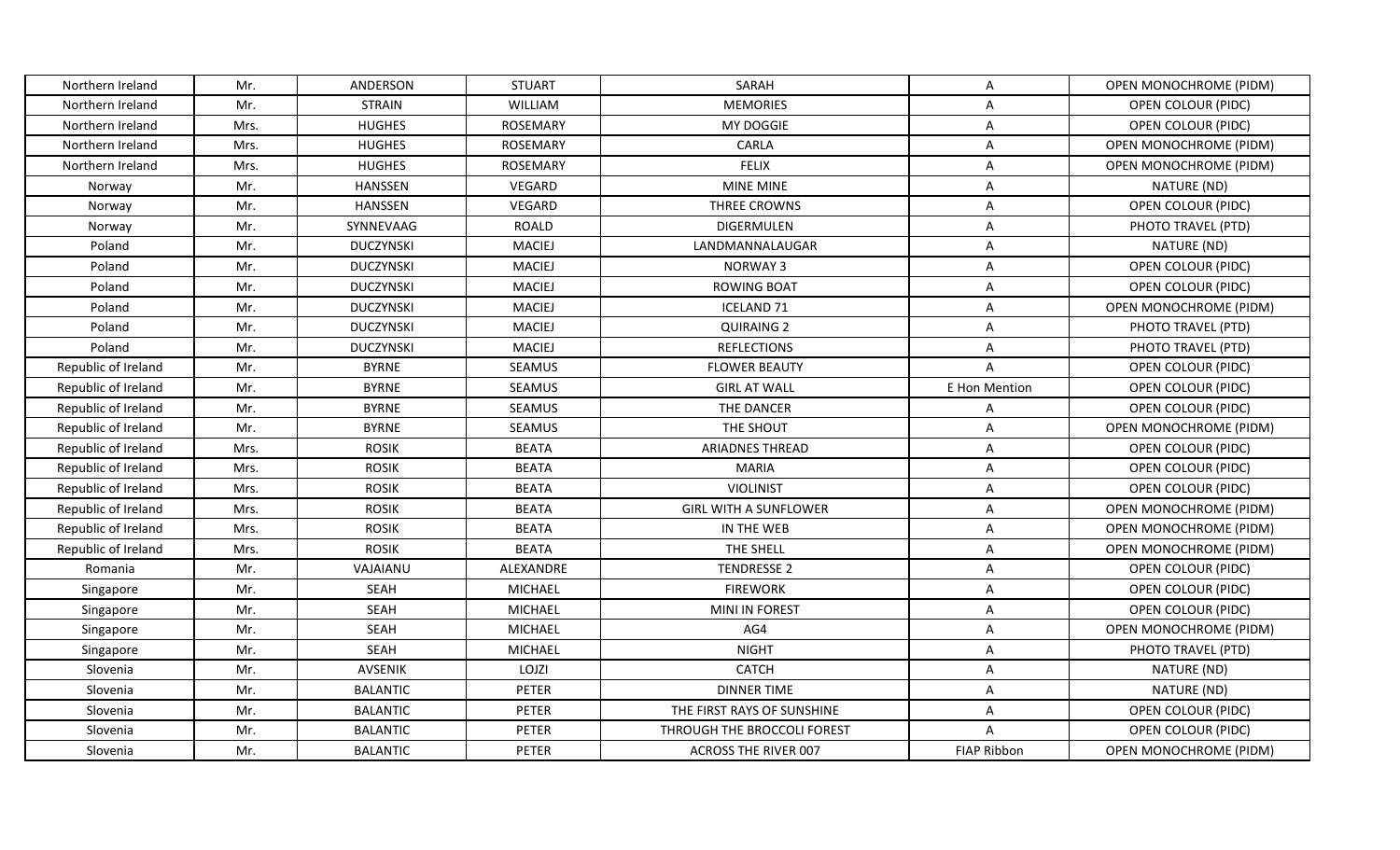| Slovenia     | Mr.  | <b>BALANTIC</b>     | <b>PETER</b>    | <b>BRIDGE</b>                       | A              | OPEN MONOCHROME (PIDM)        |
|--------------|------|---------------------|-----------------|-------------------------------------|----------------|-------------------------------|
| Slovenia     | Mr.  | <b>BALANTIC</b>     | <b>PETER</b>    | <b>FOGGY MORNING</b>                | $\mathsf{A}$   | OPEN MONOCHROME (PIDM)        |
| Slovenia     | Mr.  | <b>BALANTIC</b>     | PETER           | REFLECTION 007                      | $\overline{A}$ | OPEN MONOCHROME (PIDM)        |
| Slovenia     | Mr.  | <b>BALANTIC</b>     | <b>PETER</b>    | <b>AUTUMN MORNING</b>               | E Hon Mention  | PHOTO TRAVEL (PTD)            |
| South Africa | Mr.  | CORY                | <b>RODNEY</b>   | FISH EAGLE APPROACHING              | $\mathsf{A}$   | NATURE (ND)                   |
| South Africa | Mr.  | <b>CORY</b>         | <b>RODNEY</b>   | <b>DOUG THE BIKER</b>               | A              | OPEN MONOCHROME (PIDM)        |
| South Africa | Mr.  | <b>CORY</b>         | <b>RODNEY</b>   | <b>DISTANT LIGHTHOUSE</b>           | $\mathsf{A}$   | PHOTO TRAVEL (PTD)            |
| South Africa | Mr.  | <b>FEISTEL</b>      | <b>MICHAEL</b>  | SHELLS OF GQEBERHA                  | A              | <b>OPEN MONOCHROME (PIDM)</b> |
| South Africa | Mr.  | <b>FEISTEL</b>      | <b>MICHAEL</b>  | <b>SILENT HUNTER</b>                | $\mathsf{A}$   | OPEN MONOCHROME (PIDM)        |
| South Africa | Mr.  | <b>FLETCHER</b>     | <b>SIMON</b>    | <b>COMING INTO LAND</b>             | Α              | NATURE (ND)                   |
| South Africa | Mr.  | <b>FLETCHER</b>     | <b>SIMON</b>    | <b>GUARDIAN OF THE CRIPT</b>        | $\mathsf{A}$   | OPEN COLOUR (PIDC)            |
| South Africa | Mr.  | <b>FLETCHER</b>     | <b>SIMON</b>    | <b>EAGLE SQUAW</b>                  | Α              | OPEN MONOCHROME (PIDM)        |
| South Africa | Mr.  | <b>FLETCHER</b>     | <b>SIMON</b>    | MORNING WALK IN THE MIST            | $\mathsf{A}$   | OPEN MONOCHROME (PIDM)        |
| South Africa | Mr.  | <b>FLETCHER</b>     | <b>SIMON</b>    | LOG ON BEACH                        | Α              | PHOTO TRAVEL (PTD)            |
| South Africa | Mr.  | <b>FLETCHER</b>     | <b>SIMON</b>    | <b>WATER POOLS</b>                  | Α              | PHOTO TRAVEL (PTD)            |
| South Africa | Mr.  | JAMES               | <b>RUSSELL</b>  | <b>BLYDE RIVER - 15</b>             | $\mathsf{A}$   | PHOTO TRAVEL (PTD)            |
| South Africa | Mr.  | <b>JAMES</b>        | <b>RUSSELL</b>  | <b>GUARDING THE HARBOUR HD COPY</b> | $\mathsf{A}$   | PHOTO TRAVEL (PTD)            |
| South Africa | Mr.  | <b>KOTZE</b>        | ALEXANDER       | <b>STANDING GAURD</b>               | $\mathsf{A}$   | OPEN MONOCHROME (PIDM)        |
| South Africa | Mr.  | <b>RICE</b>         | ANDY            | <b>DUBAI AT NIGHT</b>               | A              | PHOTO TRAVEL (PTD)            |
| South Africa | Mr.  | VAN DER WATT        | <b>FRANCOIS</b> | CAPE FOXES WITH MOUSE 0120          | $\mathsf{A}$   | NATURE (ND)                   |
| South Africa | Mr.  | <b>VAN DER WATT</b> | <b>FRANCOIS</b> | FIGHT AT ELAND CARCASS 0119         | E Hon Mention  | NATURE (ND)                   |
| South Africa | Mr.  | <b>VAN DER WATT</b> | <b>FRANCOIS</b> | WILDEBEESTE FIGHT 0320              | Α              | NATURE (ND)                   |
| South Africa | Mr.  | <b>VENTER</b>       | <b>FRANCOIS</b> | <b>FOOD FIGHT</b>                   | $\mathsf{A}$   | NATURE (ND)                   |
| South Africa | Mr.  | <b>VENTER</b>       | <b>FRANCOIS</b> | THE CALDRON                         | A              | OPEN COLOUR (PIDC)            |
| South Africa | Mr.  | <b>WILSON</b>       | <b>DAVID</b>    | MILKY WAY AND A ROCK ARCH           | Α              | NATURE (ND)                   |
| South Africa | Mr.  | <b>WILSON</b>       | <b>DAVID</b>    | THE HOUSE OPPOSITE RYE              | $\mathsf{A}$   | OPEN COLOUR (PIDC)            |
| South Africa | Mr.  | YSSEL               | <b>KOBUS</b>    | LOVE IS IN THE AIR                  | A              | NATURE (ND)                   |
| South Africa | Mr.  | YSSEL               | <b>KOBUS</b>    | SUMMER HAS ARRIVED HD               | $\mathsf{A}$   | NATURE (ND)                   |
| South Africa | Mr.  | YSSEL               | <b>KOBUS</b>    | LEAVING IT ALL BEHIND               | $\mathsf{A}$   | OPEN COLOUR (PIDC)            |
| South Africa | Mr.  | YSSEL               | <b>KOBUS</b>    | <b>JOBURG AT DAWN</b>               | $\mathsf{A}$   | PHOTO TRAVEL (PTD)            |
| South Africa | Mrs. | <b>BOTHA</b>        | <b>MARGIE</b>   | <b>CLEANING MOM</b>                 | $\mathsf{A}$   | NATURE (ND)                   |
| South Africa | Mrs. | JAMES               | <b>JOEY</b>     | <b>BLYDE RIVER CANYON 527</b>       | A              | PHOTO TRAVEL (PTD)            |
| South Africa | Mrs. | JAMES               | <b>JOEY</b>     | <b>EARLY MORNING BEAUTY</b>         | $\mathsf{A}$   | PHOTO TRAVEL (PTD)            |
| South Africa | Mrs. | JAMES               | <b>JOEY</b>     | SANI PASS 122                       | A              | PHOTO TRAVEL (PTD)            |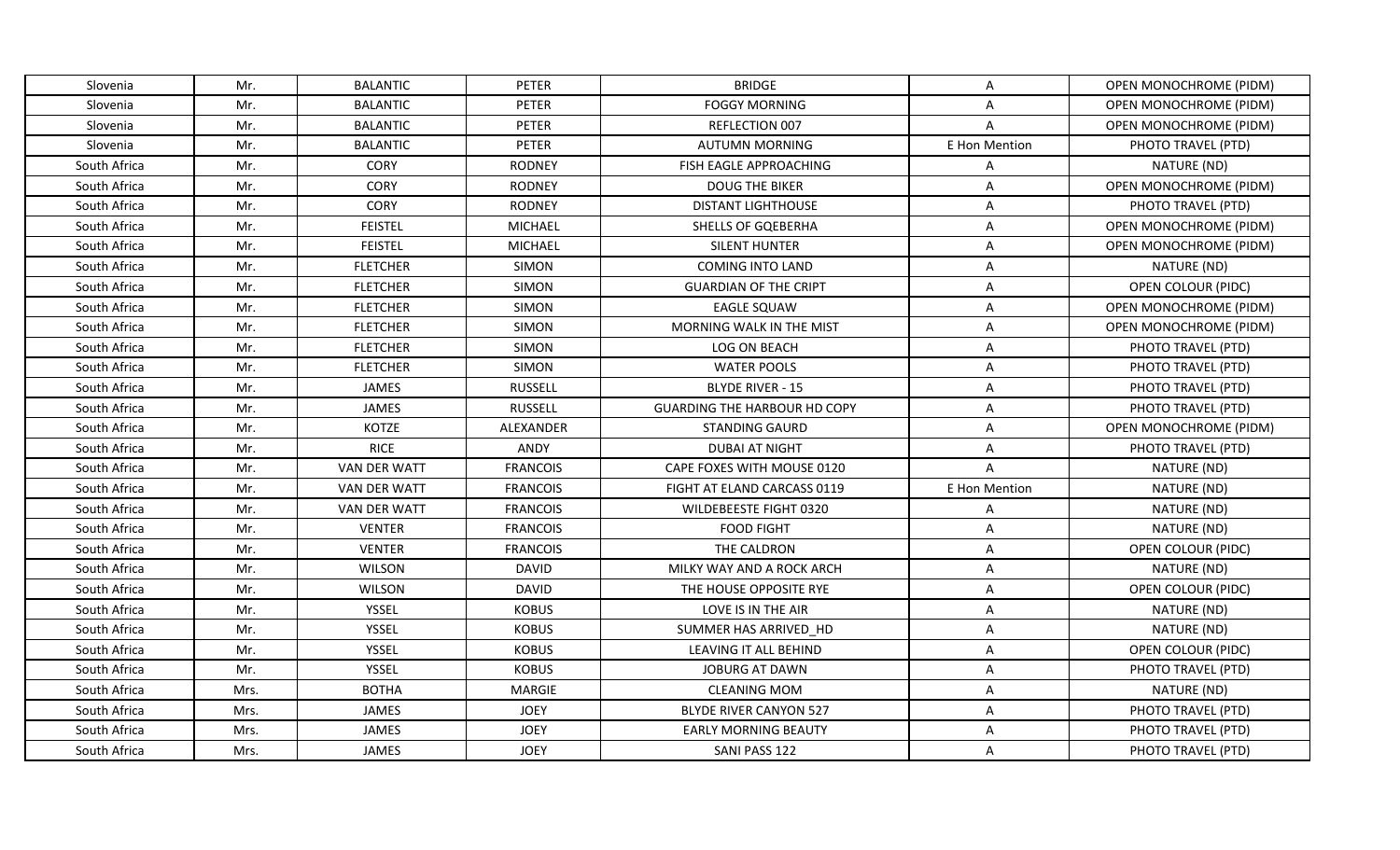| South Africa | Mrs. | <b>MARAIS</b>       | <b>INGRID</b>       | LION MATING                         | <b>FIAP Ribbon</b> | NATURE (ND)                   |
|--------------|------|---------------------|---------------------|-------------------------------------|--------------------|-------------------------------|
| South Africa | Mrs. | <b>MORKEL</b>       | <b>ANTIONETTE</b>   | THE CATCH                           | A                  | NATURE (ND)                   |
| South Africa | Mrs. | <b>MORKEL</b>       | <b>ANTIONETTE</b>   | <b>APPLE EXPRESS GIRL</b>           | $\mathsf{A}$       | OPEN MONOCHROME (PIDM)        |
| South Africa | Mrs. | <b>WAIT</b>         | <b>ROSA</b>         | <b>MORNING DRINK</b>                | $\overline{A}$     | NATURE (ND)                   |
| South Africa | Mrs. | WAIT                | <b>ROSA</b>         | SIBLING RIVALRY                     | Picturesque Bronze | NATURE (ND)                   |
| South Africa | Mrs. | <b>WAIT</b>         | <b>ROSA</b>         | MOM AND I                           | Α                  | OPEN MONOCHROME (PIDM)        |
| South Africa | Ms.  | <b>PRETO</b>        | <b>ANNEKE</b>       | PROTECTING MY SISTER                | A                  | NATURE (ND)                   |
| South Africa | Ms.  | <b>PRETO</b>        | <b>ANNEKE</b>       | <b>FARMER AND BUFFALO</b>           | FIP Ribbon         | OPEN MONOCHROME (PIDM)        |
| South Africa | Ms.  | <b>PRETO</b>        | ANNEKE              | <b>ISTANBUL</b>                     | Α                  | PHOTO TRAVEL (PTD)            |
| Spain        | Ms.  | UNZURRUNZAGA POSADA | <b>JUAN ANTONIO</b> | <b>BMW</b>                          | A                  | OPEN MONOCHROME (PIDM)        |
| Spain        | Ms.  | UNZURRUNZAGA POSADA | <b>JUAN ANTONIO</b> | <b>QUE TIEMPOS</b>                  | A                  | OPEN MONOCHROME (PIDM)        |
| Sweden       | Mr.  | <b>STAKE</b>        | <b>JAN-THOMAS</b>   | LONE RANGER 1012                    | A                  | OPEN COLOUR (PIDC)            |
| Sweden       | Mr.  | <b>STAKE</b>        | <b>JAN-THOMAS</b>   | MY BOY NO3                          | $\overline{A}$     | <b>OPEN COLOUR (PIDC)</b>     |
| Sweden       | Mr.  | <b>STAKE</b>        | <b>JAN-THOMAS</b>   | <b>GLOBES 2020</b>                  | A                  | OPEN MONOCHROME (PIDM)        |
| Sweden       | Mr.  | <b>STAKE</b>        | <b>JAN-THOMAS</b>   | <b>SMOKE 0395</b>                   | A                  | <b>OPEN MONOCHROME (PIDM)</b> |
| Sweden       | Mr.  | <b>STAKE</b>        | <b>JAN-THOMAS</b>   | STRIPES 5656                        | A                  | OPEN MONOCHROME (PIDM)        |
| Taiwan       | Mr.  | <b>CHANG</b>        | <b>CHUN JEN</b>     | <b>CHUNJENCHANG MANGROVE FOREST</b> | A                  | OPEN MONOCHROME (PIDM)        |
| Taiwan       | Mr.  | CHAO                | LING JYI            | CHAMELEON2                          | A                  | NATURE (ND)                   |
| Taiwan       | Mr.  | <b>CHAO</b>         | LING JYI            | <b>FEEDING 21</b>                   | A                  | NATURE (ND)                   |
| Taiwan       | Mr.  | CHAO                | LING JYI            | PSEUDOCREOBOTRA WAHLBERGII          | A                  | NATURE (ND)                   |
| Taiwan       | Mr.  | <b>CHAO</b>         | LING JYI            | WHITE RUMPED MAGPIE ROBIN31         | $\mathsf{A}$       | NATURE (ND)                   |
| Taiwan       | Mr.  | CHAO                | LING JYI            | DISABLED11                          | E Hon Mention      | OPEN COLOUR (PIDC)            |
| Taiwan       | Mr.  | CHAO                | LING JYI            | LOCOMOTIVE RACE1                    | $\mathsf{A}$       | <b>OPEN COLOUR (PIDC)</b>     |
| Taiwan       | Mr.  | CHAO                | LING JYI            | TAIWAN88                            | A                  | OPEN COLOUR (PIDC)            |
| Taiwan       | Mr.  | CHAO                | LING JYI            | <b>MINER</b>                        | A                  | OPEN MONOCHROME (PIDM)        |
| Taiwan       | Mr.  | CHAO                | LING JYI            | MINER6                              | Merit Medal        | OPEN MONOCHROME (PIDM)        |
| Taiwan       | Mr.  | CHAO                | LING JYI            | NUDE22                              | A                  | OPEN MONOCHROME (PIDM)        |
| Taiwan       | Mr.  | CHAO                | LING JYI            | TAIWAN52                            | A                  | PHOTO TRAVEL (PTD)            |
| Taiwan       | Mr.  | <b>HUANG</b>        | <b>WOODPECKER</b>   | <b>HOT NEED WATERMONO</b>           | $\overline{A}$     | OPEN MONOCHROME (PIDM)        |
| Taiwan       | Mr.  | <b>HUANG</b>        | <b>WOODPECKER</b>   | MINER WORK08MONO                    | $\overline{A}$     | OPEN MONOCHROME (PIDM)        |
| Taiwan       | Ms.  | HO                  | <b>YU LING</b>      | <b>SPIDERS</b>                      | <b>FIAP Ribbon</b> | NATURE (ND)                   |
| Taiwan       | Ms.  | HO                  | YU LING             | <b>HAPPY TIME</b>                   | Α                  | OPEN COLOUR (PIDC)            |
| Taiwan       | Ms.  | HO                  | YU LING             | OFF-ROAD COMPETITION                | A                  | <b>OPEN COLOUR (PIDC)</b>     |
| Taiwan       | Ms.  | HO                  | YU LING             | HEROINE MU GUI YING                 | E Hon Mention      | OPEN MONOCHROME (PIDM)        |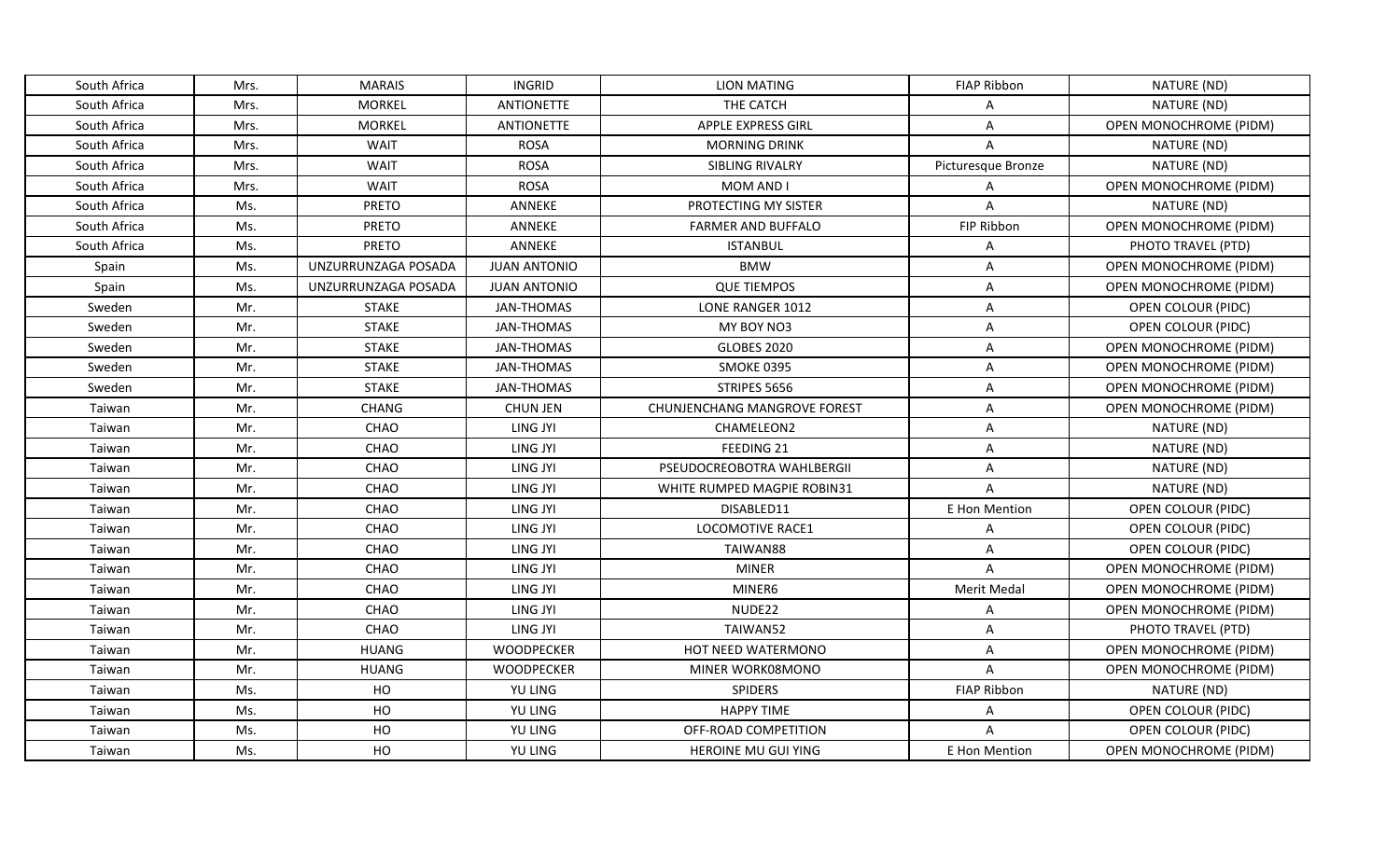| Taiwan     | Ms.  | HO                | YU LING        | <b>HIKING IN ICELAND</b>            | Α              | PHOTO TRAVEL (PTD)        |
|------------|------|-------------------|----------------|-------------------------------------|----------------|---------------------------|
| Taiwan     | Ms.  | HO                | <b>YU LING</b> | NIGHT VIEW IN HONG KONG             | E Hon Mention  | PHOTO TRAVEL (PTD)        |
| Turkey     | Mr.  | <b>BILGIC</b>     | AYSU           | <b>RUNNING DOWN</b>                 | A              | OPEN MONOCHROME (PIDM)    |
| Turkey     | Mrs. | YEMISCI OZKAN     | <b>MUGE</b>    | <b>BREAD</b>                        | A              | OPEN COLOUR (PIDC)        |
| Turkey     | Mrs. | YEMISCI OZKAN     | <b>MUGE</b>    | <b>SEA AND SNOW</b>                 | Α              | OPEN MONOCHROME (PIDM)    |
| Ukraine    | Mr.  | OLEG              | ZHYLIN         | <b>EVENING LIGHT OF BATUMI</b>      | A              | PHOTO TRAVEL (PTD)        |
| <b>USA</b> | Dr.  | HO                | <b>HUNG</b>    | <b>SUNRISE MESA ARCH 3</b>          | A              | NATURE (ND)               |
| <b>USA</b> | Dr.  | HO                | <b>HUNG</b>    | PALOUSE FIELS T                     | $\overline{A}$ | OPEN COLOUR (PIDC)        |
| <b>USA</b> | Dr.  | HO                | <b>HUNG</b>    | SLEEPY HOLLOW FARM 3                | E Hon Mention  | OPEN COLOUR (PIDC)        |
| <b>USA</b> | Dr.  | HO                | <b>HUNG</b>    | SUNSET PIER HB A                    | Α              | OPEN COLOUR (PIDC)        |
| <b>USA</b> | Dr.  | HO                | <b>HUNG</b>    | BY THE RIVER                        | Α              | OPEN MONOCHROME (PIDM)    |
| <b>USA</b> | Dr.  | HO                | <b>HUNG</b>    | SPIRAL 8T                           | A              | OPEN MONOCHROME (PIDM)    |
| <b>USA</b> | Dr.  | HO                | <b>HUNG</b>    | <b>GOLDEN GATE 9 SAN FRANCISCO</b>  | A              | PHOTO TRAVEL (PTD)        |
| <b>USA</b> | Dr.  | HO                | <b>HUNG</b>    | <b>SAN FRANCISCO NIGHT 3</b>        | A              | PHOTO TRAVEL (PTD)        |
| <b>USA</b> | Dr.  | HO                | <b>HUNG</b>    | <b>SYDNEY BRIDGE</b>                | A              | PHOTO TRAVEL (PTD)        |
| <b>USA</b> | Mr.  | <b>DOVER</b>      | <b>DERRELL</b> | CHELSEA M 69                        | A              | OPEN COLOUR (PIDC)        |
| <b>USA</b> | Mr.  | <b>DOVER</b>      | DERRELL        | LARGE ANTENNA ARRAY 03              | A              | <b>OPEN COLOUR (PIDC)</b> |
| <b>USA</b> | Mr.  | <b>LIAN</b>       | WEI            | LATE_FALL_SNOW                      | Α              | <b>OPEN COLOUR (PIDC)</b> |
| <b>USA</b> | Mr.  | <b>LIAN</b>       | WEI            | <b>HIKE TO TOP</b>                  | A              | OPEN MONOCHROME (PIDM)    |
| <b>USA</b> | Mr.  | <b>LIAN</b>       | WEI            | RED_BARN_IN_WHEAT_LAND              | Α              | PHOTO TRAVEL (PTD)        |
| <b>USA</b> | Mr.  | <b>LIAN</b>       | WEI            | WHEAT LAND MORNING                  | Α              | PHOTO TRAVEL (PTD)        |
| <b>USA</b> | Mr.  | LIVOTI            | <b>JOHN</b>    | LINHOFF-CAMERA-1                    | A              | OPEN MONOCHROME (PIDM)    |
| <b>USA</b> | Mr.  | LIVOTI            | <b>JOHN</b>    | SAN-JOSE-DE-TUMACACORI BW           | A              | OPEN MONOCHROME (PIDM)    |
| <b>USA</b> | Mr.  | LIVOTI            | <b>JOHN</b>    | VERMILLION-CLIFF-BEFORE-THE-STORM-3 | Α              | PHOTO TRAVEL (PTD)        |
| <b>USA</b> | Mr.  | <b>STRICKER</b>   | <b>CHARLES</b> | <b>BROWN BEAR ATTACK 0166</b>       | A              | NATURE (ND)               |
| <b>USA</b> | Mr.  | <b>STRICKER</b>   | <b>CHARLES</b> | SALMON JUMPS INTO BEARS MOUTH 0217  | Α              | NATURE (ND)               |
| <b>USA</b> | Mr.  | <b>STRICKER</b>   | <b>CHARLES</b> | SURPRISE NOSE TO NOSE MEETING 2497  | A              | NATURE (ND)               |
| <b>USA</b> | Mr.  | <b>STRICKER</b>   | <b>CHARLES</b> | AERIAL VIEW SYDNEY CBD 0240         | E Hon Mention  | OPEN COLOUR (PIDC)        |
| <b>USA</b> | Mr.  | <b>STRICKER</b>   | <b>CHARLES</b> | OIA SANTORINI VILLAGE SUNSET 0277   | Α              | PHOTO TRAVEL (PTD)        |
| <b>USA</b> | Mrs. | GRAM              | LYNETTE        | OIL                                 | Α              | OPEN MONOCHROME (PIDM)    |
| Vietnam    | Mr.  | <b>NGUYEN ANH</b> | <b>THU</b>     | <b>FISH CATCHING</b>                | $\overline{A}$ | OPEN COLOUR (PIDC)        |
| Vietnam    | Mr.  | <b>QUOC LAP</b>   | <b>TRINH</b>   | MUCANGCHAI TERRACED FIELDS          | FIP Ribbon     | PHOTO TRAVEL (PTD)        |
| Vietnam    | Mr.  | <b>TEN</b>        | PHAM           | KHOI LAM CHIEU                      | A              | <b>OPEN COLOUR (PIDC)</b> |
| Vietnam    | Mr.  | <b>TEN</b>        | PHAM           | MUA LUA QUE TOI                     | A              | PHOTO TRAVEL (PTD)        |